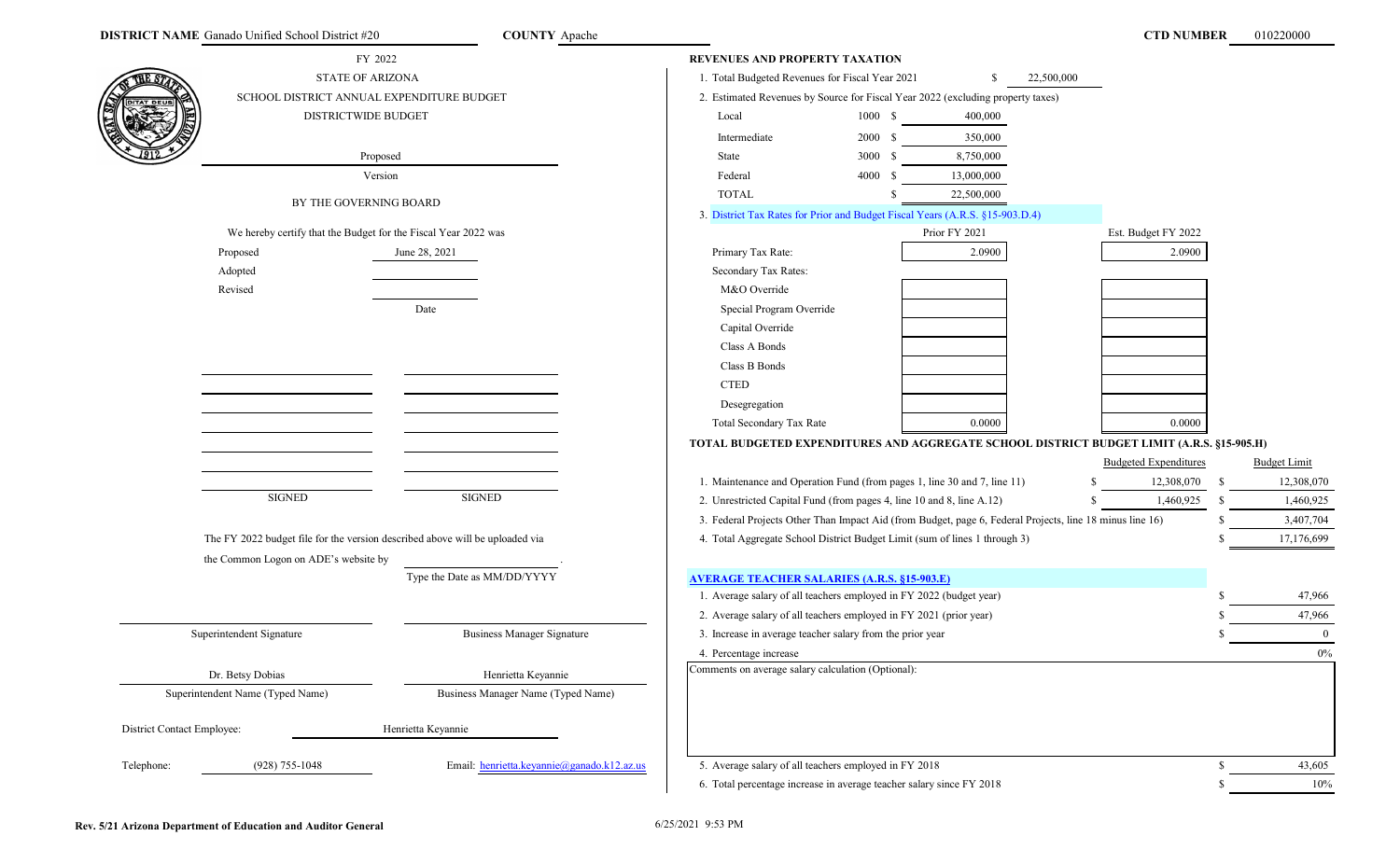# **DISTRICT CONTACT INFORMATION**

|                                                    |      | Prefix First Name | Last Name     | <b>Email Address</b>            | Telephone Number Extension |  |
|----------------------------------------------------|------|-------------------|---------------|---------------------------------|----------------------------|--|
| Superintendent                                     | Dr.  | <b>Betsy</b>      | <b>Dobias</b> | betsy.dobias@ganado.k12.az.u    | 928-755-1018               |  |
| Executive Assistant to Superintendent              |      |                   |               |                                 |                            |  |
| Chief Financial Officer                            |      |                   |               |                                 |                            |  |
| <b>Business Manager 1</b>                          | Ms.  | Henrietta         | Keyannie      | henrietta.keyannie@ganado.k12.a | 928-755-1048               |  |
| <b>Business Manager 2</b>                          |      |                   |               |                                 |                            |  |
| <b>Business Consultant</b>                         |      |                   |               |                                 |                            |  |
| School District Employee Report (SDER) Coordinator | Ms.  | Cameo             | Pete          | cameo.pete@ganado.k12.az.us     | 928-755-1108               |  |
| SPED Data Reporting Coordinator                    | Ms.  | AnaManuela        | Rico          | anamanuela.rico@ganado.k12.     | 928-755-1028               |  |
| AzEDS/ADM Data Coordinator                         | Mrs. | Leola             | Thompson      | leola.thompson@ganado.k12.a     | 928-755-1065               |  |
| Transportation Data Reporting Coordinator          | Ms.  | Vivian            | Manning       | vivian.manning@ganado.k12.a     | 928-755-1130               |  |
| CTE Coordinator                                    |      |                   |               |                                 |                            |  |
| Poverty Coordinator                                | Mrs. | Shannon           | Hood          | shannon.hood@ganado.k12.az      | 928-755-1148               |  |
| <b>Assessments Coordinator</b>                     | Dr.  | <b>Betsy</b>      | Dobias        | betsy.dobias@ganado.k12.az.u    | 928-755-1018               |  |
| Curriculum Coordinator                             | Mr.  | James             | Hanlon        | james.hanlon@ganado.k12.az.     | 928-755-1068               |  |
| Information Technology (IT) Director               | Mr.  | Jerome            | <b>Burns</b>  | jerome.burns@ganado.k12.az.     | 928-755-1168               |  |
| <b>Bookstore Manager</b>                           |      |                   |               |                                 |                            |  |
| Governing Board Member                             | Mr.  | Marcarlo          | Roanhorse     | m roanhorse55@yahoo.com         | 928-755-1010               |  |
| Governing Board Member                             | Ms.  | Judy              | James         | judy.james966@gmail.com         | 928-755-1010               |  |
| Governing Board Member                             | Mrs. | Wanda             | Begay         | wanda.begay@ihs.gov             | 928-755-1010               |  |
| Governing Board Member                             | Mrs. | Teresa            | Sells-Gorman  | teresagorman235@yahoo.com       | 928-755-1010               |  |
| Governing Board Member                             | Mr.  | Francis           | Noble         |                                 | 928-755-1010               |  |
| Governing Board Member                             |      |                   |               |                                 |                            |  |
| Governing Board Member                             |      |                   |               |                                 |                            |  |
| Governing Board Member                             |      |                   |               |                                 |                            |  |
| Governing Board Member                             |      |                   |               |                                 |                            |  |

| SELECT from Dropdown         |  |  |
|------------------------------|--|--|
| PowerSchool (PowerSchool)    |  |  |
| Infinite Visions             |  |  |
|                              |  |  |
| https://www.ganado.k12.az.us |  |  |

Student Information Systems (SIS) Vendor

Accounting Information System

Bookstore Cash Receipting System

District's website home page address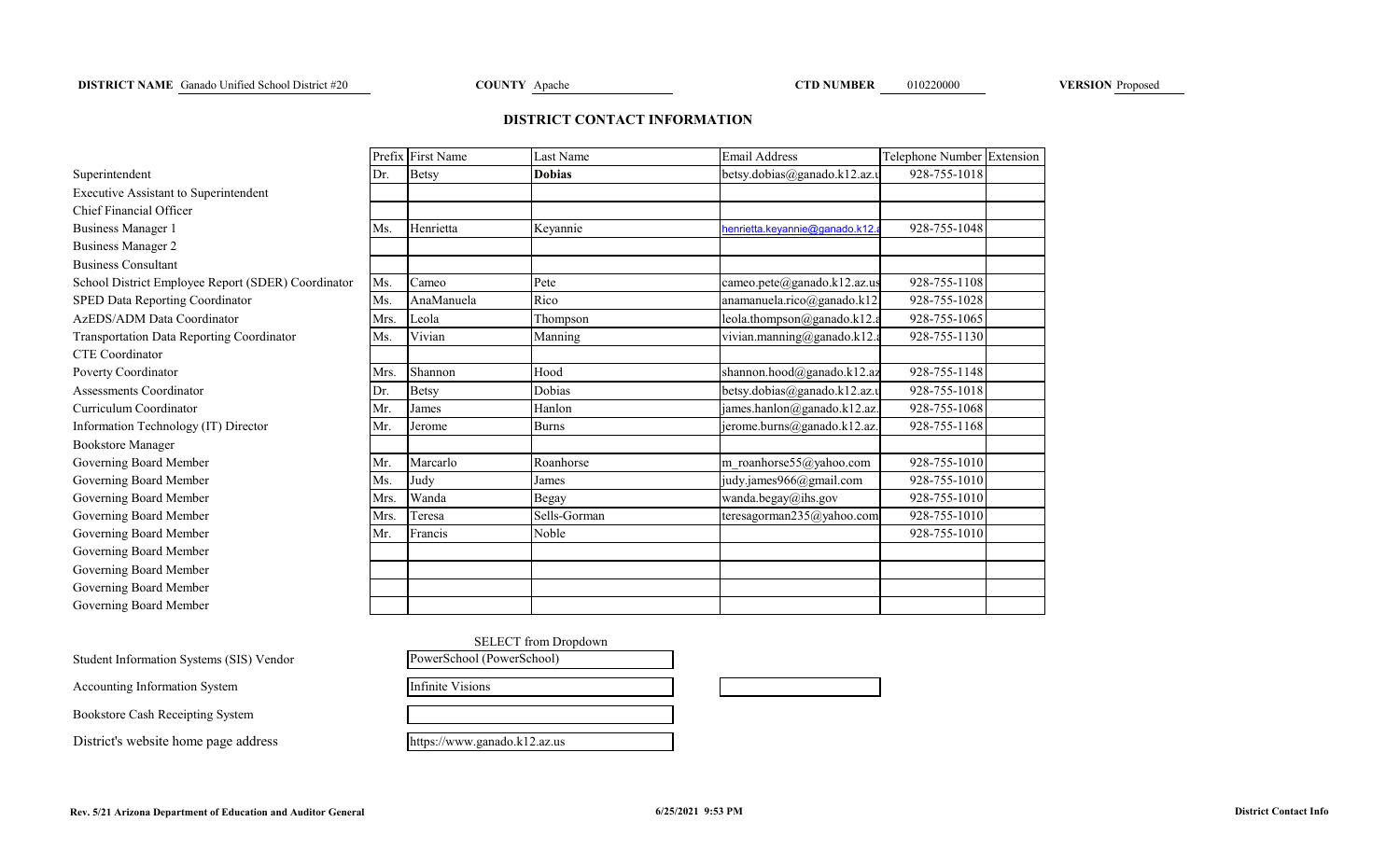**DISTRICT NAME** Ganado Unified School District #20 **COUNTY** Apache **COUNTY COUNTY Apache CTD NUMBER** 010220000 **VERSION FUND 001 (M&O)** *MAINTENANCE AND OPERATION (M&O) FUND* 

VERSION Proposed

| <b>FUND 001 (M&amp;O)</b>                               |     |           |            |           |           |             | <b>MAINTENANCE AND OPERATION (M&amp;O) FUND</b> |         |            |            |               |
|---------------------------------------------------------|-----|-----------|------------|-----------|-----------|-------------|-------------------------------------------------|---------|------------|------------|---------------|
|                                                         |     |           |            |           | Employee  | Purchased   |                                                 |         | Totals     |            |               |
|                                                         |     |           | <b>FTE</b> | Salaries  | Benefits  | Services    | Supplies                                        | Other   | Prior      | Budget     | $\frac{0}{0}$ |
| <b>Expenditures</b>                                     |     | Prior     | Budget     |           |           | 6300, 6400, |                                                 |         | <b>FY</b>  | <b>FY</b>  | Increase/     |
|                                                         |     | <b>FY</b> | <b>FY</b>  | 6100      | 6200      | 6500        | 6600                                            | 6800    | 2021       | 2022       | Decrease      |
| 100 Regular Education                                   |     |           |            |           |           |             |                                                 |         |            |            |               |
| 1000 Instruction                                        |     | 67.28     | 60.00      | 2,926,281 | 1,078,233 | 2,003       | 23,397                                          | 1,669   | 4,031,583  | 4,031,583  | $0.0\%$ 1.    |
| 2000 Support Services                                   |     |           |            |           |           |             |                                                 |         |            |            |               |
| 2100 Students                                           |     | 8.34      | 8.34       | 281,062   | 123,241   | 1,550       | 6,254                                           | 275     | 412,382    | 412,382    | $0.0\%$ 2.    |
| 2200 Instructional Staff                                |     | 3.98      | 3.98       | 192,611   | 53,845    | 453         | 1,377                                           |         | 248,286    | 248,286    | $0.0\%$ 3.    |
| 2300 General Administration                             |     | 2.00      | 2.00       | 133,059   | 35,853    | 37,305      | 3,045                                           | 14,607  | 223,869    | 223,869    | $0.0\%$       |
| 2400 School Administration                              |     | 9.00      | 9.00       | 396,109   | 128,238   | 7,292       | 8,938                                           | 4,680   | 545,257    | 545,257    | $0.0\%$ 5.    |
| 2500 Central Services                                   |     | 14.50     | 14.50      | 530,615   | 363,078   | 104,857     | 58,146                                          | 6,541   | 1,063,237  | 1,063,237  | $0.0\%$       |
| 2600 Operation & Maintenance of Plant                   |     | 33.75     | 32.75      | 904,409   | 326,475   | 36,608      | 50,920                                          |         | 1,318,412  | 1,318,412  | $0.0\%$       |
| 2900 Other                                              |     | 0.00      | 0.00       |           | 283,993   | 283,993     | 283,993                                         | 283,993 |            | 1,135,972  |               |
| 3000 Operation of Noninstructional Services             |     | #REF      |            |           |           |             | 30,000                                          |         | 30,000     | 30,000     | $0.0\%$ 9.    |
| 610 School-Sponsored Cocurricular Activities            | 10  | #REF!     |            | 23,454    | 4,906     |             |                                                 |         | 28,360     | 28,360     | $0.0\%$ 10.   |
| 620 School-Sponsored Athletics                          | 11  | 1.00      |            | 174,824   | 40,728    | 16,356      | 14,200                                          | 44,043  | 290,151    | 290,151    | $0.0\%$ 11    |
| 630 Other Instructional Programs                        | 12  | 0.00      |            |           |           |             |                                                 |         |            |            | $0.0\%$ 12.   |
| 700, 800, 900 Other Programs                            | 13  | 0.00      |            |           |           |             |                                                 |         |            |            | $0.0\%$ 13    |
| Regular Education Subsection Subtotal (lines 1-13)      | 14  | #REF      | 130.57     | 5,562,424 | 2,438,590 | 490,417     | 480,270                                         | 355,808 | 8,191,537  | 9,327,509  | 13.9% 14.     |
| 200 and 300 Special Education                           |     |           |            |           |           |             |                                                 |         |            |            |               |
| 1000 Instruction                                        | 15. | 32.09     | 30.00      | 775,723   | 465,903   | 67,335      | 77 <sub>1</sub>                                 |         | 1,309,738  | 1,309,738  | $0.0\%$ 15.   |
| 2000 Support Services                                   |     |           |            |           |           |             |                                                 |         |            |            |               |
| 2100 Students                                           | 16. | 4.00      | 4.00       |           |           | 164,220     |                                                 |         | 164,220    | 164,220    | $0.0\%$ 16.   |
| 2200 Instructional Staff                                | 17  | 0.00      |            |           |           |             |                                                 |         |            |            | $0.0\%$ 17.   |
| 2300 General Administration                             | 18  | 0.00      |            |           |           |             |                                                 |         |            |            | $0.0\%$ 18.   |
| 2400 School Administration                              | 19  | 3.00      | 3.00       | 79,395    | 26,388    |             |                                                 |         | 105,783    | 105,783    | $0.0\%$ 19.   |
| 2500 Central Services                                   | 20  | 0.00      |            |           |           |             |                                                 |         |            |            | $0.0\%$ 20.   |
| 2600 Operation & Maintenance of Plant                   | 21  | 0.00      |            |           |           |             |                                                 |         |            |            | $0.0\%$ 21    |
| 2900 Other                                              | 22  | 0.00      |            |           |           |             |                                                 |         |            |            | $0.0\%$       |
| 3000 Operation of Noninstructional Services             | 23  | 0.00      |            |           |           |             |                                                 |         |            |            | $0.0\%$ 23    |
| Subtotal (lines 15-23)                                  | 24  | 39.09     | 37.00      | 855,118   | 492,291   | 231,555     | 777                                             |         | 1,579,741  | 1,579,741  | $0.0\%$ 24    |
| 400 Pupil Transportation                                | 25. | 28.00     | 28.00      | 678,483   | 255,179   | 28,864      | 395,846                                         | 200     | 1,358,572  | 1,358,572  | $0.0\%$ 25    |
| 510 Desegregation (from Districtwide Desegregation      |     |           |            |           |           |             |                                                 |         |            |            |               |
| Budget, page 2, line 44)                                | 26. | 0.00      | 0.00       |           |           |             |                                                 |         |            |            | $0.0\%$ 26.   |
| 530 Dropout Prevention Programs                         | 27  | 0.00      |            |           |           |             |                                                 |         |            |            | $0.0\%$ 27.   |
| 540 Joint Career and Technical Education and Vocational |     |           |            |           |           |             |                                                 |         |            |            |               |
| <b>Education Center</b>                                 | 28  | 0.00      | 0.00       |           |           |             |                                                 |         |            |            | $0.0\%$ 28.   |
| 550 K-3 Reading Program                                 | 29. | 0.00      |            |           |           |             | 42,248                                          |         | 42,248     | 42,248     | $0.0\%$ 29.   |
| Total Expenditures (lines 14, and 24-29)                |     |           |            |           |           |             |                                                 |         |            |            |               |
| (Cannot exceed page 7, line 11)                         | 30. | #REF!     | 195.57     | 7,096,025 | 3,186,060 | 750,836     | 919,141                                         | 356,008 | 11,172,098 | 12,308,070 | 10.2% 30.     |

**The district has budgeted an amount in the M&O Fund equal to the General Budget Limit as calculated on page 7 of 8.**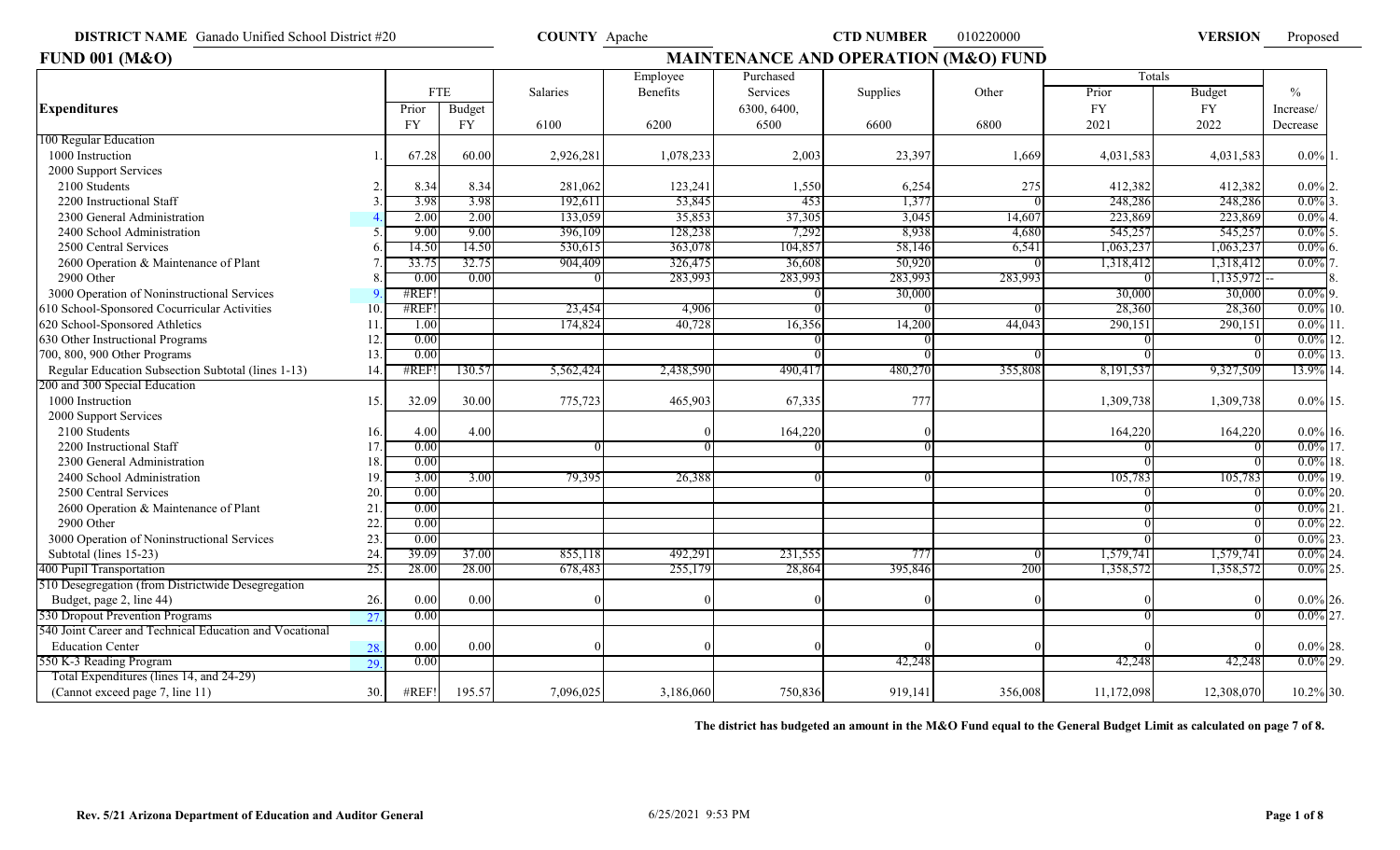# **SPECIAL EDUCATION PROGRAMS BY TYPE (M&O Fund Programs 200 and 300)**

| $(A.R.S. \S\$ 15-761 and 15-903)$                | <b>Prior FY</b> | <b>Budget FY</b> |                                                            |
|--------------------------------------------------|-----------------|------------------|------------------------------------------------------------|
| 1. Total All Disability Classifications          | ,175,460        | $1,175,460$   1. | <b>Expenditures Budgeted for Audit Services</b>            |
| 2. Gifted Education                              |                 |                  | M&O Fund - Nonfederal<br>30000<br>6350                     |
| 3. Remedial Education                            |                 |                  | 6330<br>All Funds - Federal                                |
| 4. ELL Incremental Costs                         |                 |                  |                                                            |
| 5. ELL Compensatory Instruction                  |                 |                  |                                                            |
| 6. Vocational and Technical Education (non-CTED) |                 |                  | FY 2022 Performance Pay (A.R.S. §15-920)                   |
| 7. Career Education (non-CTED)                   |                 |                  | Amount Budgeted in M&O Fund for a Performance Pay Comp     |
| 8. Career Technical Education (CTED)             | 404,281         | $404,281$ 8.     |                                                            |
| 9. Total (lines 1 through 8. Must equal          |                 |                  | Do not report budgeted amounts for the Performance Pay Com |
| total of line $24$ , page 1)                     | 1,579,741       | 1,579,741 9.     |                                                            |
|                                                  |                 |                  |                                                            |



# **Proposed Ratios for Special Education**

(A.R.S. §§15-903.E.1 and 15-764.A.5) Teacher-Pupil 1 to 6

Staff-Pupil 1 to  $\overline{7}$ 

**Estimated FTE Certified Employees**



7. Career Education (non-CTED) Amount Budgeted in M&O Fund for a Performance Pay Component 18.

Do not report budgeted amounts for the Performance Pay Component of the Classroom Site Fund on this line.

# 10. IEP required pupil transportation costs **Expenditures Budgeted in the M&O Fund for Food Service**

coded within Program 400 10. Amount budgeted in M&O for Food Service (Fund 001, Function 3100) \$ 30,000 (This amount will be used to determine district compliance with state matching requirements pursuant to Code of Federal Regulations (CFR) Title 7, §210.17(a)]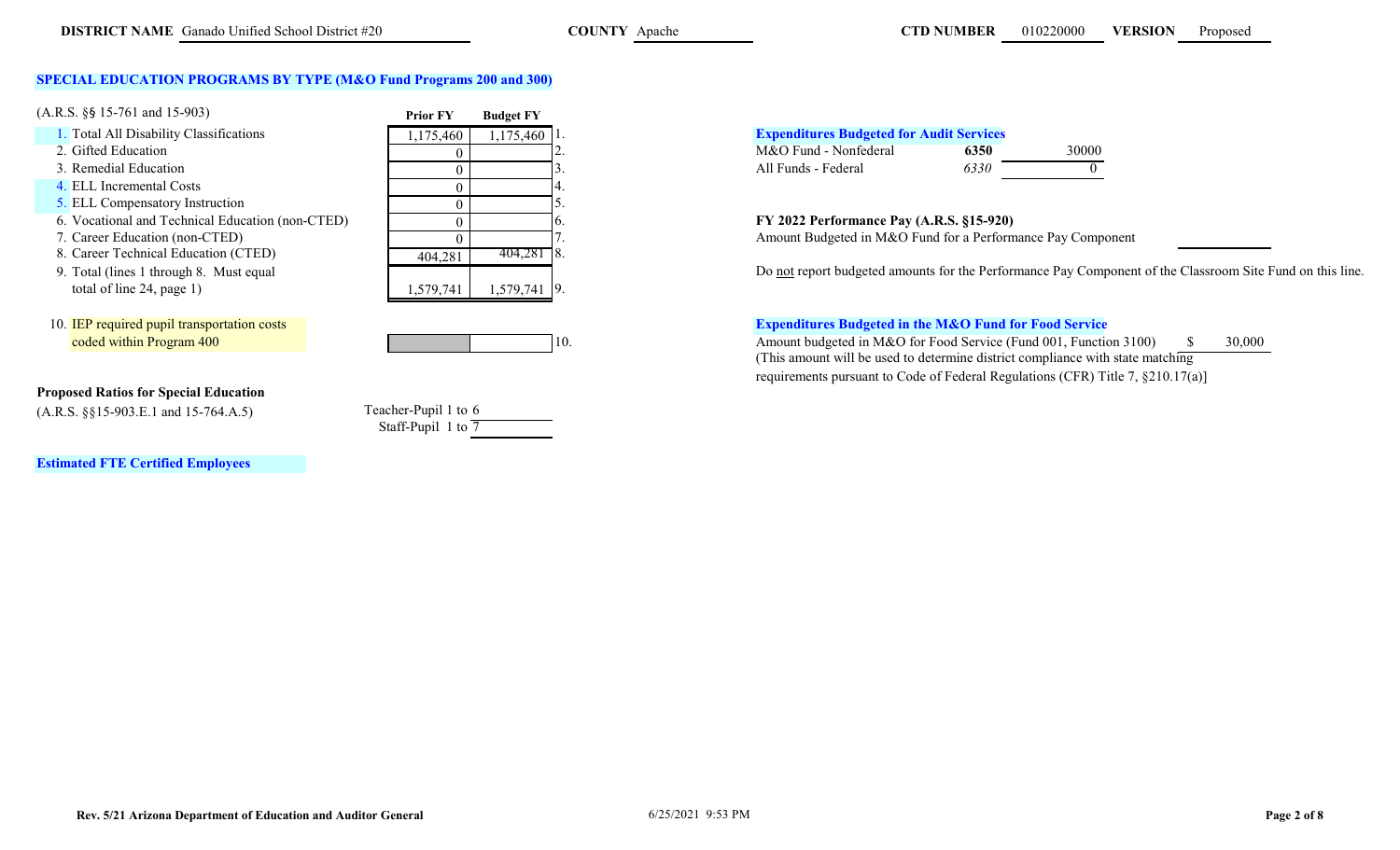| DISTRICT NAME Ganado Unified School District #20 |                 |                               | <b>COUNTY Apache</b>      |                                                                                                                    |                                  |                   | <b>CTD NUMBER</b>      | 010220000        |              | <b>VERSION Proposed</b> |
|--------------------------------------------------|-----------------|-------------------------------|---------------------------|--------------------------------------------------------------------------------------------------------------------|----------------------------------|-------------------|------------------------|------------------|--------------|-------------------------|
| FUND 010 (CSF)                                   |                 |                               |                           |                                                                                                                    | <b>CLASSROOM SITE FUND (CSF)</b> |                   |                        |                  |              |                         |
|                                                  |                 |                               |                           |                                                                                                                    |                                  | Debt Service      | Totals                 |                  | %            |                         |
| Expenditures                                     | <b>Salaries</b> | <b>Employee Benefits</b>      | <b>Purchased Services</b> | Supplies                                                                                                           | Property                         | and Miscellaneous | Prior FY               | <b>Budget FY</b> | Increase/    |                         |
|                                                  | 6100            | 6200                          | 6300, 6400, 6500          | 6600                                                                                                               | 6700                             | 6800              | 2021                   | 2022             | Decrease     |                         |
| 1000 Instruction                                 | 1,768,373       | 298,261                       |                           |                                                                                                                    |                                  |                   | 1,019,457              | 2,066,634        | $102.7\%$ 1. |                         |
| 2100 Support Services - Students                 | 21,347          | 3,682                         |                           |                                                                                                                    |                                  |                   |                        | 25,029           |              |                         |
| 2200 Support Services - Instructional Staff      |                 |                               |                           |                                                                                                                    | $\sim$ $7.79^{\circ}$            |                   |                        |                  | $0.0\%$ 3.   |                         |
| 2300 Support Services - General Administration   |                 |                               |                           |                                                                                                                    |                                  |                   |                        |                  | $0.0\%$ 4.   |                         |
| 2500 Central Services                            |                 |                               | - SSO STORY - 2012년 10월   |                                                                                                                    |                                  |                   |                        |                  | $0.0\%$ 5.   |                         |
| 3300 Community Services Operations               |                 |                               |                           |                                                                                                                    | 2.72                             | <b>Sec.</b>       |                        |                  | $0.0\%$ 6.   |                         |
| 4000 Facilities Acquisition and Construction     |                 | $m = m - 1$                   | <b>COMPARING TA</b>       |                                                                                                                    |                                  | <b>Jays</b>       |                        |                  | 0.5755       |                         |
| 5000 Debt Service                                |                 | <b>A WAS ARRESTED FOR THE</b> |                           | in the contract of the contract of the contract of the contract of the contract of the contract of the contract of |                                  |                   | <b><i>A 3 24 1</i></b> |                  | પર છે.       |                         |
| Total Expenditures (lines 1-8)                   | 1,789,720       | 301,943                       |                           |                                                                                                                    |                                  |                   | 1,019,457              | 2,091,663        | 105.2% 9.    |                         |

The district has budgeted an amount in Fund 010 equal to the Classroom Site Fund Budget Limit as calculated below.



(1) This line may be used to recapture lost CSF budget capacity that resulted from underbudgeting in prior fiscal years. (2) The amounts budgeted on line 7 cannot exceed the respective amounts on this line.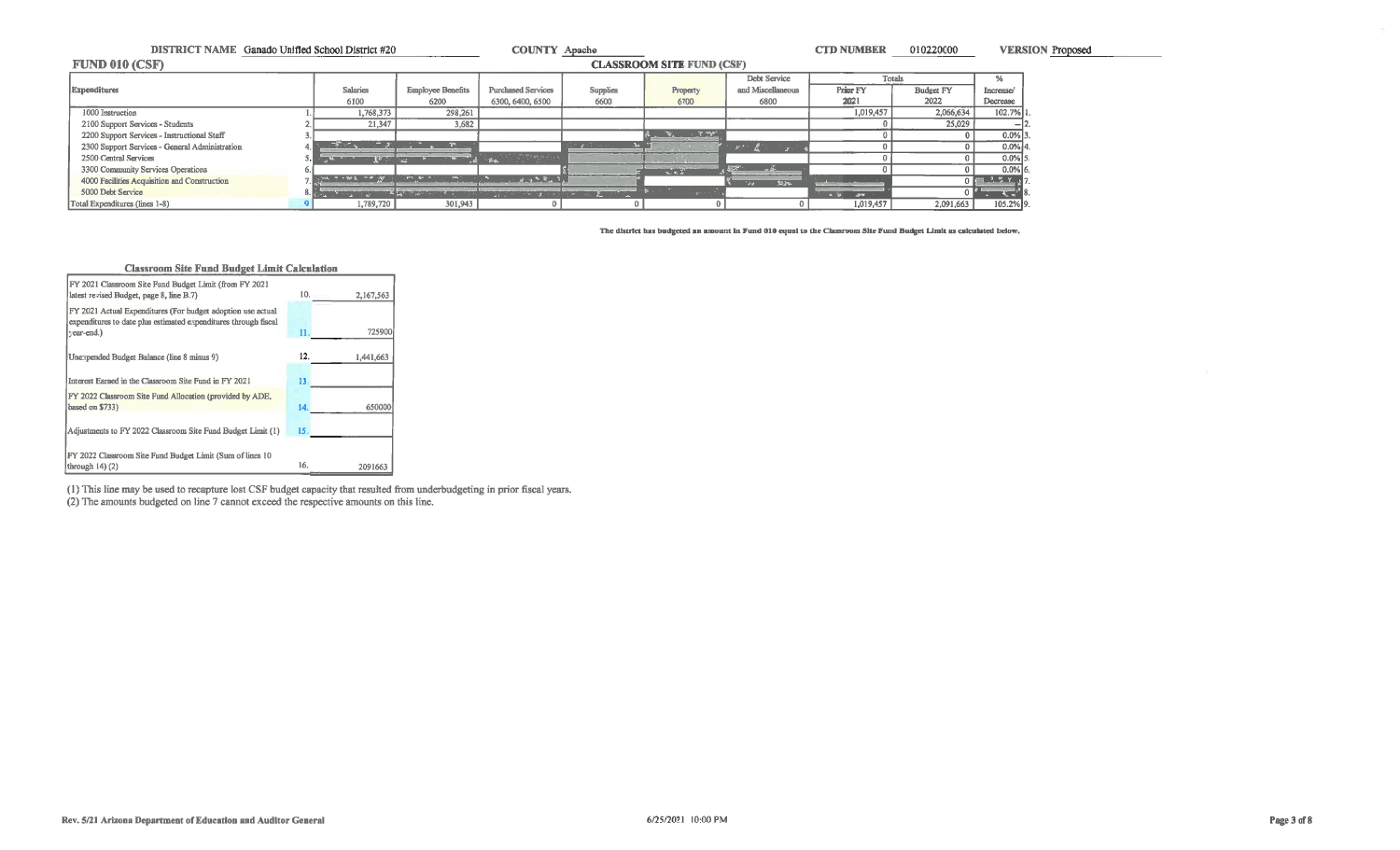| <b>FUND 610 (UCO)</b>                              |     |          |                              |                |               |                  | UNRESTRICTED CAPITAL OUTLAY (UCO) FUND |           |           |               |
|----------------------------------------------------|-----|----------|------------------------------|----------------|---------------|------------------|----------------------------------------|-----------|-----------|---------------|
|                                                    |     |          | Library Books,<br>Textbooks, |                |               |                  |                                        | Totals    |           |               |
|                                                    |     |          | & Instructional              |                | Redemption of |                  | All Other                              | Prior     | Budget    | $\frac{0}{0}$ |
| <b>Expenditures</b>                                |     | Rentals  | Aids $(2)$                   | Property $(2)$ | Principal (3) | Interest $(4)$   | Object Codes                           | FY        | FY        | Increase/     |
|                                                    |     | 6440     | 6641-6643                    | 6700           | 6831, 6832    | 6841, 6842, 6850 | (excluding 6900)                       | 2021      | 2022      | Decrease      |
| Unrestricted Capital Outlay Override (1)           |     |          |                              |                |               |                  |                                        |           |           | $0.0\%$ 1     |
| Unrestricted Capital Outlay Fund 610 (6)           |     |          |                              |                |               |                  |                                        |           |           |               |
| 1000 Instruction                                   |     |          | 370,200                      | 649,257        |               |                  |                                        | 1,019,457 | 1,019,457 | $0.0\%$ 2.    |
| 2000 Support Services                              |     |          |                              |                |               |                  |                                        |           |           |               |
| 2100, 2200 Students and Instructional Staff        |     |          |                              | 441,468        |               |                  |                                        |           | 441,468   | $-13.$        |
| 2300, 2400, 2500, 2900 Administration              |     |          |                              |                |               |                  |                                        |           |           | $0.0\%$ 4.    |
| 2600 Operation & Maintenance of Plant              |     |          |                              |                |               |                  |                                        |           |           | $0.0\%$ 5.    |
| 2700 Student Transportation                        |     |          |                              |                |               |                  |                                        |           |           | $0.0\%$ 6.    |
| 3000 Operation of Noninstructional Services (5)    |     |          |                              |                |               |                  |                                        |           |           | $0.0\%$ 7.    |
| 4000 Facilities Acquisition and Construction       |     |          |                              |                |               |                  |                                        |           |           | $0.0\%$ 8.    |
| 5000 Debt Service                                  |     |          |                              |                |               |                  |                                        |           |           | $0.0\%$ 9.    |
| Total Unrestricted Capital Outlay Fund (lines 2-9) | 10. | $\Omega$ | 370,200                      | 1,090,725      |               |                  |                                        | 1,019,457 | 1,460,925 | 43.3% 10.     |

**The district has budgeted an amount in the UCO Fund equal to the Unrestricted Capital Budget Limit as calculated on Page 8 of 8.**

(1) Amounts in the Unrestricted Capital Outlay Override line 1 above must be included in the appropriate individual line items for Fund 610 and in the Budget Year Total Column. Enter the amount budgeted in UCO for Food Service [Amount will be used to determine district

(5) Expenditures Budgeted in Unrestricted Capital Outlay (UCO) Fund for Food Service

compliance with state matching requirements pursuant to CFR Title 7, §210.17(a)]

(2) Detail by object code:

|                                                          | Unrestricted   |                                         |                                                                                                               |  |
|----------------------------------------------------------|----------------|-----------------------------------------|---------------------------------------------------------------------------------------------------------------|--|
|                                                          | Capital Outlay |                                         |                                                                                                               |  |
| 6641 Library Books                                       |                |                                         | $(6)$ Expenditures, if any, budgeted in the Unrestricted Capital Outlay Fund on lines 2-9 for the K-3 Reading |  |
| 6642 Textbooks                                           | 365,000        | Program as described in A.R.S. §15-211. |                                                                                                               |  |
| 6643 Instructional Aids                                  | 5,200          |                                         |                                                                                                               |  |
| 673X Furniture and Equipment                             |                |                                         |                                                                                                               |  |
| 673X Vehicles                                            |                |                                         |                                                                                                               |  |
| 673X Tech Hardware & Software                            | 1,090,725      |                                         |                                                                                                               |  |
|                                                          |                |                                         |                                                                                                               |  |
| (3) Includes principal on Capital Equity Fund loans of   |                | , principal on capital leases of        | , and principal on bonds of                                                                                   |  |
| Includes interest on Capital Equity Fund loans of<br>(4) |                | interest on capital leases of           | and interest on bonds of                                                                                      |  |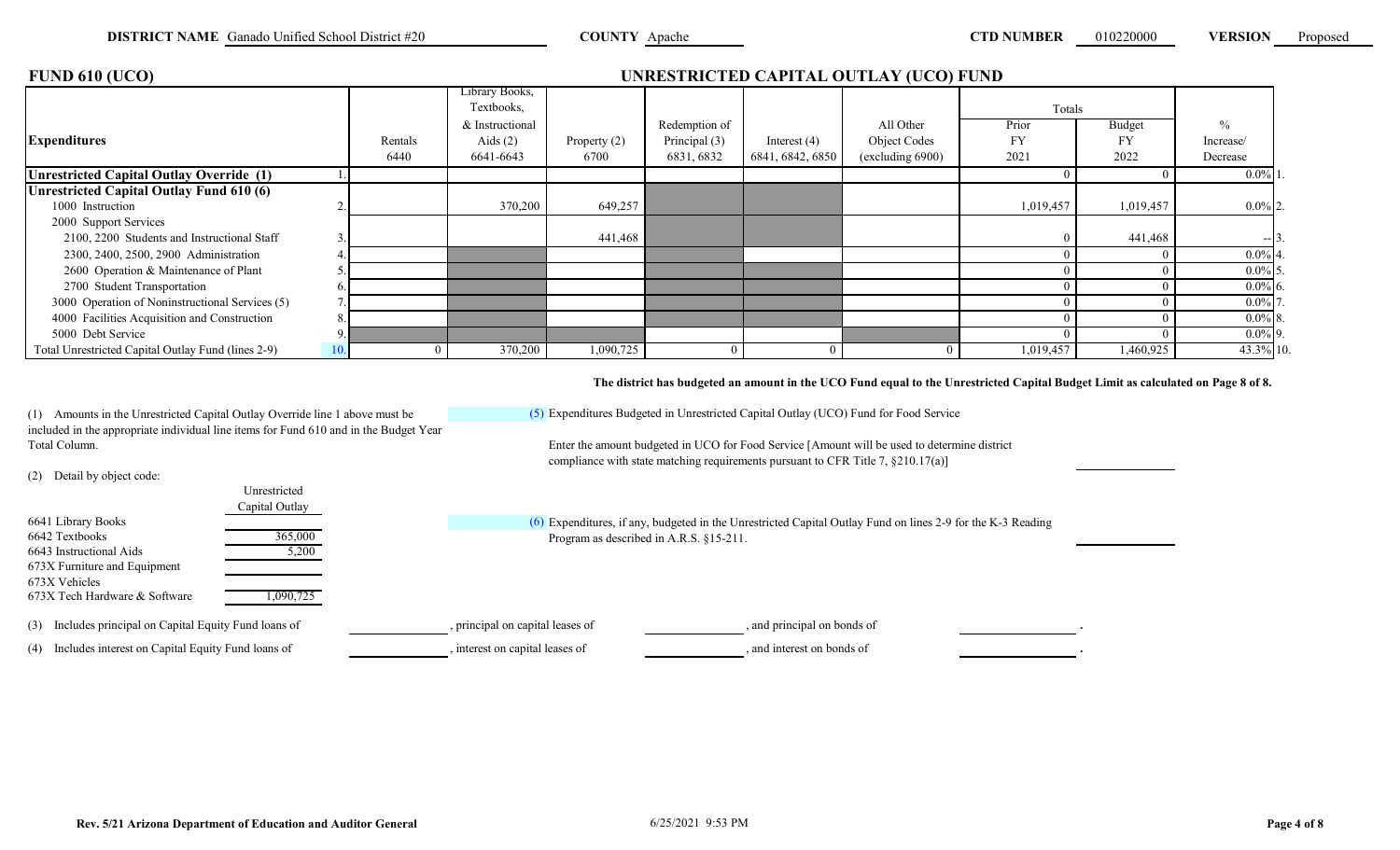# **DISTRICT NAME** Ganado Unified School District #20 **COUNTY Apache COUNTY Apache CTD NUMBER** 010220000 **VERSION** Proposed

### **OTHER FUNDS—REQUIRED CAPITAL EXPENDITURE DETAIL [(A.R.S. §15-904.(B)]**

| <b>Expenditures</b>                                     |     |            | UNRESTRICTED CAPITAL OUTLAY<br><b>BOND BUILDING</b><br><b>NEW SCHOOL FACILITIES</b><br><b>Fund 630</b><br><b>Fund 610</b><br><b>Fund 695</b> |          |           |                |           |                  | <b>ADJACENT WAYS</b><br><b>Fund 620 (2)</b> |           |
|---------------------------------------------------------|-----|------------|----------------------------------------------------------------------------------------------------------------------------------------------|----------|-----------|----------------|-----------|------------------|---------------------------------------------|-----------|
|                                                         |     | Prior FY   | <b>Budget FY</b>                                                                                                                             | Prior FY | Budget FY | Prior FY       | Budget FY | Prior FY         | <b>Budget FY</b>                            |           |
| <b>Total Fund Expenditures</b>                          |     | 1,019,457  | 1,460,925                                                                                                                                    |          |           | $\mathbf{0}$   |           | $\theta$         |                                             |           |
| <b>Select Object Codes Detail (1)</b>                   |     |            |                                                                                                                                              |          |           |                |           |                  |                                             |           |
| 6150 Classified Salaries                                |     | $\sqrt{ }$ |                                                                                                                                              |          |           | $\mathbf{0}$   |           | $\overline{0}$   |                                             |           |
| 6200 Employee Benefits                                  |     |            |                                                                                                                                              |          |           | $\overline{0}$ |           | $\Omega$         |                                             |           |
| 6450 Construction Services                              |     |            |                                                                                                                                              |          |           | $\Omega$       |           |                  |                                             |           |
| 6710 Land and Improvements                              |     |            |                                                                                                                                              |          |           | $\overline{0}$ |           | $\Omega$         |                                             |           |
| 6720 Buildings and Improvements                         |     |            |                                                                                                                                              |          |           | $\Omega$       |           |                  |                                             |           |
| 673X Furniture and Equipment                            |     |            | $\sqrt{ }$                                                                                                                                   |          |           | $\Omega$       |           | 0                |                                             |           |
| 673X Vehicles                                           |     |            |                                                                                                                                              |          |           | $\Omega$       |           |                  |                                             |           |
| 673X Technology Hardware & Software                     |     | 655,571    | 1,090,725                                                                                                                                    |          |           | $\overline{0}$ |           |                  |                                             |           |
| 6831, 6832 Redemption of Principal                      | 10. |            |                                                                                                                                              |          |           | $\Omega$       |           |                  |                                             | 10.       |
| 6841, 6842, 6850, 6860 Interest and Debt-Issuance Costs |     |            |                                                                                                                                              |          |           | $\Omega$       |           | $\theta$         |                                             | 11.       |
| Total (lines $2-11$ )                                   | 12  | 655,571    | 1,090,725                                                                                                                                    |          |           | $\theta$       | $\Omega$  | $\Omega$         |                                             | $0 \t12.$ |
| Total amounts reported on lines 2-11 above for:         |     |            |                                                                                                                                              |          |           |                |           |                  |                                             |           |
| Renovation                                              | 13. |            |                                                                                                                                              |          |           |                |           | $\theta$         |                                             | 13.       |
| New Construction                                        | 14. |            |                                                                                                                                              |          |           | $\overline{0}$ |           | $\theta$         |                                             | 14.       |
| Other                                                   | 15. |            |                                                                                                                                              |          |           | $\overline{0}$ |           | $\theta$         |                                             | 15.       |
| Total (lines 13-15, must equal line 12)                 | 16. |            | Check line 12                                                                                                                                |          |           | $\mathbf{0}$   | $\theta$  | $\boldsymbol{0}$ |                                             | $0 \t16$  |

(1) Lines 2-11 may not include all budgeted expenditures of the fund. Total budgeted expenditures for each fund should be included on Line 1.

(2) Amount budgeted on line 1 for the Adjacent Ways Fund that will result in a tax levy in FY 2022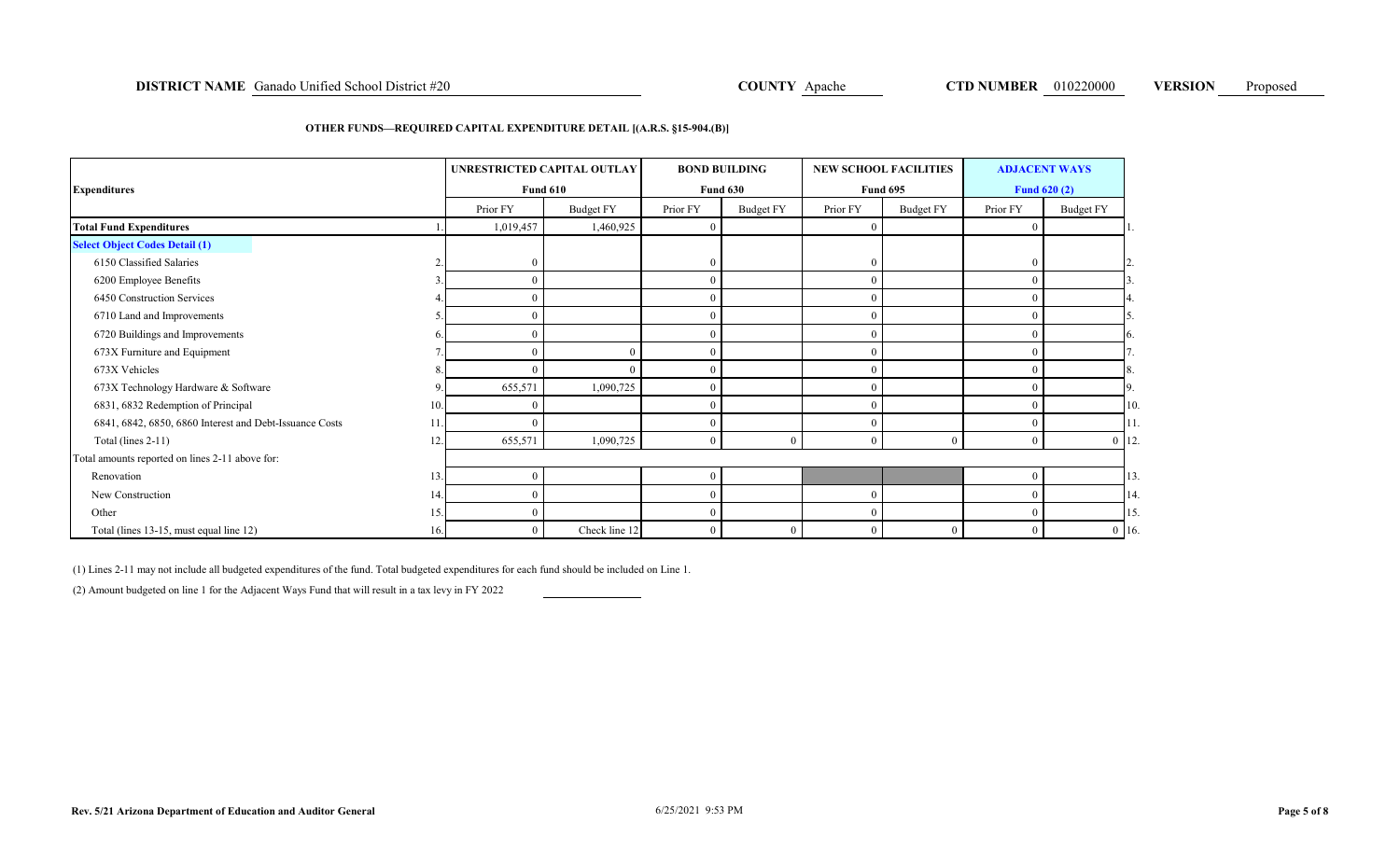| <b>SPECIAL PROJECTS</b> |                                                              |      |                 |                  |                  |                            |                    | <b>OTHER FUNDS</b> |                                                |      |                 |                  |  |
|-------------------------|--------------------------------------------------------------|------|-----------------|------------------|------------------|----------------------------|--------------------|--------------------|------------------------------------------------|------|-----------------|------------------|--|
|                         |                                                              |      |                 |                  |                  |                            |                    |                    |                                                |      | <b>Prior FY</b> | <b>Budget FY</b> |  |
|                         |                                                              |      |                 | <b>FTE</b>       |                  | <b>TOTAL ALL FUNCTIONS</b> |                    |                    | 050 County, City, and Town Grants              | 6000 | $\mathbf{0}$    |                  |  |
|                         | <b>FEDERAL PROJECTS</b>                                      |      | Prior FY        | <b>Budget FY</b> | Prior FY         | <b>Budget FY</b>           |                    | 2.                 | 071 English Language Learner (1)               | 6000 | 51,003          | 51,000           |  |
|                         | 1. 100-130 ESEA Title I - Helping Disadvantaged Children     | 6000 | 1.00            | 1.00             | 1,031,896        | 1,031,896                  |                    | 3.                 | 072 Compensatory Instruction (1)               | 6000 | $\Omega$        |                  |  |
|                         | 2. 140-150 ESEA Title II - Prof. Dev. and Technology         | 6000 | 0.00            | 0.00             | 131,782          | 131,782 2                  |                    | $\overline{4}$     | 500 School Plant (2)                           | 6000 | 45,000          | 45,000           |  |
|                         | 3. 160 ESEA Title IV - 21st Century Schools                  | 6000 | 0.00            | 0.00             | $\Omega$         |                            |                    | 5.                 | 510 Food Service                               | 6000 | 1,500,000       | 1,500,000        |  |
|                         | 4. 170-180 ESEA Title V - Promote Informed Parent Choice     | 6000 | 0.00            | 0.00             | 158,920          | 158,920                    |                    | 6.                 | 515 Civic Center                               | 6000 | 85,000          | 85,000           |  |
|                         | 5. 190 ESEA Title III - Limited Eng. & Immigrant Students    | 6000 | 0.00            | 0.00             | 38,633           | 38,633                     |                    | 7.                 | 520 Community School                           | 6000 | 500             | 20,000           |  |
| 6.                      | 200 ESEA Title VII - Indian Education                        | 6000 | 5.75            | 5.75             | 279,751          | 279,751                    |                    | 8.                 | 525 Auxiliary Operations                       | 6000 | 35,000          | 35,000           |  |
|                         | 210 ESEA Title VI - Flexibility and Accountability           | 6000 | 0.00            | 0.00             | $\Omega$         |                            |                    | 9                  | 526 Extracurricular Activities Fees Tax Credit | 6000 | 10,000          | 10,000           |  |
| 8.                      | 220 IDEA Part B                                              | 6000 | 0.75            | 0.75             | 346,518          | 346,518                    |                    | 10.                | 530 Gifts and Donations                        | 6000 | 25,000          | 25,000           |  |
|                         | 230 Johnson-O'Malley                                         | 6000 | 1.50            | 1.50             | 254,403          | 254,403                    |                    | 11.                | 535 Career & Technical Education Projects      | 6000 | 5,000           | 5,000            |  |
| 10.                     | 240 Workforce Investment Act                                 | 6000 | 0.00            | 0.00             | $\Omega$         |                            | $0\,110.$          | 12.                | 540 Fingerprint                                | 6000 | $\Omega$        |                  |  |
|                         | 250 AEA - Adult Education                                    | 6000 | 0.00            | 0.00             | $\Omega$         |                            | $0 \; 11.$         | 13.                | 545 School Opening                             | 6000 | $\theta$        |                  |  |
| 12.                     | 260-270 Vocational Education - Basic Grants                  | 6000 | 0.00            | 0.00             | 60,903           | 60,903 12.                 |                    | 14.                | 550 Insurance Proceeds                         | 6000 | 350,000         | 350,000 14       |  |
| 13.                     | 280 ESEA Title X - Homeless Education                        | 6000 | 0.00            | 0.00             | $\theta$         |                            | $0 \vert 13.$      | 15.                | 555 Textbooks                                  | 6000 | 10,000          | 10,000           |  |
| 14.                     | 290 Medicaid Reimbursement                                   | 6000 | 0.00            | 0.00             | 28,358           | 28,358 14.                 |                    | 16.                | 565 Litigation Recovery                        | 6000 | 1,500           | 1,500            |  |
| 15.                     | 374 E-Rate                                                   | 6000 | 0.00            | 0.00             | 336,386          | 336,386 15.                |                    | 17.                | 570 Indirect Costs                             | 6000 | 100,000         | 100,000          |  |
| 16.                     | 378 Impact Aid                                               | 6000 | 24.00           | 24.00            | 12,034,042       | 12,034,042 16.             |                    | 18.                | 575 Unemployment Insurance                     | 6000 | $\theta$        | 50,000           |  |
| 17.                     | 300-399 Other Federal Projects (Besides E-Rate & Impact Aid) | 6000 | 0.00            | 0.00             | 740,154          | 740,154 17.                |                    | 19.                | 580 Teacherage                                 | 6000 | 430,000         | 430,000          |  |
| 18.                     | Total Federal Project Funds (lines 1-17)                     |      | 33.00           | 33.00            | 15,441,746       | 15,441,746 18.             |                    | 20.                | 585 Insurance Refund                           | 6000 | $\Omega$        |                  |  |
|                         | <b>STATE PROJECTS</b>                                        |      |                 |                  |                  |                            |                    | 21.                | 590 Grants and Gifts to Teachers               | 6000 | $\theta$        |                  |  |
| 19.                     | 400 Vocational Education                                     | 6000 | 0.00            | 0.00             | 18,263           | 18,263 19.                 |                    | 22.                | 595 Advertisement                              | 6000 | $\theta$        |                  |  |
| 20.                     | 410 Early Childhood Block Grant                              | 6000 | 0.00            | 0.00             | $\theta$         |                            | $\overline{0}$ 20. | 23.                | 596 Career Technical Education                 | 6000 | 200,784         | 200,784          |  |
| 21.                     | 420 Ext. School Yr. - Pupils with Disabilities               | 6000 | 0.00            | 0.00             | $\overline{0}$   |                            | $0 \; 21.$         | 24.                | 597 Arizona Industry Credentials Incentive     | 6000 | $\overline{0}$  |                  |  |
| 22.                     | 425 Adult Basic Education                                    | 6000 | 0.00            | 0.00             | $\theta$         |                            | 22.                | 25.                | 639 Impact Aid Revenue Bond Building           | 6000 | $\overline{0}$  |                  |  |
| 23.                     | 430 Chemical Abuse Prevention Programs                       | 6000 | 0.00            | 0.00             | $\theta$         |                            | 23.                | 26.                | 650 Gifts and Donations-Capital                | 6000 | $\theta$        | 0.126            |  |
| 24.                     | 435 Academic Contests                                        | 6000 | 0.00            | 0.00             | $\Omega$         |                            | 24.                | 27.                | 660 Condemnation                               | 6000 | $\theta$        | 0.127            |  |
| 25.                     | 450 Gifted Education                                         | 6000 | 0.00            | 0.00             | 2,228            | 2,228                      | 25.                | 28.                | 665 Energy and Water Savings                   | 6000 | $\theta$        |                  |  |
| 26.                     | 456 College Credit Exam Incentives                           | 6000 | 0.00            | 0.00             | $\Omega$         |                            | 26.                | 29.                | 686 Emergency Deficiencies Correction          | 6000 | $\theta$        |                  |  |
| 27.                     | 457 Results-based Funding                                    | 6000 | 0.00            | 0.00             | $\theta$         |                            | 27.                | 30.                | 691 Building Renewal Grant                     | 6000 | 257,676         | 257,676          |  |
| 28.                     | 460 Environmental Special Plate                              | 6000 | 0.00            | 0.00             | $\theta$         |                            | 28.                | 31.                | 700 Debt Service                               | 6000 | $\theta$        | $\Omega$         |  |
| 29.                     | 465-499 Other State Projects                                 | 6000 | 0.00            | 0.00             | 14,941           | 14,941                     | $\mathsf{I}29.$    | 32.                | 720 Impact Aid Revenue Bond Debt Service       | 6000 | $\mathbf{0}$    |                  |  |
| 30.                     | Total State Project Funds (lines 19-29)                      |      | 0.00            | 0.00             | 35,432           | 35,432 30.                 |                    | 33.                | 850 Student Activities                         | 6000 | 8,000           | 30,000 33        |  |
|                         | 31. Total Special Projects (lines 18 and 30)                 |      | 33.00           | 33.00            | 15,477,178       | 15,477,178 31.             |                    | 34.                | Other 697                                      | 6000 | 383,099         | 755,000 34       |  |
|                         |                                                              |      |                 |                  |                  |                            |                    |                    | <b>INTERNAL SERVICE FUNDS 950-989</b>          |      |                 |                  |  |
|                         | <b>INSTRUCTIONAL IMPROVEMENT FUND (020)</b>                  |      | <b>Prior FY</b> |                  | <b>Budget FY</b> |                            |                    |                    | 9 Self-Insurance                               | 6000 | $\theta$        |                  |  |
|                         | Teacher Compensation Increases                               | 6000 |                 | 38,811           | 38,811           |                            |                    |                    | 955 Intergovernmental Agreements               | 6000 | $\theta$        |                  |  |
|                         | Class Size Reduction                                         | 6000 |                 | $\Omega$         |                  |                            |                    | 3.                 | 9<br><b>OPEB</b>                               | 6000 | $\theta$        |                  |  |

0

38,811 38,811

| $\sim$<br>Z. |  | Class Size Reduction |
|--------------|--|----------------------|
|              |  |                      |

- 3. Dropout Prevention Programs (M&O purposes) 6000 6000 6000 6000 38,811 3. 4. 9<br>4. Instructional Improvement Programs (M&O purposes) 6000 38,811 38,811 4.
- 4. Instructional Improvement Programs (M&O purposes) 6000 6000 38,811 38,811
- 5. Total Instructional Improvement Fund (lines 1-4) 77,622

|                                                              |      |                   |          |                        | $ -$           |                    |     |                                                |      | $-1, -1$  | . . ,     |  |
|--------------------------------------------------------------|------|-------------------|----------|------------------------|----------------|--------------------|-----|------------------------------------------------|------|-----------|-----------|--|
| 100-130 ESEA Title I - Helping Disadvantaged Children        | 6000 | 1.00              |          | 1,031,896<br>1.00      | 1,031,896      |                    | 3.  | 072 Compensatory Instruction (1)               | 6000 |           | $\Omega$  |  |
| 140-150 ESEA Title II - Prof. Dev. and Technology            | 6000 | 0.00              |          | 0.00<br>131,782        | 131,782        |                    |     | 500 School Plant (2)                           | 6000 | 45,000    | 45,000    |  |
| 160 ESEA Title IV - 21st Century Schools                     | 6000 | 0.00              |          | 0.00<br>$\Omega$       | $\Omega$       |                    | 5.  | 510 Food Service                               | 6000 | 1,500,000 | 1,500,000 |  |
| 170-180 ESEA Title V - Promote Informed Parent Choice        | 6000 | 0.00              |          | 0.00<br>158,920        | 158,920        |                    | 6.  | 515 Civic Center                               | 6000 | 85,000    | 85,000    |  |
| 190 ESEA Title III - Limited Eng. & Immigrant Students       | 6000 | $\overline{0.00}$ |          | 0.00<br>38,633         | 38,633         |                    | 7.  | 520 Community School                           | 6000 | 500       | 20,000    |  |
| 200 ESEA Title VII - Indian Education                        | 6000 | 5.75              |          | 5.75<br>279,751        | 279,751        |                    | 8.  | 525 Auxiliary Operations                       | 6000 | 35,000    | 35,000    |  |
| 210 ESEA Title VI - Flexibility and Accountability           | 6000 | 0.00              |          | 0.00<br>$\Omega$       | $\Omega$       |                    | 9.  | 526 Extracurricular Activities Fees Tax Credit | 6000 | 10,000    | 10,000    |  |
| 220 IDEA Part B                                              | 6000 | 0.75              |          | 0.75<br>346,518        | 346,518        |                    | 10. | 530 Gifts and Donations                        | 6000 | 25,000    | 25,000    |  |
| 230 Johnson-O'Malley                                         | 6000 | 1.50              |          | 1.50<br>254,403        | 254,403        |                    | 11. | 535 Career & Technical Education Projects      | 6000 | 5,000     | 5,000     |  |
| 240 Workforce Investment Act                                 | 6000 | 0.00              |          | 0.00<br>$\overline{0}$ |                | 10.                | 12. | 540 Fingerprint                                | 6000 |           |           |  |
| 250 AEA - Adult Education                                    | 6000 | 0.00              |          | 0.00<br>$\Omega$       | $\Omega$       |                    | 13. | 545 School Opening                             | 6000 |           |           |  |
| 260-270 Vocational Education - Basic Grants                  | 6000 | 0.00              |          | 0.00<br>60,903         | 60,903 12.     |                    | 14. | 550 Insurance Proceeds                         | 6000 | 350,000   | 350,000   |  |
| 280 ESEA Title X - Homeless Education                        | 6000 | 0.00              |          | 0.00<br>$\Omega$       |                | 13.                | 15. | 555 Textbooks                                  | 6000 | 10,000    | 10,000    |  |
| 290 Medicaid Reimbursement                                   | 6000 | 0.00              |          | 0.00<br>28,358         | 28,358 14.     |                    | 16. | 565 Litigation Recovery                        | 6000 | 1,500     | 1,500     |  |
| 374 E-Rate                                                   | 6000 | 0.00              |          | 0.00<br>336,386        | 336,386 15.    |                    | 17. | 570 Indirect Costs                             | 6000 | 100,000   | 100,000   |  |
| 378 Impact Aid                                               | 6000 | 24.00             | 24.00    | 12,034,042             | 12,034,042 16. |                    | 18. | 575 Unemployment Insurance                     | 6000 |           | 50,000    |  |
| 300-399 Other Federal Projects (Besides E-Rate & Impact Aid) | 6000 | 0.00              |          | 740,154<br>0.00        | 740,154        | 17.                | 19. | 580 Teacherage                                 | 6000 | 430,000   | 430,000   |  |
| Total Federal Project Funds (lines 1-17)                     |      | 33.00             | 33.00    | 15,441,746             | 15,441,746 18. |                    | 20. | 585 Insurance Refund                           | 6000 |           | $\Omega$  |  |
| <b>ATE PROJECTS</b>                                          |      |                   |          |                        |                |                    | 21. | 590 Grants and Gifts to Teachers               | 6000 |           |           |  |
| 400 Vocational Education                                     | 6000 | 0.00              |          | 18,263<br>0.00         | 18,263 19.     |                    | 22. | 595 Advertisement                              | 6000 |           | $\Omega$  |  |
| 410 Early Childhood Block Grant                              | 6000 | 0.00              |          | 0.00<br>$\Omega$       |                | $0\,120.$          | 23. | 596 Career Technical Education                 | 6000 | 200,784   | 200,784   |  |
| 420 Ext. School Yr. - Pupils with Disabilities               | 6000 | 0.00              |          | 0.00<br>$\Omega$       |                | $0 \; 21.$         | 24. | 597 Arizona Industry Credentials Incentive     | 6000 |           |           |  |
| 425 Adult Basic Education                                    | 6000 | 0.00              |          | 0.00<br>$\theta$       |                | 22.                | 25. | 639 Impact Aid Revenue Bond Building           | 6000 |           |           |  |
| 430 Chemical Abuse Prevention Programs                       | 6000 | 0.00              |          | 0.00<br>$\theta$       |                | 23.                | 26. | 650 Gifts and Donations-Capital                | 6000 | $\Omega$  | $\theta$  |  |
| 435 Academic Contests                                        | 6000 | 0.00              |          | 0.00<br>$\Omega$       |                | 24.                | 27. | 660 Condemnation                               | 6000 | $\Omega$  | $\theta$  |  |
| 450 Gifted Education                                         | 6000 | 0.00              |          | 0.00<br>2,228          | 2,228          | 25.                | 28. | 665 Energy and Water Savings                   | 6000 |           | $\theta$  |  |
| 456 College Credit Exam Incentives                           | 6000 | 0.00              |          | 0.00<br>$\theta$       |                | 26.                | 29. | 686 Emergency Deficiencies Correction          | 6000 |           | $\Omega$  |  |
| 457 Results-based Funding                                    | 6000 | 0.00              |          | 0.00<br>$\theta$       |                |                    | 30. | 691 Building Renewal Grant                     | 6000 | 257,676   | 257,676   |  |
| 460 Environmental Special Plate                              | 6000 | 0.00              |          | 0.00<br>$\Omega$       |                | 28.                | 31. | 700 Debt Service                               | 6000 |           |           |  |
| 465-499 Other State Projects                                 | 6000 | 0.00              |          | 0.00<br>14,941         | 14,941         | $\overline{129}$ . | 32. | 720 Impact Aid Revenue Bond Debt Service       | 6000 |           | $\Omega$  |  |
| Total State Project Funds (lines 19-29)                      |      | $0.00\,$          |          | 35,432<br>0.00         | 35,432 30.     |                    | 33. | 850 Student Activities                         | 6000 | 8,000     | 30,000    |  |
| Total Special Projects (lines 18 and 30)                     |      | 33.00             | 33.00    | 15,477,178             | 15,477,178 31. |                    | 34. | Other 697                                      | 6000 | 383,099   | 755,000   |  |
|                                                              |      |                   |          |                        |                |                    |     | <b>INTERNAL SERVICE FUNDS 950-989</b>          |      |           |           |  |
| STRUCTIONAL IMPROVEMENT FUND (020)                           |      | <b>Prior FY</b>   |          | <b>Budget FY</b>       |                |                    |     | Self-Insurance<br>9                            | 6000 |           |           |  |
| Teacher Compensation Increases                               | 6000 |                   | 38,811   | 38,811                 |                |                    |     | 955 Intergovernmental Agreements               | 6000 | $\Omega$  |           |  |
| 2. Class Size Reduction                                      | 6000 |                   | $\Omega$ |                        |                |                    | 3.  | 9<br>OPEB                                      | 6000 |           |           |  |
|                                                              |      |                   |          |                        |                |                    |     |                                                |      |           |           |  |

010220000

|      | <b>Prior FY</b> | <b>Budget FY</b>   |     |
|------|-----------------|--------------------|-----|
| 6000 | 0               |                    | 1.  |
| 6000 | 51,003          | 51,000             | 2.  |
| 6000 | 0               | 0                  | 3.  |
| 6000 | 45,000          | 45,000             | 4.  |
| 6000 | 1,500,000       | 1,500,000          | 5.  |
| 6000 | 85,000          | 85,000             | 6.  |
| 6000 | 500             | 20,000             | 7.  |
| 6000 | 35,000          | 35,000             | 8.  |
| 6000 | 10,000          | 10,000             | 9.  |
| 6000 | 25,000          | 25,000             | 10. |
| 6000 | 5,000           | $\overline{5,000}$ | 11. |
| 6000 | 0               | 0                  | 12. |
| 6000 | $\overline{0}$  | $\overline{0}$     | 13. |
| 6000 | 350,000         | 350,000            | 14. |
| 6000 | 10,000          | 10,000             | 15. |
| 6000 | 1,500           | 1,500              | 16. |
| 6000 | 100,000         | 100,000            | 17. |
| 6000 | 0               | 50,000             | 18. |
| 6000 | 430,000         | 430,000            | 19. |
| 6000 | 0               | $\mathbf{0}$       | 20. |
| 6000 | 0               | $\boldsymbol{0}$   | 21. |
| 6000 | 0               | $\mathbf{0}$       | 22. |
| 6000 | 200,784         | 200,784            | 23. |
| 6000 | $\theta$        | 0                  | 24  |
| 6000 | $\overline{0}$  | $\overline{0}$     | 25. |
| 6000 | $\overline{0}$  | $\overline{0}$     | 26. |
| 6000 | $\overline{0}$  | $\overline{0}$     | 27. |
| 6000 | 0               | 0                  | 28. |
| 6000 | $\mathbf{0}$    | 0                  | 29. |
| 6000 | 257,676         | 257,676            | 30. |
| 6000 | 0               | 0                  | 31. |
| 6000 | $\theta$        | $\mathbf{0}$       | 32. |
| 6000 | 8,000           | 30,000             | 33. |
| 6000 | 383,099         | 755,000            | 34. |

| 6000 | U |   |
|------|---|---|
| 6000 | 0 | 2 |
| 6000 | 0 | 3 |
| 6000 | 0 | 4 |

(1) From Supplement, line 10 and line 20, respectively.

(2) Indicate amount budgeted in Fund 500 for M&O purposes

77,622 77,622

COUNTY Apache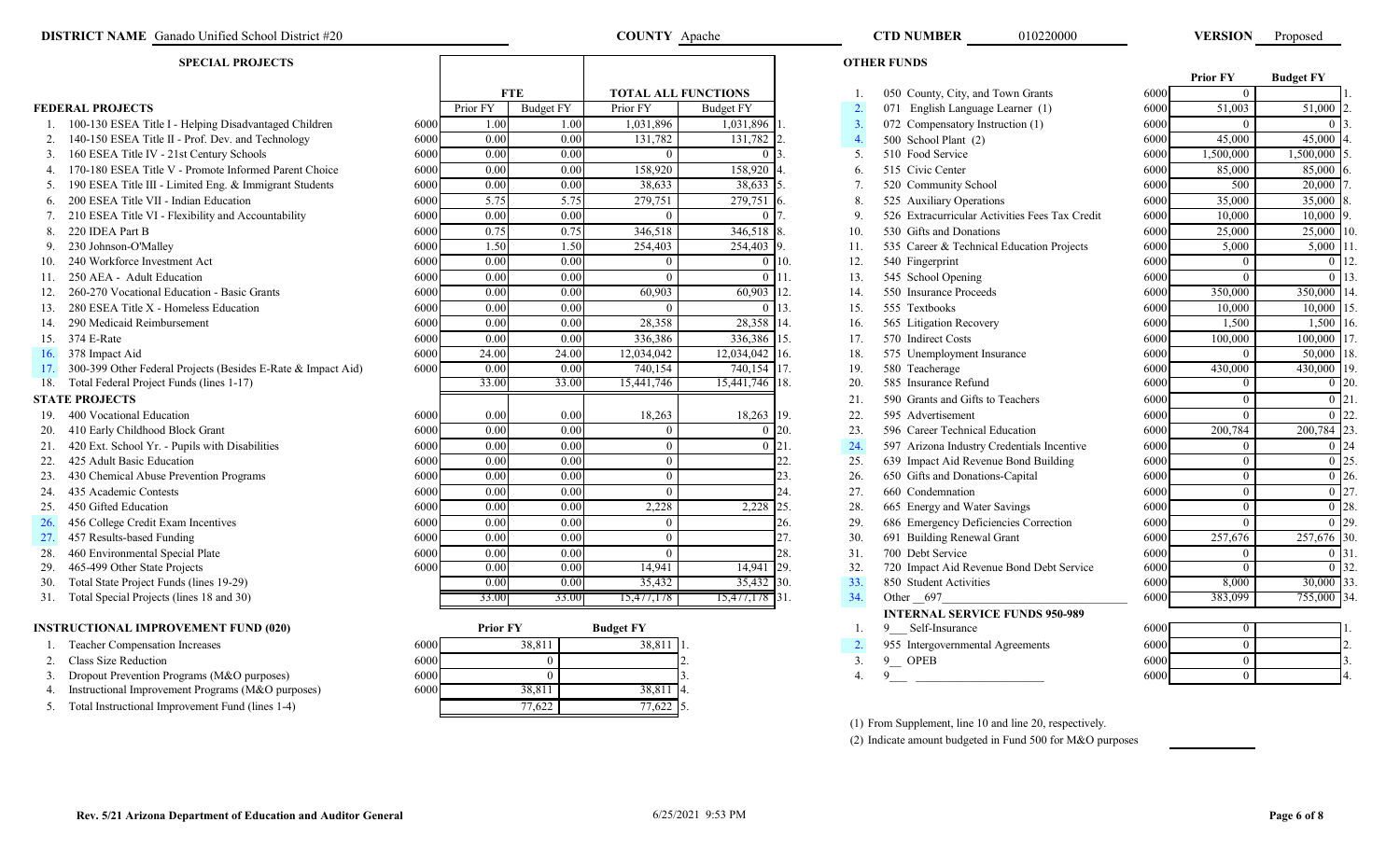**VERSION** Proposed

# **CALCULATION OF FY 2022 GENERAL BUDGET LIMIT**

|                                                                                                                                                                                                                                                                                                                                                                                                                                                                                                                                                                                         | $(A.R.S. §15-947.C)$ |                |                                    |              |    |                                             |
|-----------------------------------------------------------------------------------------------------------------------------------------------------------------------------------------------------------------------------------------------------------------------------------------------------------------------------------------------------------------------------------------------------------------------------------------------------------------------------------------------------------------------------------------------------------------------------------------|----------------------|----------------|------------------------------------|--------------|----|---------------------------------------------|
|                                                                                                                                                                                                                                                                                                                                                                                                                                                                                                                                                                                         |                      |                | A.<br>Maintenance<br>and Operation |              |    | В.<br>Unrestricted<br><b>Capital Outlay</b> |
| *1. FY 2022 Revenue Control Limit (RCL)                                                                                                                                                                                                                                                                                                                                                                                                                                                                                                                                                 |                      |                |                                    |              |    |                                             |
| (from APOR55 tab, page 4)                                                                                                                                                                                                                                                                                                                                                                                                                                                                                                                                                               | \$                   | 10,889,326     | \$                                 | 10,889,326   | \$ | $\bf{0}$                                    |
| FY 2022 District Additional Assistance (DAA) (from<br>$*2. (a)$<br>APOR55 tab, page 5)                                                                                                                                                                                                                                                                                                                                                                                                                                                                                                  | \$                   | 640,540        |                                    |              |    |                                             |
| DAA Adjustment (from APOR55 tab, page 5)<br>(b)                                                                                                                                                                                                                                                                                                                                                                                                                                                                                                                                         | \$                   | $\overline{0}$ |                                    |              |    |                                             |
| Total DAA (line 2.a plus 2.b)<br>(c)                                                                                                                                                                                                                                                                                                                                                                                                                                                                                                                                                    | \$                   | 640,540        |                                    | $\mathbf{0}$ |    | 640,540                                     |
| $*3.$                                                                                                                                                                                                                                                                                                                                                                                                                                                                                                                                                                                   |                      |                |                                    |              |    |                                             |
| FY 2022 Override Authorization (A.R.S. §§15-481 and 15-482 or 15-949 if small school adjustment phase<br>down applies, see Calculations page, Calculation of Maximum Override for a District No Longer Eligible for<br>a Small School Adjustment, line 6 and Calculation of Small School Adjustment Phase Down Limit, line 6)<br>Maintenance and Operation<br>(a)<br>Unrestricted Capital Outlay<br>(b)<br>Special Program<br>(c)                                                                                                                                                       |                      |                |                                    |              |    |                                             |
| *4. Small School Adjustment for Districts with a Student Count of 125 or less in K-8 or 100 or less                                                                                                                                                                                                                                                                                                                                                                                                                                                                                     |                      |                |                                    |              |    |                                             |
| in 9-12 (A.R.S. $\S 15-949$ ) (Up to \$50,000 if no election is chosen for phase down, see                                                                                                                                                                                                                                                                                                                                                                                                                                                                                              |                      |                |                                    |              |    |                                             |
| Calculations page, Calculation of Small School Adjustment Phase Down Limit, line 6)                                                                                                                                                                                                                                                                                                                                                                                                                                                                                                     |                      |                |                                    |              |    |                                             |
| *5. Tuition Revenue (A.R.S. $\S$ §15-823 and 15-824)                                                                                                                                                                                                                                                                                                                                                                                                                                                                                                                                    |                      |                |                                    |              |    |                                             |
| Local (Do not include full-day kindergarten or summer school tuition)<br>Individuals and Other Private Sources<br>(a)                                                                                                                                                                                                                                                                                                                                                                                                                                                                   |                      |                |                                    |              |    |                                             |
| Other Arizona Districts<br>(b)                                                                                                                                                                                                                                                                                                                                                                                                                                                                                                                                                          |                      |                |                                    |              |    |                                             |
| Out-of-State Districts and Other Governments<br>(c)                                                                                                                                                                                                                                                                                                                                                                                                                                                                                                                                     |                      |                |                                    |              |    |                                             |
| State                                                                                                                                                                                                                                                                                                                                                                                                                                                                                                                                                                                   |                      |                |                                    |              |    |                                             |
| (d) Certificates of Educational Convenience (A.R.S. $\S$ 15-825, 15-825.01, and 15-825.02)                                                                                                                                                                                                                                                                                                                                                                                                                                                                                              |                      |                |                                    |              |    |                                             |
| *6. State Assistance (A.R.S. §15-976) and Special Ed. Voucher Payments Received (A.R.S. §15-1204)                                                                                                                                                                                                                                                                                                                                                                                                                                                                                       |                      |                |                                    |              |    |                                             |
| *7. Increase Authorized by County School Superintendent for Accommodation Schools<br>[not to exceed amount on Calculations page, Calculation of M&O Fund Budget Balance<br>Carryforward, line 15(e)] (A.R.S. §15-974.B)<br>8. Budget Increase for:<br>(a) Desegregation Expenditures (A.R.S. §15-910.G-K)<br>* (b) Tuition Out Debt Service (from Calculations page, Calculation of Tuition Out for                                                                                                                                                                                     |                      |                |                                    |              |    |                                             |
| High School Students, line 5) (A.R.S. §15-910.M)                                                                                                                                                                                                                                                                                                                                                                                                                                                                                                                                        |                      |                |                                    | $\mathbf{0}$ |    |                                             |
| Budget Balance Carryforward (from Calculations page, Calculation of M&O Fund Budget<br>$*(c)$<br>Balance Carryforward, line 13) (A.R.S. §15-943.01)                                                                                                                                                                                                                                                                                                                                                                                                                                     |                      |                |                                    | 1,418,744    |    |                                             |
| Dropout Prevention Programs (Laws 1992, Ch. 305, §32 and Laws 2000, Ch. 398, §2)<br>(d)                                                                                                                                                                                                                                                                                                                                                                                                                                                                                                 |                      |                |                                    |              |    |                                             |
| Registered Warrant or Tax Anticipation Note Interest Expense Incurred in<br>(e)<br>FY 2020 (A.R.S. §15-910.N)                                                                                                                                                                                                                                                                                                                                                                                                                                                                           |                      |                |                                    |              |    |                                             |
| Joint Career and Technical Education and Vocational Education Center (A.R.S. §15-910.01)<br>$*(f)$                                                                                                                                                                                                                                                                                                                                                                                                                                                                                      |                      |                |                                    |              |    |                                             |
| * (g) FY 2021 Performance Pay Unexpended Budget Carryforward (from Calculation page,<br>Calculation of M&O Fund Budget Balance Carryforward, line 10.f) (A.R.S. §15-920)<br>Excessive Property Tax Assessed Valuation Judgments (A.R.S. §§42-16213 and 42-16214)<br>(h)<br>Transportation Revenues for Attendance of Nonresident Pupils (A.R.S. §§15-923 and 15-947)<br>$*(i)$<br>*9. Adjustment to the General Budget Limit (A.R.S. §§15-272, 15-905.M, 15-910.02, and 15-915)<br>Include year(s) and descriptions, as applicable.<br>Prior Year Over Expenditures/Resolutions:<br>(a) |                      |                |                                    | $\mathbf{0}$ |    |                                             |
| Decrease for Transfer from M&O to Energy and Water Savings Fund<br>(b)<br>Increase for Energy and Water Savings Fund Transfer to M&O<br>(c)<br>Noncompliance Adjustment<br>(d)<br>ADM/Transportation Audit Adjustment<br>(e)<br>(f)<br>Other:<br>*10. Estimated Allocation of Additional Funding (2016 Prop 123 & Laws 2015, 1st S.S., Ch. 1, §6)<br>11. FY 2022 General Budget Limit (column A, lines 1 through 10)                                                                                                                                                                    |                      |                |                                    |              |    |                                             |
| (A.R.S. §15-905.F) (page 1, line 30 cannot exceed this amount)                                                                                                                                                                                                                                                                                                                                                                                                                                                                                                                          |                      |                |                                    | 12,308,070   |    |                                             |
| 12. Total Amount to be Used for Capital Expenditures (column B, lines 1 through 10)<br>(A.R.S. §15-905.F) (to page 8, line A.11)                                                                                                                                                                                                                                                                                                                                                                                                                                                        |                      |                |                                    |              | S  | 640,540                                     |
|                                                                                                                                                                                                                                                                                                                                                                                                                                                                                                                                                                                         |                      |                |                                    |              |    |                                             |

**\*** Subject to adjustment prior to May 15 as allowed by A.R.S. Revisions are described in the instructions for these lines, as needed.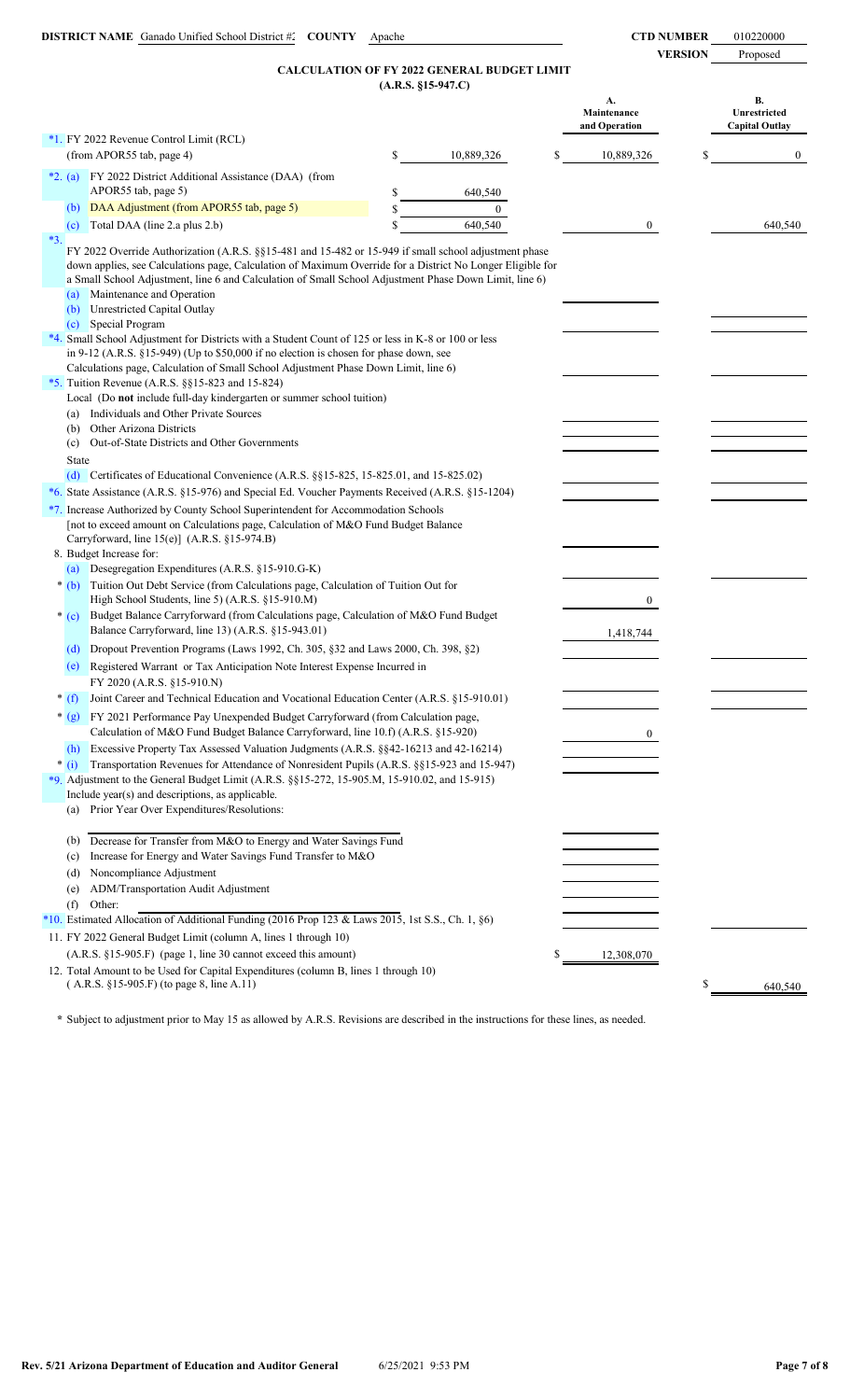| DISTRICT NAME | Ganado Unified School District #20 | <b>COUNTY</b> | Anache | <b>CTD NUMBER</b> | 010220000 |
|---------------|------------------------------------|---------------|--------|-------------------|-----------|
|               |                                    |               |        | <b>VERSION</b>    | Proposed  |

# **CALCULATION OF FY 2022 UNRESTRICTED CAPITAL BUDGET LIMIT AND CLASSROOM SITE FUND BUDGET LIMIT (A.R.S. §15-947.D and A.R.S. §15-978)**

# **UNRESTRICTED CAPITAL BUDGET LIMIT**

| 1. FY 2021 Unrestricted Capital Budget Limit (UCBL)                                                                                                     |                 |
|---------------------------------------------------------------------------------------------------------------------------------------------------------|-----------------|
| (from FY 2021 latest revised Budget, page 8, line A.12)                                                                                                 | \$<br>1.019.879 |
| 2. Total UCBL Adjustment for prior years as notified by ADE on BUDG75 report (For budget                                                                |                 |
| adoption, use zero.)                                                                                                                                    | \$              |
| 3. Adjusted Amount Available for FY 2021 Capital Expenditures (line $A.1 + A.2$ )                                                                       | 1,019,879       |
| 4. Amount Budgeted in Fund 610 in FY 2021                                                                                                               |                 |
| (from FY 2021 latest revised Budget, page 4, line 10)                                                                                                   | 1,019,457       |
| 5. Lesser of line A.3 or the sum of line A.4 and any positive adjustment on line A.2                                                                    | 1,019,457       |
| 6. FY 2021 Fund 610 Actual Expenditures (For budget adoption use actual expenditures                                                                    |                 |
| to date plus estimated expenditures through fiscal year-end.)                                                                                           | \$<br>200,000   |
| 7. Unexpended Budget Balance in Fund 610 (line A.5 minus A.6) If negative, use zero in                                                                  |                 |
| calculation, but show negative amount here in parentheses.                                                                                              | 819,457         |
| 8. Interest Earned in Fund 610 in FY 2021                                                                                                               | 928             |
| 9. Monies deposited in Fund 610 from School Facilities Board for donated land (A.R.S. §15-2041.F)                                                       |                 |
| 10. Adjustment to UCBL for FY 2022 (A.R.S. §15-905.M) Include year(s) and descriptions, as applicable.<br>(a) Prior Year Over Expenditures/Resolutions: |                 |
|                                                                                                                                                         |                 |
| (b) ADM/Transportation Audit Adjustment                                                                                                                 |                 |
| $(c)$ Other:                                                                                                                                            |                 |
| 11. Amount to be Used for Capital Expenditures (from page 7, line 12)                                                                                   | 640,540         |
| 12. FY 2022 Unrestricted Capital Budget Limit (lines A.7 through A.11) (1)                                                                              | 1.460.92        |
|                                                                                                                                                         |                 |

(1) The amount budgeted on page 4, line 10 cannot exceed this amount.

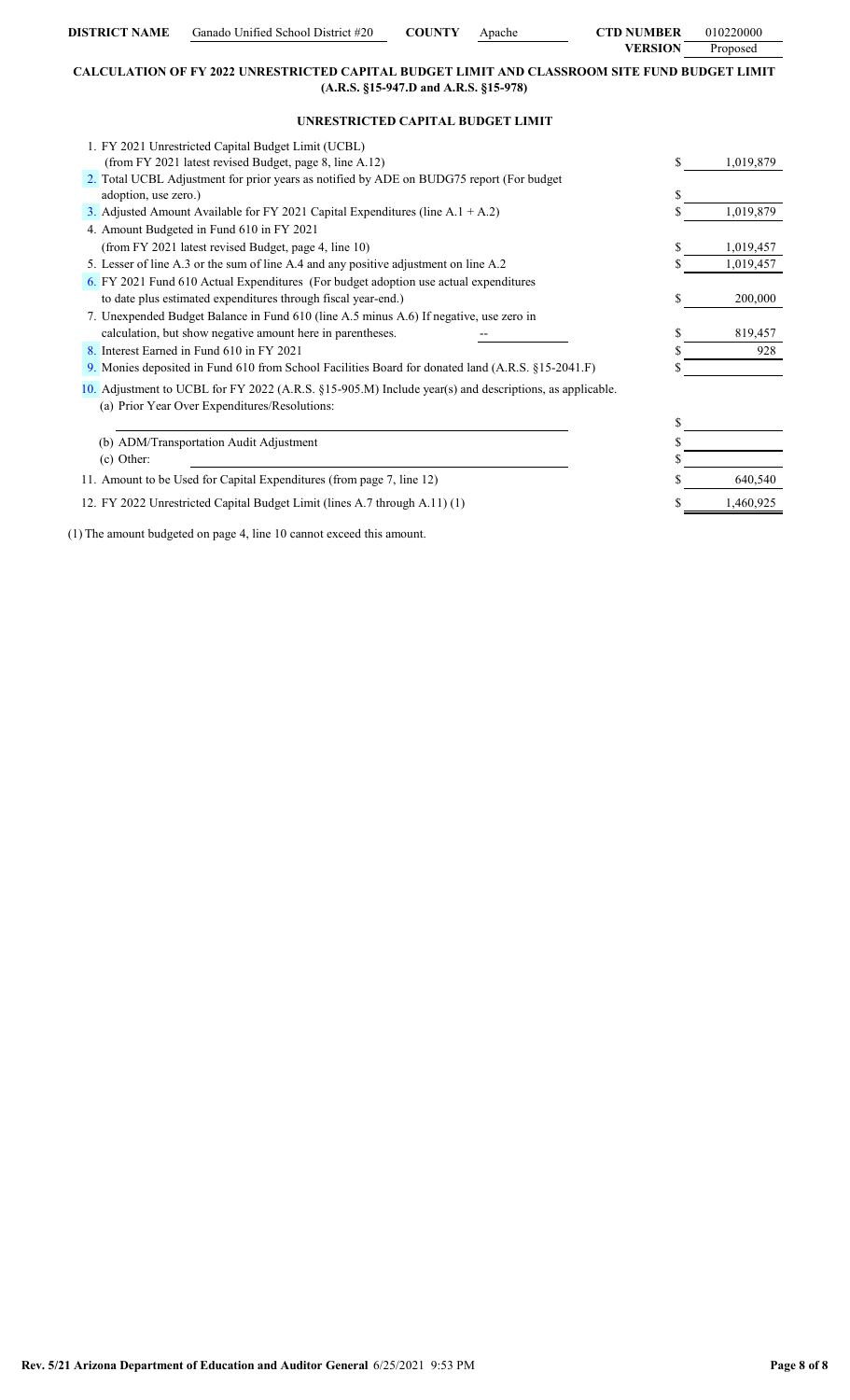# **SUPPLEMENT TO SCHOOL DISTRICT ANNUAL EXPENDITURE BUDGET FOR DISTRICTS THAT BUDGET FOR ENGLISH LANGUAGE LEARNERS (A.R.S. §§15-756.04 and 15-756.11)**

|                                                              |     |            |           |          | Employee | Purchased   |          |          |       |           | Totals    |               |
|--------------------------------------------------------------|-----|------------|-----------|----------|----------|-------------|----------|----------|-------|-----------|-----------|---------------|
| <b>English Language Learners Supplement</b>                  |     | <b>FTE</b> |           | Salaries | Benefits | Services    | Supplies | Property | Other | Prior     | Budget    | $\frac{0}{0}$ |
|                                                              |     | Prior      | Budget    |          |          | 6300, 6400, |          |          |       | <b>FY</b> | <b>FY</b> | Increase/     |
| <b>Expenditures</b>                                          |     | FY         | <b>FY</b> | 6100     | 6200     | 6500        | 6600     | 6700     | 6800  | 2021      | 2022      | Decrease      |
| English Language Learner Fund 071 (A.R.S. §15-756.04)        |     |            |           |          |          |             |          |          |       |           |           |               |
| 1000 Instruction                                             |     | 0.00       | 1.00      | 38,387   | 12,616   |             |          |          |       | 51,003    | 51,003    | $0.0\%$ 1.    |
| 2000 Support Services                                        |     |            |           |          |          |             |          |          |       |           |           |               |
| 2100 Students                                                |     | 0.00       |           |          |          |             |          |          |       |           |           | $0.0\%$ 2     |
| 2200 Instructional Staff                                     |     | 0.00       |           |          |          |             |          |          |       |           |           | $0.0\%$ 3     |
| 2300 General Administration                                  |     | 0.00       |           |          |          |             |          |          |       |           |           | $0.0\%$       |
| 2400 School Administration                                   |     | 0.00       |           |          |          |             |          |          |       |           |           | $0.0\%$ 5     |
| 2500 Central Services                                        |     | 0.00       |           |          |          |             |          |          |       |           |           | $0.0\%$ 6     |
| 2600 Operation & Maintenance of Plant                        |     | 0.00       |           |          |          |             |          |          |       |           |           | $0.0\%$       |
| 2700 Student Transportation                                  |     | 0.00       |           |          |          |             |          |          |       |           |           | $0.0\%$ 8.    |
| 2900 Other                                                   |     | 0.00       |           |          |          |             |          |          |       |           |           | $0.0\%$ 9.    |
| Total (lines 1-9) (to Budget, page 6, Other Funds, line 2)   | 10. | 0.00       | 1.00      | 38,387   | 12,616   |             |          |          |       | 51,003    | 51,003    | $0.0\%$ 10.   |
| Compensatory Instruction Fund 072 (A.R.S. §15-756.11)        |     |            |           |          |          |             |          |          |       |           |           |               |
| 1000 Instruction                                             | 11  | 0.00       |           |          |          |             |          |          |       |           |           | $0.0\%$ 11    |
| 2000 Support Services                                        |     |            |           |          |          |             |          |          |       |           |           |               |
| 2100 Students                                                | 12. | 0.00       |           |          |          |             |          |          |       |           |           | $0.0\%$ 12.   |
| 2200 Instructional Staff                                     | 13. | 0.00       |           |          |          |             |          |          |       |           |           | $0.0\%$ 13.   |
| 2300 General Administration                                  | 14. | 0.00       |           |          |          |             |          |          |       |           |           | $0.0\%$ 14.   |
| 2400 School Administration                                   | 15. | 0.00       |           |          |          |             |          |          |       |           |           | $0.0\%$ 15    |
| 2500 Central Services                                        | 16. | 0.00       |           |          |          |             |          |          |       |           |           | $0.0\%$ 16.   |
| 2600 Operation & Maintenance of Plant                        | 17. | 0.00       |           |          |          |             |          |          |       |           |           | $0.0\%$ 17    |
| 2700 Student Transportation                                  | 18. | 0.00       |           |          |          |             |          |          |       |           |           | $0.0\%$ 18.   |
| 2900 Other                                                   | 19. | 0.00       |           |          |          |             |          |          |       |           |           | $0.0\%$ 19.   |
| Total (lines 11-19) (to Budget, page 6, Other Funds, line 3) | 20. | 0.00       | 0.00      |          |          |             |          |          |       |           |           | $0.0\%$ 20.   |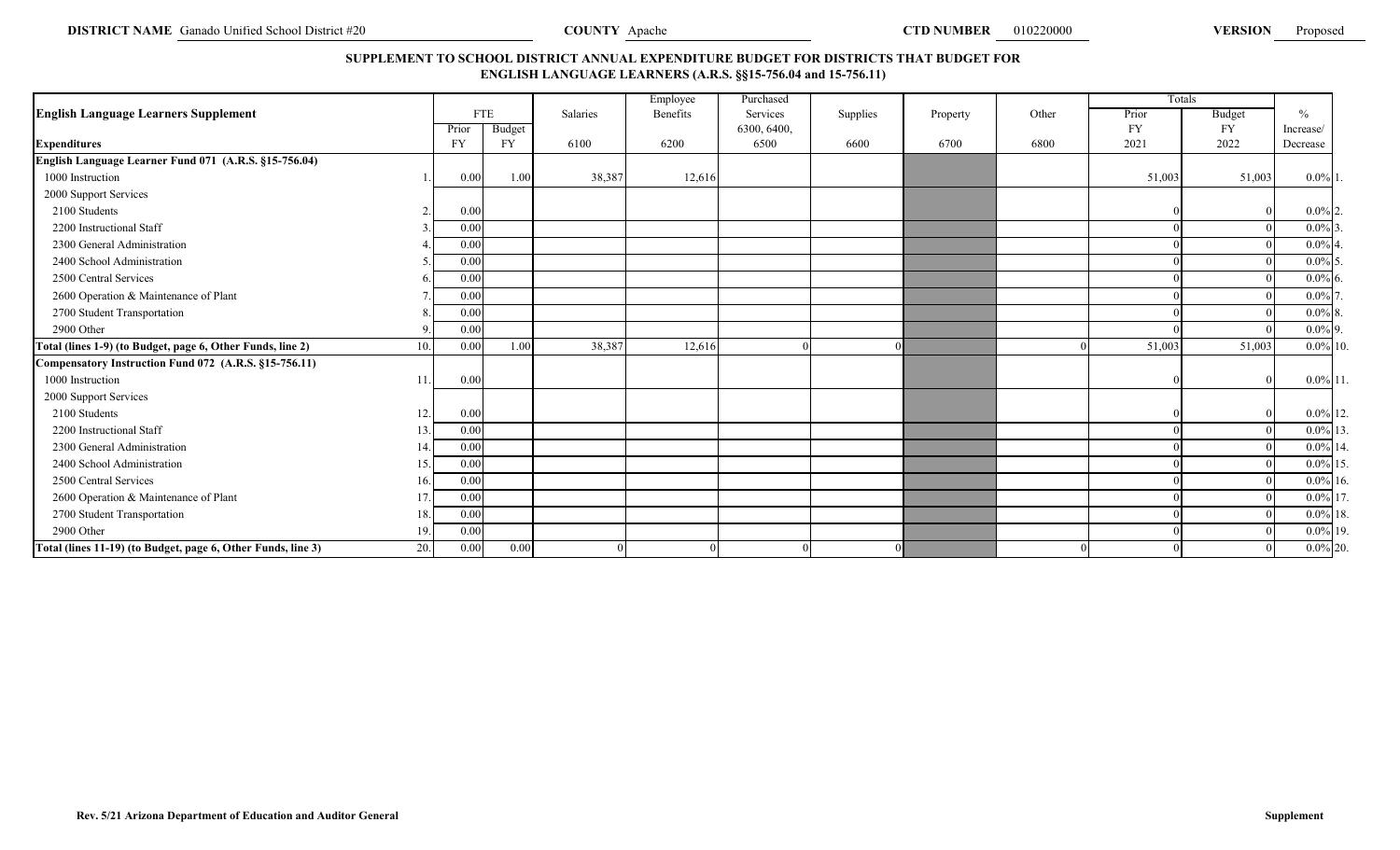# **SUMMARY OF SCHOOL DISTRICT PROPOSED EXPENDITURE BUDGET CTD NUMBER 010220000**

| <b>Ganado Unified School</b><br>I certify that the Budget of |                                   | District,          | Apache                        | County for fiscal year 2022 was officially                                                     |
|--------------------------------------------------------------|-----------------------------------|--------------------|-------------------------------|------------------------------------------------------------------------------------------------|
| proposed by the Governing Board on,                          |                                   |                    |                               | June 28, 2021, and that the complete Proposed Expenditure Budget may be reviewed by contacting |
| Henrietta Kevannie                                           | at the District Office, telephone | $(928) 755 - 1048$ | during normal business hours. |                                                                                                |

|                                                   |                 |                     |                     | <b>President of the Governing Board</b>                              |          |
|---------------------------------------------------|-----------------|---------------------|---------------------|----------------------------------------------------------------------|----------|
| 1. Average Daily Membership:                      |                 | <b>Prior Year</b>   | <b>Budget Year</b>  | 4. Average Teacher Salaries (A.R.S. §15-903.E)                       |          |
|                                                   | <b>2020 ADM</b> | <b>2021 ADM</b>     | <b>2022 ADM</b>     | 1. Average salary of all teachers employed in FY 2022 (budget year)  | 47,966   |
|                                                   |                 |                     |                     | 2. Average salary of all teachers employed in FY 2021 (prior year)   | 47,966   |
| Attending                                         | 1,314.102       | 1,221.267           |                     | 1,221.267 3. Increase in average teacher salary from the prior year  | $\Omega$ |
| 2. Tax Rates:                                     |                 | <b>Prior FY</b>     |                     | <b>Est. Budget FY</b> 4. Percentage increase                         | 0%       |
| <b>Primary Rate</b> (equalization formula funding |                 |                     |                     |                                                                      |          |
| and budget add-ons not required to be in          |                 |                     |                     | Comments on average salary calculation (Optional):                   |          |
| secondary rate)                                   |                 | 2.0900              | 2.0900              |                                                                      |          |
| Secondary Rate (voter-approved overrides,         |                 |                     |                     |                                                                      |          |
| bonds, and Career Technical Education             |                 |                     |                     |                                                                      |          |
| Districts, and desegregation, if applicable)      |                 | 0.0000              | 0.0000              |                                                                      |          |
| 3. Budgeted Expenditures and Budget Limits        |                 | <b>Budgeted</b>     |                     |                                                                      |          |
|                                                   |                 | <b>Expenditures</b> | <b>Budget Limit</b> |                                                                      |          |
| <b>Maintenance &amp; Operation Fund</b>           |                 | 12,308,070          | 12,308,070          |                                                                      |          |
| <b>Classroom Site Fund</b>                        |                 | 2,091,663           | 2,091,663           | 5. Average salary of all teachers employed in FY 2018                | 43,605   |
| <b>Unrestricted Capital Outlay Fund</b>           |                 | 1,460,925           | 1,460,925           | 6. Total percentage increase in average teacher salary since FY 2018 | 10%      |

| <b>MAINTENANCE AND OPERATION EXPENDITURES</b> |                              |                  |                 |                  |                 |                  |                          |
|-----------------------------------------------|------------------------------|------------------|-----------------|------------------|-----------------|------------------|--------------------------|
|                                               | <b>Salaries and Benefits</b> |                  |                 | Other            |                 | <b>TOTAL</b>     | $%$ Inc./(Decr.)<br>from |
|                                               | <b>Prior FY</b>              | <b>Budget FY</b> | <b>Prior FY</b> | <b>Budget FY</b> | <b>Prior FY</b> | <b>Budget FY</b> | <b>Prior FY</b>          |
| <b>100 Regular Education</b>                  |                              |                  |                 |                  |                 |                  |                          |
| 1000 Instruction                              | 4,004,514                    | 4,004,514        | 27,069          | 27,069           | 4,031,583       | 4,031,583        | $0.0\%$                  |
| <b>2000 Support Services</b>                  |                              |                  |                 |                  |                 |                  |                          |
| 2100 Students                                 | 404,303                      | 404,303          | 8,079           | 8,079            | 412,382         | 412,382          | $0.0\%$                  |
| <b>2200 Instructional Staff</b>               | 246,456                      | 246,456          | 1,830           | 1,830            | 248,286         | 248,286          | $0.0\%$                  |
| 2300, 2400, 2500 Administration               | 1,586,952                    | 1,586,952        | 245,411         | 245,411          | 1,832,363       | 1,832,363        | $0.0\%$                  |
| 2600 Oper./Maint. of Plant                    | 1,230,884                    | 1,230,884        | 87,528          | 87,528           | 1,318,412       | 1,318,412        | 0.0%                     |
| 2900 Other                                    | $\overline{0}$               | 283,993          | $\theta$        | 851,979          | $\theta$        | 1,135,972        |                          |
| 3000 Oper. of Noninstructional Services       | $\theta$                     | $\theta$         | 30,000          | 30,000           | 30,000          | 30,000           | $0.0\%$                  |
| 610 School-Sponsored Cocurric. Activities     | 28,360                       | 28,360           | $\theta$        | $\Omega$         | 28,360          | 28,360           | 0.0%                     |
| 620 School-Sponsored Athletics                | 215,552                      | 215,552          | 74,599          | 74,599           | 290,151         | 290,151          | $0.0\%$                  |
| 630, 700, 800, 900 Other Programs             | $\mathbf{0}$                 | $\mathbf{0}$     | $\theta$        | $\theta$         | $\theta$        | $\theta$         | $0.0\%$                  |
| <b>Regular Education Subsection Subtotal</b>  | 7,717,021                    | 8,001,014        | 474,516         | 1,326,495        | 8,191,537       | 9,327,509        | 13.9%                    |
| 200 and 300 Special Education                 |                              |                  |                 |                  |                 |                  |                          |
| 1000 Instruction                              | 1,241,626                    | 1,241,626        | 68,112          | 68,112           | 1,309,738       | 1,309,738        | $0.0\%$                  |
| <b>2000 Support Services</b>                  |                              |                  |                 |                  |                 |                  |                          |
| 2100 Students                                 | $\mathbf{0}$                 | $\mathbf{0}$     | 164,220         | 164,220          | 164,220         | 164,220          | 0.0%                     |
| <b>2200 Instructional Staff</b>               | $\theta$                     | $\theta$         | $\theta$        | $\Omega$         | $\Omega$        | $\Omega$         | $0.0\%$                  |
| 2300, 2400, 2500 Administration               | 105,783                      | 105,783          | $\theta$        | $\mathbf{0}$     | 105,783         | 105,783          | $0.0\%$                  |
| 2600 Oper./Maint. of Plant                    | $\mathbf{0}$                 | $\mathbf{0}$     | $\theta$        | $\theta$         | $\mathbf{0}$    | $\theta$         | $0.0\%$                  |
| 2900 Other                                    | $\mathbf{0}$                 | $\mathbf{0}$     | $\theta$        | $\mathbf{0}$     | $\theta$        | $\theta$         | $0.0\%$                  |
| 3000 Oper. of Noninstructional Services       | $\theta$                     | $\theta$         | $\theta$        | $\Omega$         | $\theta$        | $\theta$         | $0.0\%$                  |
| <b>Special Education Subsection Subtotal</b>  | 1,347,409                    | 1,347,409        | 232,332         | 232,332          | 1,579,741       | 1,579,741        | 0.0%                     |
| <b>400 Pupil Transportation</b>               | 933,662                      | 933,662          | 424,910         | 424,910          | 1,358,572       | 1,358,572        | $0.0\%$                  |
| 510 Desegregation                             | $\mathbf{0}$                 | $\boldsymbol{0}$ | $\Omega$        | $\mathbf{0}$     | $\mathbf{0}$    | $\mathbf{0}$     | 0.0%                     |
| <b>530 Dropout Prevention Programs</b>        | $\overline{0}$               | $\overline{0}$   | $\theta$        | $\theta$         | $\theta$        | $\theta$         | $0.0\%$                  |
| 540 Joint Career and Technical Education      |                              |                  |                 |                  |                 |                  |                          |
| and Vocational Education Center               | $\boldsymbol{0}$             | $\boldsymbol{0}$ | $\Omega$        | $\Omega$         | $\Omega$        | $\theta$         | 0.0%                     |
| 550 K-3 Reading Program                       | $\overline{0}$               | $\overline{0}$   | 42,248          | 42,248           | 42,248          | 42,248           | $0.0\%$                  |
| <b>TOTAL EXPENDITURES</b>                     | 9,998,092                    | 10,282,085       | 1,174,006       | 2,025,985        | 11,172,098      | 12,308,070       | 10.2%                    |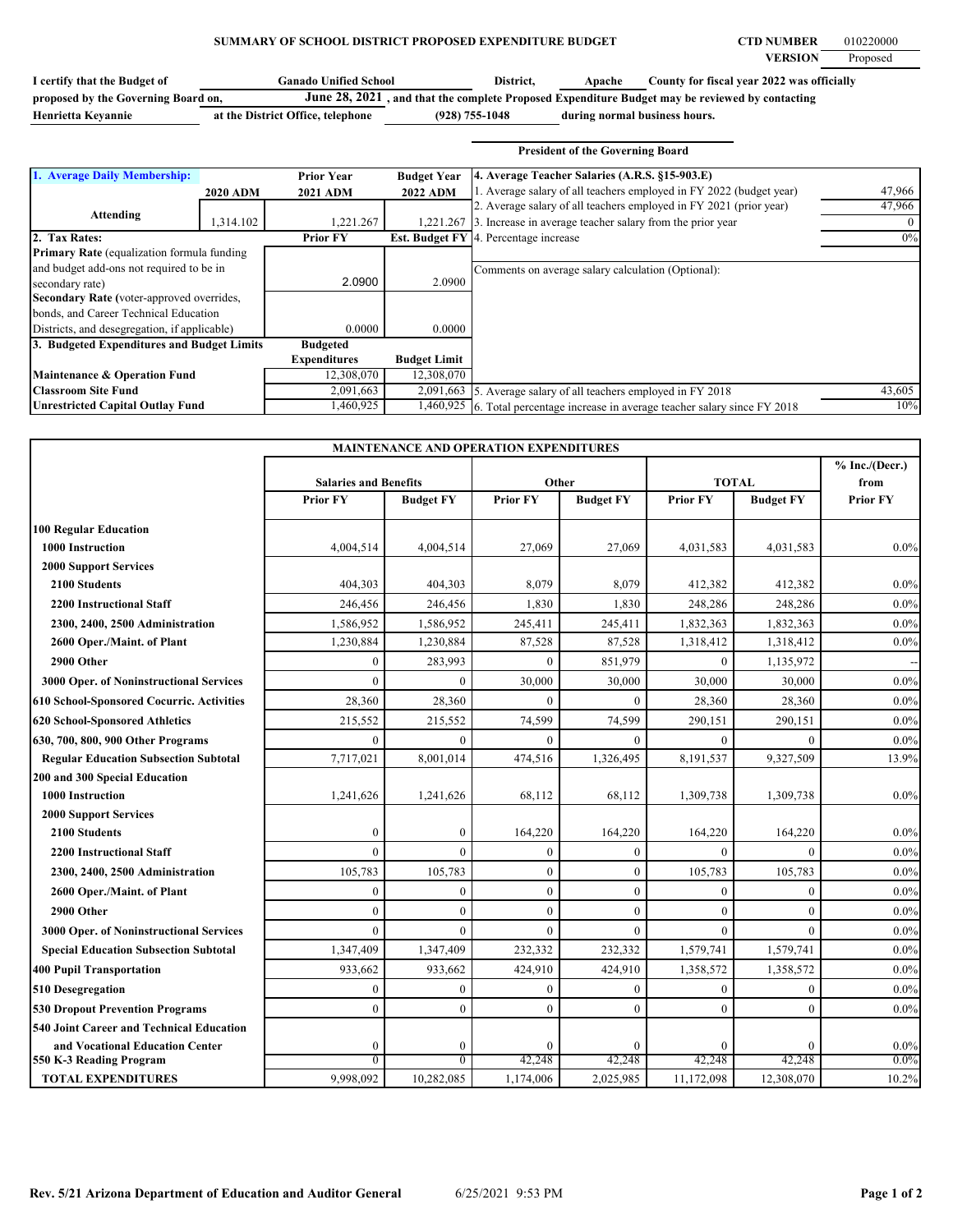# **SUMMARY OF SCHOOL DISTRICT PROPOSED EXPENDITURE BUDGET (Concl'd)** CTD NUMBER 010220000

| <b>TOTAL EXPENDITURES BY FUND</b> |                              |                  |           |                                              |  |  |  |  |
|-----------------------------------|------------------------------|------------------|-----------|----------------------------------------------|--|--|--|--|
|                                   | <b>Budgeted Expenditures</b> |                  |           | \$ Increase/(Decrease) % Increase/(Decrease) |  |  |  |  |
| Fund                              |                              |                  | from      | from                                         |  |  |  |  |
|                                   | <b>Prior FY</b>              | <b>Budget FY</b> | Prior FY  | <b>Prior FY</b>                              |  |  |  |  |
| Maintenance & Operation           | 11,172,098                   | 12,308,070       | 1,135,972 | 10.2%                                        |  |  |  |  |
| <b>Instructional Improvement</b>  | 77,622                       | 77,622           | 0         | 0.0%                                         |  |  |  |  |
| English Language Learner          | 51,003                       | 51,003           | $\Omega$  | 0.0%                                         |  |  |  |  |
| Compensatory Instruction          | $\theta$                     | $\theta$         | $\Omega$  | 0.0%                                         |  |  |  |  |
| Classroom Site                    | 1,019,457                    | 2,091,663        | 1,072,206 | 105.2%                                       |  |  |  |  |
| <b>Federal Projects</b>           | 15,441,746                   | 15,441,746       | 0         | $0.0\%$                                      |  |  |  |  |
| <b>State Projects</b>             | 35,432                       | 35,432           | 0         | $0.0\%$                                      |  |  |  |  |
| Unrestricted Capital Outlay       | 1,019,457                    | 1,460,925        | 441,468   | 43.3%                                        |  |  |  |  |
| New School Facilities             | $\theta$                     | $\Omega$         | 0         | $0.0\%$                                      |  |  |  |  |
| Adjacent Ways                     | $\theta$                     | $\Omega$         | $\Omega$  | $0.0\%$                                      |  |  |  |  |
| Debt Service                      | $\theta$                     | $\Omega$         | $\Omega$  | 0.0%                                         |  |  |  |  |
| School Plant Fund                 | 45,000                       | 45,000           | $\Omega$  | 0.0%                                         |  |  |  |  |
| <b>Auxiliary Operations</b>       | 35,000                       | 35,000           | $\Omega$  | 0.0%                                         |  |  |  |  |
| <b>Bond Building</b>              | $\Omega$                     | $\Omega$         | $\theta$  | 0.0%                                         |  |  |  |  |
| Food Service                      | 1,500,000                    | 1,500,000        | $\theta$  | $0.0\%$                                      |  |  |  |  |
| Other                             | 1,866,559                    | 2,329,960        | 463,401   | 24.8%                                        |  |  |  |  |

| <b>M&amp;O FUND SPECIAL EDUCATION PROGRAMS BY TYPE</b> |                 |                  |  |  |  |  |  |  |
|--------------------------------------------------------|-----------------|------------------|--|--|--|--|--|--|
| Program (A.R.S. §§15-761 and 15-903)                   | <b>Prior FY</b> | <b>Budget FY</b> |  |  |  |  |  |  |
| <b>Total All Disability Classifications</b>            | 1,175,460       | 1,175,460        |  |  |  |  |  |  |
| Gifted Education                                       |                 |                  |  |  |  |  |  |  |
| Remedial Education                                     |                 |                  |  |  |  |  |  |  |
| ELL Incremental Costs                                  |                 |                  |  |  |  |  |  |  |
| <b>ELL Compensatory Instruction</b>                    |                 |                  |  |  |  |  |  |  |
| Vocational and Technical Education (non-CTED)          |                 |                  |  |  |  |  |  |  |
| Career Education (non-CTED)                            |                 |                  |  |  |  |  |  |  |
| Career Technical Education (CTED)                      |                 | 404.281          |  |  |  |  |  |  |
| TOTAL.                                                 | 1,175,460       | 1,579,741        |  |  |  |  |  |  |

| PROPOSED STAFFING SUMMARY                        |                                                   |                     |                  |        |                          |  |  |  |  |
|--------------------------------------------------|---------------------------------------------------|---------------------|------------------|--------|--------------------------|--|--|--|--|
| <b>Staff Type</b>                                | <b>Purchased Services</b><br><b>Personnel FTE</b> | <b>Employee FTE</b> | <b>Total FTE</b> |        | <b>Staff-Pupil Ratio</b> |  |  |  |  |
| Certified --                                     |                                                   |                     |                  |        |                          |  |  |  |  |
| Superintendent, Principals, Other Administrators |                                                   | 8                   | 8                | 1 to   | 152.7                    |  |  |  |  |
| Teachers                                         |                                                   | 83                  | 83               | 1 to   | 14.7                     |  |  |  |  |
| Other                                            |                                                   | 9                   | 9                | $1$ to | 135.7                    |  |  |  |  |
| Subtotal                                         | $\mathbf{0}$                                      | 100                 | 100              | 1 to   | 12.2                     |  |  |  |  |
| Classified --                                    |                                                   |                     |                  |        |                          |  |  |  |  |
| Managers, Supervisors, Directors                 |                                                   | 16                  | 16               | $1$ to | 76.3                     |  |  |  |  |
| <b>Teachers Aides</b>                            |                                                   | 13                  | 13               | $1$ to | 93.9                     |  |  |  |  |
| Other                                            |                                                   | 90                  | 90               | $1$ to | 13.6                     |  |  |  |  |
| Subtotal                                         | $\mathbf{0}$                                      | 119                 | 119              | $1$ to | 10.3                     |  |  |  |  |
| <b>TOTAL</b>                                     | $\mathbf{0}$                                      | 219                 | 219              | $1$ to | 5.6                      |  |  |  |  |
| Special Education --                             |                                                   |                     |                  |        |                          |  |  |  |  |
| Teacher                                          |                                                   | 12                  | 12               | 1 to   | 6.1                      |  |  |  |  |
| Staff                                            |                                                   | 12                  | 12               | 1 to   | 6.5                      |  |  |  |  |

# **Rev. 5/21 Arizona Department of Education and Auditor General** 6/25/2021 9:53 PM **Page 2 of 2**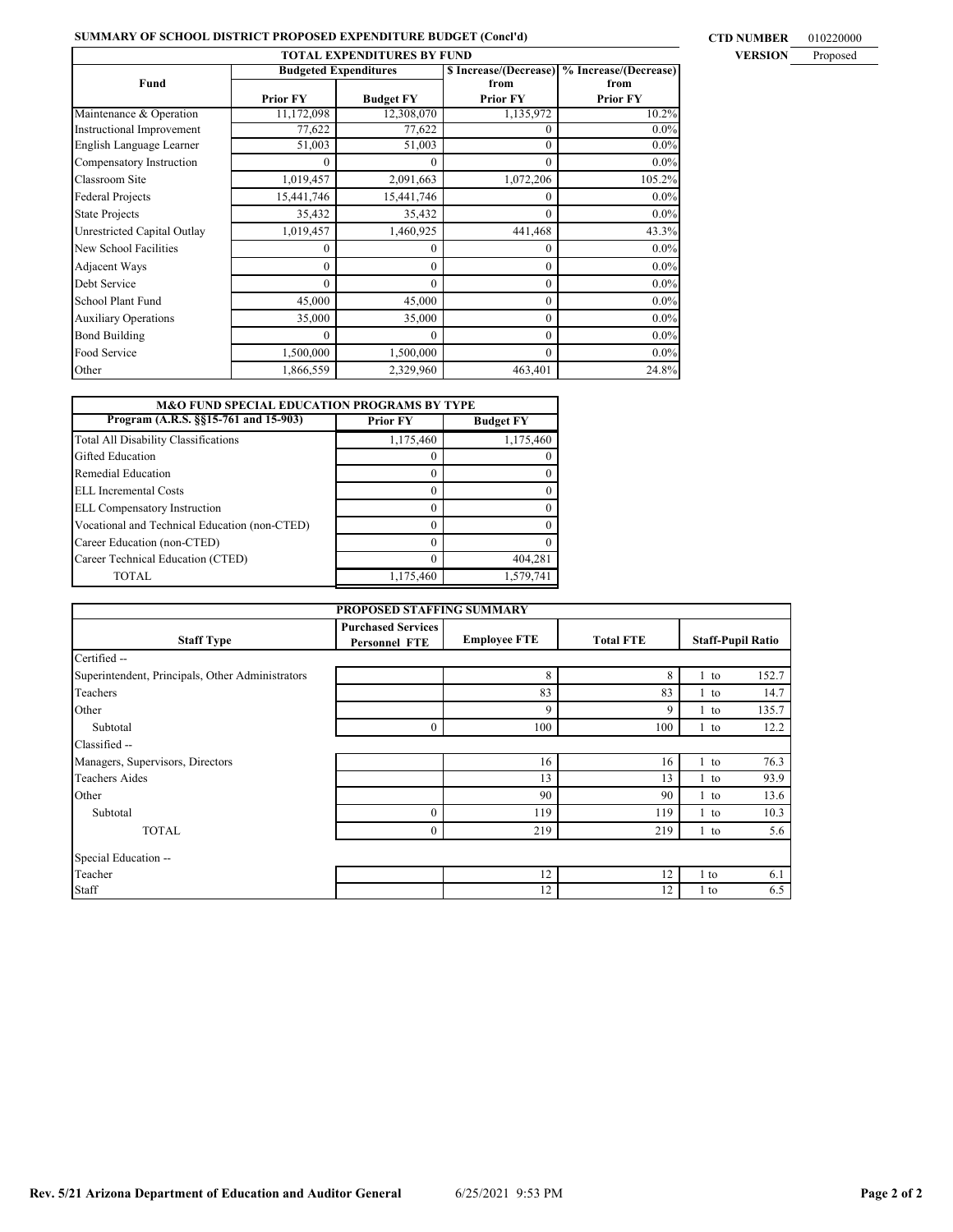**DATA ENTRY SHEET**

| <b>I FY 2022 LEGISLATIVE AMOUNTS</b>                                                     |          |
|------------------------------------------------------------------------------------------|----------|
| Base Level Amount (A.R.S. §15-901, as amended by Laws 2020, Ch. 49, §2)                  | 4.390.65 |
| State Support Level per Route Mile (A.R.S. §15-945, as amended by Laws 2020, Ch. 49, §3) |          |
| $0.5$ mile or less $OR$ more than 1.0 mile                                               | 2.77     |
| More than 0.5 mile through 1.0 mile                                                      | 2.27     |
| Qualifying Tax Rate for elementary or secondary (CTEDs use 0.05)                         | 17694    |
|                                                                                          |          |

# **UNWEIGHTED STUDENT COUNT**

**All districts must complete lines 1 through 6 below.** 

Prior years ADM amounts (lines 1 and 2) are used to calculate district additional assistance (DAA), including DAA growth factor if applicable, in

accordance with A.R.S. §15-961. Estimated current year ADM (lines 3 through 6) is used to calculate the Group A weighted student count included in

| the Base Support Level calculation on the APOR55 tab, page 4. |       |         |          |           |
|---------------------------------------------------------------|-------|---------|----------|-----------|
| Prior Years ADM (A.R.S. §§15-901 and 15-961)                  | PSD.  | K-8     | $9 - 12$ | Total     |
| 1. FY 2020 100th-Day ADM                                      |       |         |          | 1.314.102 |
| 2. FY 2021 100th-Day ADM                                      | 1.000 | 746.340 | 473.927  | 1.221.267 |
| Current Year ADM (A.R.S. §§15-943 and 15-808)                 |       |         |          |           |
| 3. FY 2022 Estimated Non-AOI Student Count                    | 1.000 | 746.340 | 473.927  | 1.221.267 |
| FY 2022 Estimated AOI Full-Time Student Count                 |       |         |          | 0.000     |
| 5. FY 2022 Estimated AOI Part-Time Student Count              |       |         |          | 0.000     |
| 6. Total FY 2022 Estimated Student Count                      | 1.000 | 746.340 | 473.927  | 1.221.267 |

# **STUDENT COUNT BY CATEGORY**

Student counts used to calculate the Group B weighted add-on count used in calculating the Base Support Level.

|    |                                             |         |                                    | <b>AOI</b> Part-    |        |
|----|---------------------------------------------|---------|------------------------------------|---------------------|--------|
|    |                                             | Non-AOI | <b>AOI Full-Time</b>               | <b>Time Student</b> |        |
|    |                                             |         | <b>Student Count Student Count</b> | Count               |        |
|    | $\overline{2}$ . K-3 Reading                | 245.795 |                                    |                     | Gifted |
| 8. | $K-3$                                       | 245.795 |                                    |                     |        |
|    | 9. ELL                                      | 67.633  |                                    |                     |        |
|    | $10.$ HI                                    | 0.000   |                                    |                     |        |
|    | 11. MD-R, A-R, and SID-R                    | 4.000   |                                    |                     |        |
|    | 12. MD-SC, A-SC, and SID-SC                 | 6.950   |                                    |                     |        |
|    | 13. MD-SSI                                  | 0.000   |                                    |                     |        |
|    | $14.$ OI-R                                  | 0.000   |                                    |                     |        |
|    | 15. OI-SC                                   | 0.000   |                                    |                     |        |
|    | 16. P-SD                                    | 0.000   |                                    |                     |        |
|    | 17. DD*, ED, MIID, SLD, SLI*, and OHI       | 88.880  |                                    |                     |        |
|    | 18. ED-P                                    | 0.000   |                                    |                     |        |
|    | 19. MOID                                    | 1.000   |                                    |                     |        |
|    | 20. VI                                      | 1.000   |                                    |                     |        |
|    | 21. Total Add-on Count (lines 7 through 20) | 661.053 | 0.000                              | 0.000               |        |
|    | *School aged students only                  |         |                                    |                     |        |

#### **Non-AOI Student Count AOI Full-Time Student Coun AOI Part-Time Student Count**

**ADJUSTMENTS TO BASE SUPPORT LEVEL/BASE REVENUE CONTROL LIMIT (A.R.S. §15-944.E)**

K-8 9-12

1. Check box(es) if the district's schools are designated as small isolated by the State Board of Education. (A.R.S. §15-901)

2. X Check box if the district has been approved for additional monies for teacher compensation by the State Board of Education. (A.R.S. §15-952)

Check box if the district has been approved to provide 200 days of instruction by ADE. (A.R.S. §15-902.04) 

| 4. Adjusted FY 2022 Base Level Amount                                                                                                           | \$4,445.53  |
|-------------------------------------------------------------------------------------------------------------------------------------------------|-------------|
| 5. Actual Teacher Experience Index (TEI) from FY 2021 Teacher Experience Report (if actual TEI is less than 1.0000 use 1.0000) (A.R.S. §15-941) | 1.0000      |
| 6. $[$ FY 2020 actual non-federal audit expenditures from all funds (A.R.S. $\S15-914$ .F)                                                      | \$30,000.00 |
| 7. FY 2020 actual <b>federal</b> audit expenditures from all funds                                                                              | \$0.00      |
| 8. FY 2020 actual <b>total</b> audit expenditures from all funds (line 6 plus line 7)                                                           | \$30,000.00 |

# **TRANSPORTATION (A.R.S. §§15-816.01, 15-945, as amended by Laws 2020, Ch. 49, §3, and 15-946)**

| 1. FY 2021 Approved Daily Route Miles                                                                              | 2.961.00 |
|--------------------------------------------------------------------------------------------------------------------|----------|
| 2. Number of Eligible Students Transported in FY 2021                                                              | 1.656.00 |
| 3. FY 2021 Annual Expenditure for Bus Tokens                                                                       |          |
| 4. FY 2021 Annual Expenditure for Bus Passes                                                                       |          |
| 5. Actual Route Miles traveled in July and August 2020 to Transport Pupils w/Disabilities for Extended School Year | 6.766.00 |
| 6. Estimated Route Miles Traveled in June 2021 to Transport Pupils w/Disabilities for Extended School Year         | 7,302.00 |

# **OTHER INFORMATION**

 $3.$ 

1. Capital Transportation Adjustment (A.R.S. §15-963.B)

|  | $K-8$                                                                                                               |  |
|--|---------------------------------------------------------------------------------------------------------------------|--|
|  |                                                                                                                     |  |
|  | 2. Adjustment for Remote Instructional Time calculated by ADE (A.R.S. §15-901.08, leave blank for budget adoption)  |  |
|  | 3. Consolidation/Unification Increase for Transitional Costs incurred in first year (A.R.S. §§15-912 and 15-912.01) |  |

#### **ASSESSED PROPERTY VALUATIONS**

| 4. 2021 Primary Net Assessed Valuation (AV)                     | \$21,188,063 |
|-----------------------------------------------------------------|--------------|
| 5. 2021 Primary Net Assessed Valuation (AV2)                    |              |
| 6. 2021 Salt River Project (SRP) Valuation                      |              |
| 7. 2021 Government Property Lease Excise Tax Assessed Valuation |              |

#### **BUDGET BALANCE CARRYFORWARD (A.R.S. §15-943.01)**

<span id="page-13-2"></span><span id="page-13-1"></span><span id="page-13-0"></span>

|  | 8. Adjustments to the General Budget Limit (from FY 2021 BUDG75, leave blank for budget adoption)        |                |
|--|----------------------------------------------------------------------------------------------------------|----------------|
|  | 9. FY 2021 M&O Fund actual expenditures (from FY 2021 AFR, amount will be estimated for budget adoption) | \$9,753,354.00 |
|  | 10. FY 2021 M&O Fund Actual Expenditures (if any) for:                                                   |                |
|  | a. Special Program Override                                                                              |                |
|  | b. Desegregation $(A.R.S. \$ $15-910)$                                                                   |                |
|  | c. Tuition Out Debt Service                                                                              |                |
|  | d. Dropout Prevention Programs                                                                           |                |
|  | e. Joint Career and Technical Education and Vocational Education Center (A.R.S. §15-910.01)              |                |
|  | Performance Pay $(A.R.S. §15-920)$                                                                       |                |
|  | 11. Budget Balance Carryforward transferred to the School Opening Fund (if any)                          |                |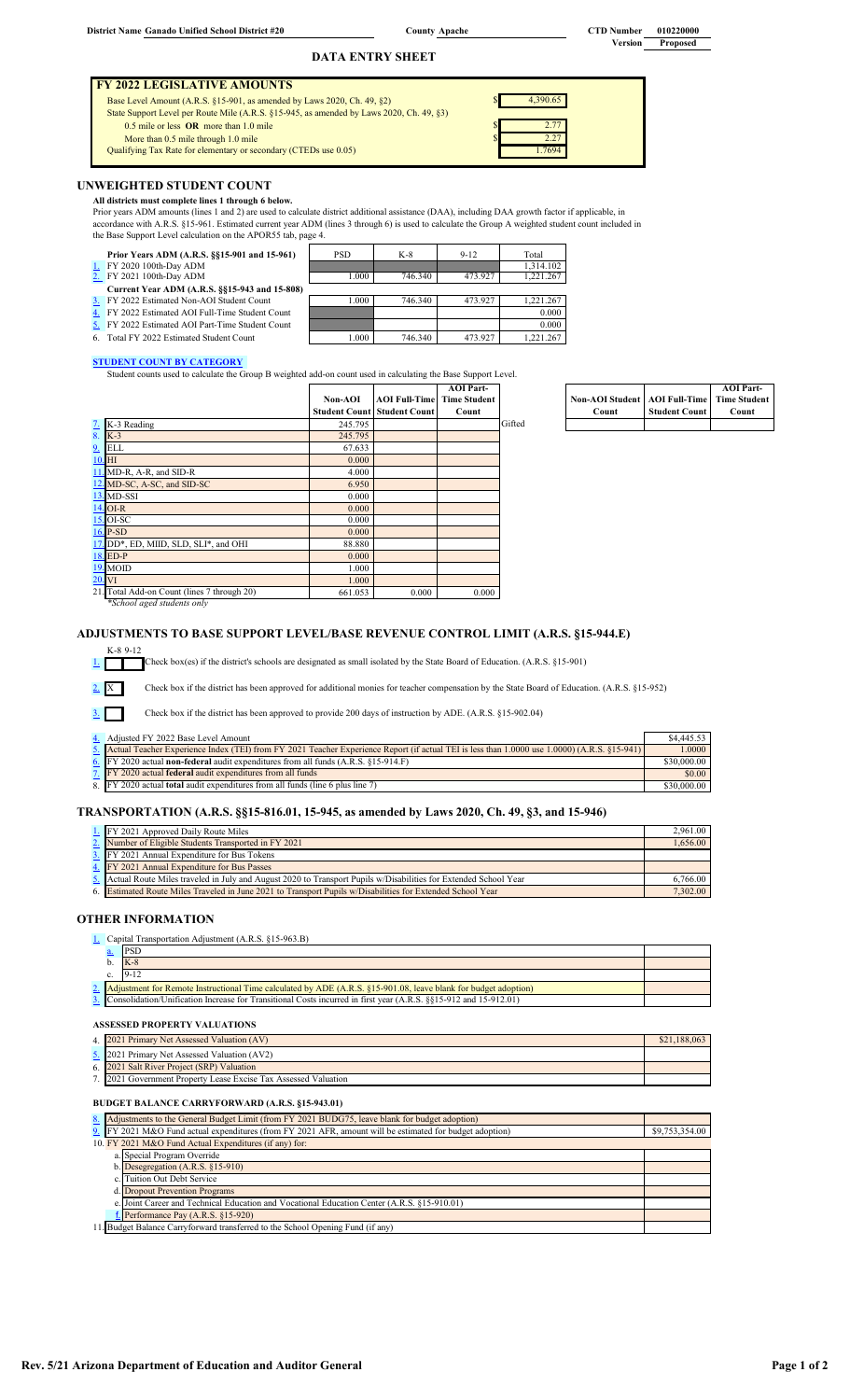| District Name Ganado Unified School District #20 |  |  |  |  |  |
|--------------------------------------------------|--|--|--|--|--|
|--------------------------------------------------|--|--|--|--|--|

17.

 $County$  **Apache** 

<span id="page-14-8"></span><span id="page-14-7"></span><span id="page-14-6"></span><span id="page-14-5"></span><span id="page-14-4"></span><span id="page-14-3"></span>**County CTD Number 010220000 Version Proposed**

#### **DATA ENTRY SHEET DISTRICTS RECEIVING FEDERAL IMPACT AID REVENUES (A.R.S. §15-905.R):**

| 12. FY 2022 Impact Aid Revenue                                                                                          | \$10,000,000.00 |
|-------------------------------------------------------------------------------------------------------------------------|-----------------|
| 13. Impact Aid revenue deposited in FY 2022 to the Impact Aid Revenue Bond Debt Service Fund for principal and interest |                 |
| payments                                                                                                                |                 |
| 14. Impact Aid revenue transferred in FY 2022 to the M&O Fund to provide cash for the TRCL/TSL difference               | \$1,768,803.11  |
| 15. Impact Aid revenue transferred in FY 2022 to the M&O Fund to reduce or eliminate taxes                              | \$345,136.99    |
| 16. FY 2021 Ending Cash Balance in the Impact Aid Fund                                                                  | \$20,295,500.00 |

## **DISTRICTS OPERATING UNDER THE PROVISIONS OF THE SMALL SCHOOL ADJUSTMENT (A.R.S. §15-949):**

┓ Check box if the district previously operated under a small school adjustment and no longer qualifies based on

current year ADM. The phase down limit for an override election pursuant to A.R.S. §15-481 is shown in the

appropriate section of the Calculations page. If this box is checked, the district **must** complete line 18 below.

| 18. Enter the fiscal vear that the district exceeded the allowable student counts for the first time. $(A.R.S. 815-949.C.$ and $E)$ |  |
|-------------------------------------------------------------------------------------------------------------------------------------|--|
| 19. For unified districts that qualified for a phase down limit for K-8 or 9-12 but not both, enter 10% of the RCL attributable to  |  |
| the nonqualifying K-8 or 9-12 weighted student count as provided in A.R.S. $\S15-971(B)(2)(a)$ .                                    |  |

# **DISTRICTS NEEDING BSL ADJUSTMENT DUE TO TUITION LOSS (A.R.S. §§15-954 and 15-902.01):**

Only complete this section if the district receives less tuition from a district which is inside or outside of this state because the district of residence began to offer instruction in one or more high school grade levels not previously offered.

- 20. Base year the fiscal year before the other district began to offer instruction FY
- 21. Base year Attending ADM Grades 9-12 22. 23. Tuition received in base year<br> $24$  Tuition received in fiscal year on received in fiscal year after base year 25. 26. Additional number of tuitioned students lost in the second year after the base year (Type 05 districts only) 27. Additional number of tuitioned students lost in the third year after the base year (Type 05 districts only) Check box if the district lost student count resulting from the formation of a joint unified school district pursuant to A.R.S. §15-450 Number of tuitioned students lost in the year after the base year due to district of residence offering instruction in Grades 9- 2 not offered previously

# **TYPE 03 DISTRICT INFORMATION**

1. High School Student Count Transported by District of Residence to District of Attendance (A.R.S. §15-951.C)

|                                                                     |                                | Attending<br><b>District CTD</b> | <b>Tuition Out</b><br><b>High School</b> | <b>Debt Service</b><br>Per Pupil | M&O & UCO,<br>Per Pupil |
|---------------------------------------------------------------------|--------------------------------|----------------------------------|------------------------------------------|----------------------------------|-------------------------|
|                                                                     | <b>Attending District Name</b> | Number                           | Count                                    | Tuition                          | Tuition                 |
| Use lines 2.a through 2.e for budget <b>adoption</b> (as necessary) |                                |                                  |                                          |                                  |                         |
| a.                                                                  |                                |                                  |                                          |                                  |                         |
| b.                                                                  |                                |                                  |                                          |                                  |                         |
| c.                                                                  |                                |                                  |                                          |                                  |                         |
| d.                                                                  |                                |                                  |                                          |                                  |                         |
| e.                                                                  |                                |                                  |                                          |                                  |                         |

Use lines 2.f through 2.j for budget **revision** (as necessary)

3. Check box for Type 03 districts no longer within a high school district due to the unification of the high school district. (A.R.S. §15-448.J)

# **ACCOMMODATION DISTRICT (TYPE 01) INFORMATION (A.R.S. §15-974)**

1. Check box if the district offers instruction in grades 9-12. **Accommodation districts only.**

<span id="page-14-2"></span><span id="page-14-1"></span><span id="page-14-0"></span>Only accommodation districts with a student count of **more** than 125 in grades K-8 **or** accommodation districts that offer instruction in grades 9-12 and have a student count of **more** than 100 in grades 9-12, should complete lines 2 through 4.

| 2. Maintenance & Operation (M&O) Fund FY 2021 ending cash balance      |  |
|------------------------------------------------------------------------|--|
| 3. 10% of the FY 2022 RCL calculated using the district's 2021 ADM     |  |
| 4. Up to 5% of the FY 2022 RCL calculated pursuant to A.R.S. 815-482.B |  |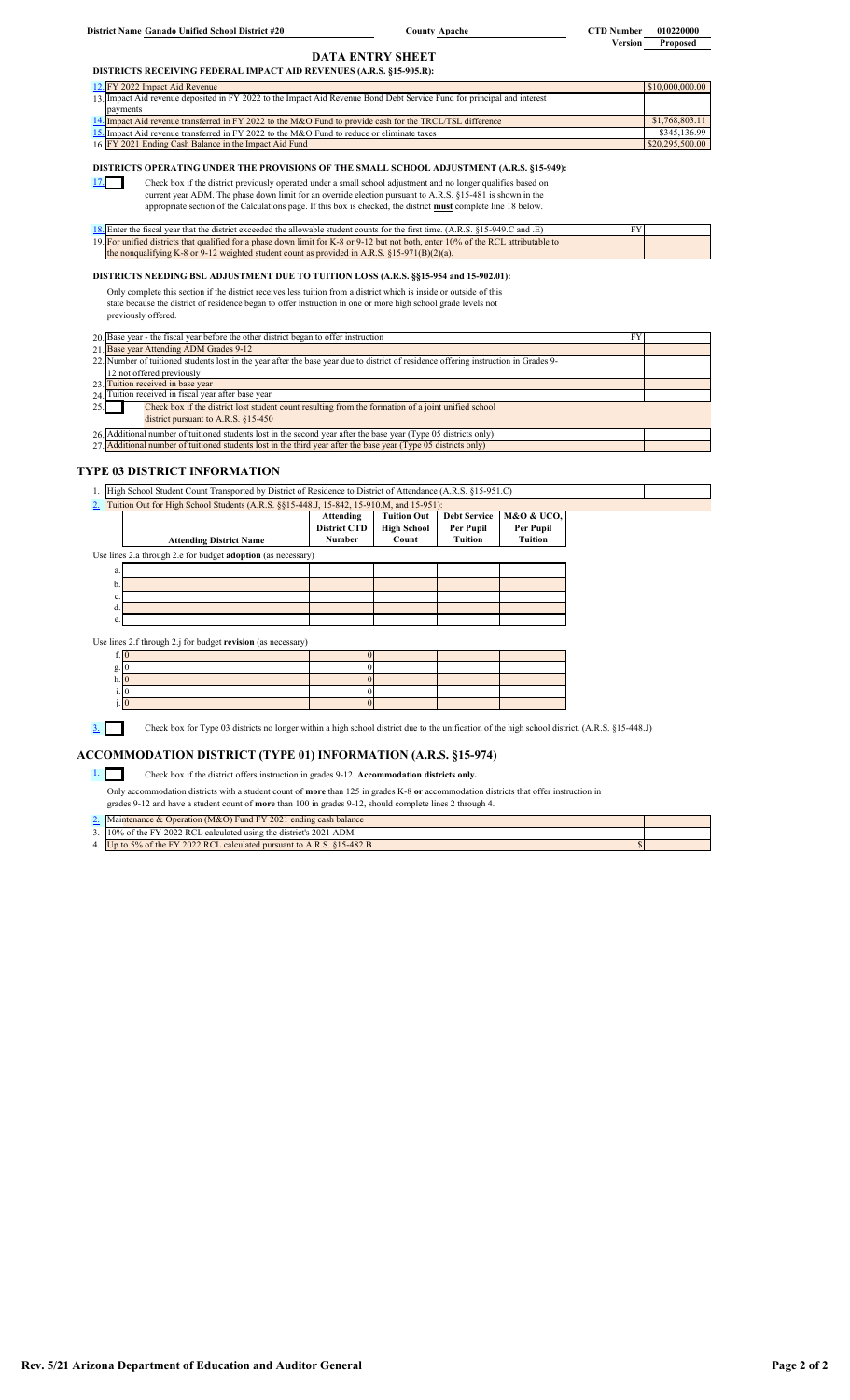**County Apache** 

### **CALCULATIONS**

# **CALCULATION OF SUPPORT LEVEL WEIGHTS (GROUP A WEIGHTS)**

|                                          |           | <b>DESIGNATED AS ISOLATED</b> |         | <b>NOT DESIGNATED AS</b><br><b>ISOLATED</b> |         |
|------------------------------------------|-----------|-------------------------------|---------|---------------------------------------------|---------|
|                                          |           | $K-8$                         | $9-12$  | $K-8$                                       | $9-12$  |
| Student Count 0.001-99.999               |           |                               |         |                                             |         |
| Support Level Weight                     |           | 1.559                         | 1.669   | 1.399                                       | 1.559   |
| Student Count 100.000-499.999            |           |                               |         |                                             |         |
| Student Count Constant                   |           | 500.000                       | 500.000 | 500.000                                     | 500.000 |
| Student Count                            |           | 0.000                         | 0.000   | 0.000                                       | 473.927 |
| Difference                               | $=$       | 0.000                         | 0.000   | 0.000                                       | 26.073  |
| Weight Adjustment Factor                 | X         | 0.0005                        | 0.0005  | 0.0003                                      | 0.0004  |
| Support Level Weight Increase            | $\equiv$  | 0.000                         | 0.000   | 0.000                                       | 0.010   |
| Support Level Weight                     | $\ddot{}$ | 1.358                         | 1.468   | 1.278                                       | 1.398   |
| Adjusted Support Level Weight            | $=$       | 0.000                         | 0.000   | 0.000                                       | 1.408   |
| Student Count 500.000-599.999            |           |                               |         |                                             |         |
| <b>Student Count Constant</b>            |           | 600.000                       | 600.000 | 600.000                                     | 600.000 |
| Student Count                            |           | 0.000                         | 0.000   | 0.000                                       | 0.000   |
| Difference                               | $=$       | 0.000                         | 0.000   | 0.000                                       | 0.000   |
| Weight Adjustment Factor                 | x         | 0.0020                        | 0.0020  | 0.0012                                      | 0.0013  |
| Support Level Weight Increase            | $\equiv$  | 0.000                         | 0.000   | 0.000                                       | 0.000   |
| Support Level Weight                     | $\ddot{}$ | 1.158                         | 1.268   | 1.158                                       | 1.268   |
| Adjusted Support Level Weight            | $=$       | 0.000                         | 0.000   | 0.000                                       | 0.000   |
| Student Count 600,000 or More            |           |                               |         |                                             |         |
| Support Level Weight                     |           |                               |         | 1.158                                       | 1.268   |
| Career Technical Education District      |           |                               |         |                                             |         |
| Support Level Weight (A.R.S. §15-943.02) |           |                               |         |                                             | 1.339   |

## **OTHER CALCULATIONS**

1. Portion of BSL/BRCL from total K-3 and total K-3 Reading weighted student counts: K-3  $K-3$   $K-3$   $K-3$   $K-43$ ,  $K-3$   $K-43$ ,  $K-6$ ,  $K-8$  and total K-3 and total K-3 Reading weighted student counts: K-3<br>K-3 Reading  $\frac{\$}{\$}$ 

2. Additional Tax in Districts Ineligible for Equalization Assistance, Amount to be Levied and Paid to the State (A.R.S. §15-992) \$ 0.00

# **CALCULATION OF DISTRICT ADDITIONAL ASSISTANCE (DAA) PER STUDENT COUNT AMOUNTS (A.R.S. §§15-951.C and 15-962.01) TABLE TO CALCULATE DAA PER STUDENT COUNT**

|                                                                                            |      | $K-8$   |       | $9-12$  |
|--------------------------------------------------------------------------------------------|------|---------|-------|---------|
| 1. FY 2022 Student Count (2021 ADM): .001 - 99.999                                         |      |         |       |         |
| DAA per Student Count                                                                      |      | 544.58  |       | 601.24  |
| 2. FY 2022 Student Count (2021 ADM): 100.000 - 499.999                                     |      |         |       |         |
| a. Student Count Constant                                                                  |      | 500.000 |       | 500.000 |
| b. Student Count                                                                           |      | 0.000   |       | 473.927 |
| c. Difference                                                                              |      | 0.000   |       | 26.073  |
| d. Weight Adjustment Factor                                                                | X    | 0.0003  |       | 0.0004  |
| e. Support Level Weight Increase                                                           |      | 0.000   |       | 0.010   |
| f. Support Level Weight                                                                    |      | 1.278   |       | 1.398   |
| g. Adjusted Support Level Weight                                                           |      | 0.000   |       | 1.408   |
| h. Support Level Amount                                                                    | x S  | 389.25  | $x$ S | 405.59  |
| i.<br>DAA per Student Count                                                                | - Γ  | 0.00    |       | 571.07  |
| 3. FY 2022 Student Count (2021 ADM): 500.000 - 599.999                                     |      |         |       |         |
| a. Student Count Constant                                                                  |      | 600.000 |       | 600.000 |
| b. Student Count                                                                           |      | 0.000   |       | 0.000   |
| c. Difference                                                                              |      | 0.000   |       | 0.000   |
| d. Weight Adjustment Factor                                                                |      | 0.0012  |       | 0.0013  |
| e. Support Level Weight Increase                                                           |      | 0.000   |       | 0.000   |
| f. Support Level Weight                                                                    |      | 1.158   |       | 1.268   |
| g. Adjusted Support Level Weight                                                           | $=$  | 0.000   |       | 0.000   |
| h. Support Level Amount                                                                    | x S  | 389.25  | x S   | 405.59  |
| DAA per Student Count<br>i.                                                                | = IS | 0.00    |       | 0.00    |
| 4 EV 2022 Student Count (2021 ADM): 600.000 or More & Career Technical Education Districts |      |         |       |         |

4. FY 2022 Student Count (2021 ADM): 600.000 or More & Career Technical Education Districts DAA per Student Count \$ 450.76 \$ 492.94

|    | CALCULATION OF MAINTENANCE AND OPERATION (M&O) FUND BUDGET BALANCE CARRYFORWARD (A.R.S. §15-943.01)          |               |  |
|----|--------------------------------------------------------------------------------------------------------------|---------------|--|
|    | General Budget Limit (GBL) (from FY 2021 latest revised Budget, page 7, line 11)                             | 11,172,098.00 |  |
|    | 2. Adjustments to the GBL (from FY 2021 BUDG75, amount will be zero for budget adoption)                     | 0.00          |  |
|    | 3. Adjusted GBL                                                                                              | 11.172.098.00 |  |
|    | 4. Budgeted M&O expenditures (from FY 2021 latest revised Budget, page 1, line 30, Total Budget Year Column) | 11.172.098.00 |  |
|    | 5. Adjustments to the GBL (from line 2)                                                                      | 0.00          |  |
| 6. | Adjusted Budgeted Expenditures                                                                               | 11.172.098.00 |  |
|    | 7. Lesser of the Adjusted GBL (line 3) or the Adjusted Budgeted Expenditures (line 6)                        | 11.172.098.00 |  |
|    | 8. FY 2021 M&O Fund actual expenditures (from FY 2021 AFR, amount will be estimated for budget adoption)     | 9,753,354.00  |  |
|    | 9. Budget Balance (line 7 minus line 8) (If negative, zero is shown. Any negative amount is                  |               |  |
|    | shown here in parentheses.)                                                                                  | 1.418.744.00  |  |

- 
- 

**Note: For lines 10.a through 10.f the FY 2021 actual expenditures are deducted from the budget amount. If the result is negative, zero is shown.**

| 10. FY 2021 Actual Expenditures:                                                                                   | FY 2021 Budget |       | Actual | <b>Unexpended Budget</b> |
|--------------------------------------------------------------------------------------------------------------------|----------------|-------|--------|--------------------------|
| a. Special Program Override                                                                                        | 0.00           |       | 0.00   | 0.00                     |
| b. Desegregation                                                                                                   | 0.00           |       | 0.00   | 0.00                     |
| c. Tuition Out Debt Service                                                                                        | 0.00           |       | 0.00   | 0.00                     |
| d. Dropout Prevention Programs                                                                                     | 0.00           |       | 0.00   | 0.00                     |
| e. Joint Career and Technical Education and Vocational Education Center                                            | 0.00           |       | 0.00   | 0.00                     |
| f. Performance Pay                                                                                                 | 0.00           | -ls   | 0.00   | 0.00                     |
| g. Total Budget Balance Deductions (lines 10.a through 10.f)                                                       |                |       |        | 0.00                     |
| 11. Budget Balance after Deductions (If negative, the district does not have any budget balance to carry forward.) |                |       |        | 1,418,744.00             |
| 12. Budget Balance Carryforward transferred to the School Opening Fund (not to exceed the lesser of line           |                |       |        |                          |
| 11 or the FY 2021 M&O Fund ending cash balance)                                                                    |                |       |        | 0.00                     |
| 13. Actual Budget Balance Carryforward to be used in M&O Fund (for GBL calculation on page 7, line 8.c)            |                |       |        | 1,418,744.00             |
| 14. Accommodation District Cash Balance Carryforward                                                               |                |       |        |                          |
| a. M&O Fund cash balance as of June 30, 2021                                                                       |                |       |        | 0.00                     |
| b. Actual Budget Balance Carryforward                                                                              |                |       |        | 0.00                     |
| c. Remaining M&O Cash Balance                                                                                      |                |       |        | 0.00                     |
| 15. Accommodation District Maximum RCL Addition that may be authorized by County School Superintendent:            |                |       |        |                          |
| a. The amount on line 14.c or                                                                                      |                |       | 0.00   |                          |
| b. 10% of the FY 2022 RCL calculated using the district's 2021 ADM                                                 |                |       | 0.00   |                          |
| c. Up to 5% of the FY 2022 RCL calculated pursuant to A.R.S. §15-482.B                                             |                | $+$ S | 0.00   |                          |
| d. Result (line $15.b$ plus line $15.c$ )                                                                          |                | $=$ S | 0.00   |                          |
| e. The lesser of line 15.a or 15.d                                                                                 |                |       |        | 0.00                     |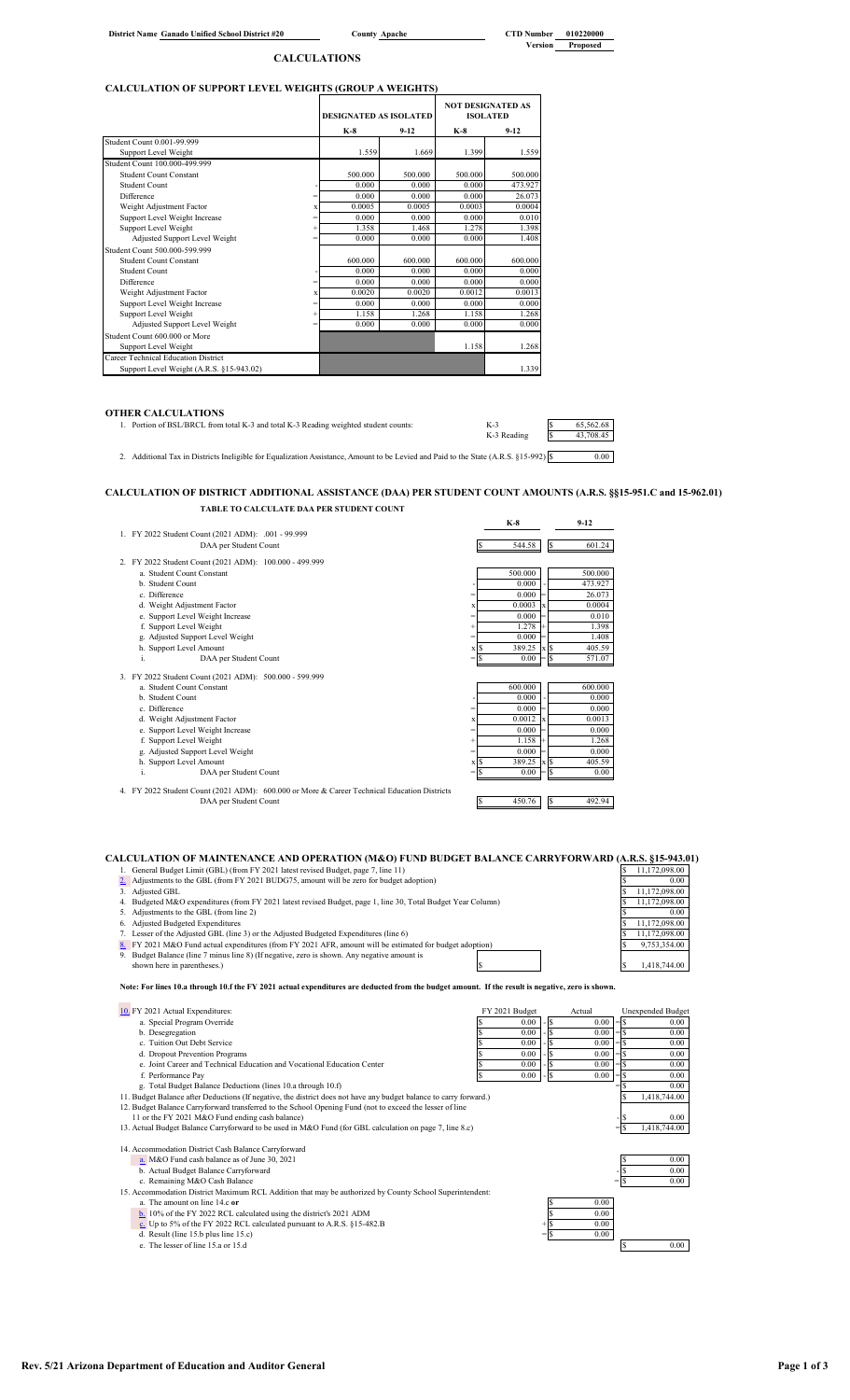| Version<br>Proposed<br><b>CALCULATIONS</b><br>CALCULATION OF THE AMOUNT AVAILABLE TO BE SPENT IN THE IMPACT AID FUND (A.R.S. §15-905.R)<br>1. FY 2022 Impact Aid Revenue<br>10.000.000.00<br>2. Impact Aid revenue deposited in FY 2022 to the Impact Aid Revenue Bond Debt Service Fund for principal and interest<br>0.00<br>payments<br>1,749,513.58<br>3. TRCL/TSL Difference<br>1,768,803.11<br>Impact Aid revenue transferred in FY 2022 to the M&O Fund to provide cash for the TRCL/TSL difference calculated on line 3<br>4.<br>Impact Aid revenue transferred in FY 2022 to the M&O Fund to reduce or eliminate taxes<br>345,136.99<br>20.295.500.00<br>FY 2021 Ending Cash Balance in the Impact Aid Fund<br>6.<br>28,181,559.90<br>7. FY 2022 Amount Available to be Spent in the Impact Aid Fund (on page 6, Federal Projects line 16) | District Name Ganado Unified School District #20 | <b>County Apache</b> | <b>CTD</b> Number | 010220000 |  |
|-----------------------------------------------------------------------------------------------------------------------------------------------------------------------------------------------------------------------------------------------------------------------------------------------------------------------------------------------------------------------------------------------------------------------------------------------------------------------------------------------------------------------------------------------------------------------------------------------------------------------------------------------------------------------------------------------------------------------------------------------------------------------------------------------------------------------------------------------------|--------------------------------------------------|----------------------|-------------------|-----------|--|
|                                                                                                                                                                                                                                                                                                                                                                                                                                                                                                                                                                                                                                                                                                                                                                                                                                                     |                                                  |                      |                   |           |  |
|                                                                                                                                                                                                                                                                                                                                                                                                                                                                                                                                                                                                                                                                                                                                                                                                                                                     |                                                  |                      |                   |           |  |
|                                                                                                                                                                                                                                                                                                                                                                                                                                                                                                                                                                                                                                                                                                                                                                                                                                                     |                                                  |                      |                   |           |  |
|                                                                                                                                                                                                                                                                                                                                                                                                                                                                                                                                                                                                                                                                                                                                                                                                                                                     |                                                  |                      |                   |           |  |
|                                                                                                                                                                                                                                                                                                                                                                                                                                                                                                                                                                                                                                                                                                                                                                                                                                                     |                                                  |                      |                   |           |  |
|                                                                                                                                                                                                                                                                                                                                                                                                                                                                                                                                                                                                                                                                                                                                                                                                                                                     |                                                  |                      |                   |           |  |
|                                                                                                                                                                                                                                                                                                                                                                                                                                                                                                                                                                                                                                                                                                                                                                                                                                                     |                                                  |                      |                   |           |  |
|                                                                                                                                                                                                                                                                                                                                                                                                                                                                                                                                                                                                                                                                                                                                                                                                                                                     |                                                  |                      |                   |           |  |
|                                                                                                                                                                                                                                                                                                                                                                                                                                                                                                                                                                                                                                                                                                                                                                                                                                                     |                                                  |                      |                   |           |  |
|                                                                                                                                                                                                                                                                                                                                                                                                                                                                                                                                                                                                                                                                                                                                                                                                                                                     |                                                  |                      |                   |           |  |
|                                                                                                                                                                                                                                                                                                                                                                                                                                                                                                                                                                                                                                                                                                                                                                                                                                                     |                                                  |                      |                   |           |  |

#### **CALCULATION OF SMALL SCHOOL ADJUSTMENT PHASE DOWN LIMIT**

**Applies to any district that operated under the provisions of the small school adjustment (A.R.S. §15-949.A), and exceeded the allowable student counts for the first time**  before FY 2000. Districts that operated under the provisions of a small school adjustment and exceeded the allowable student counts for the first time after FY 1999,<br>should refer to the next section to calculate their maxi

If in FY 2022, the K-8 student count is greater than 125 but less than 154, or the 9-12 student count is greater than 100 but less than 176, the district may continue to adopt a budget using a small school adjustment on page 7, line 4 of up to \$50,000 without an election. <u>OR</u> If the district holds an override election as provided in A.R.S. §15-481, the<br>district may include up to the amount calc

1. A district whose student count K-8 has exceeded 125 but is less than 154 may determine the small school adjustment phase down as follows:

- a. Phase down base \$ 150,000.00
- b. FY 2022 K-8 student count 0.000
- c. Small school student count limit  $\frac{125,000}{2}$  d. Student count above the small school limit  $\frac{125,000}{2}$
- d. Student count above the small school limit
- e. Adjusted Support Level Weight (See Table I at right for calculation)  $x = 0.000$ <br>f. Weighted student count above small school limit  $y = 0.0000$
- 
- g. Base Level Amount **and Solution Factor** 3 and 3 and 3 and 3 and 3 and 3 and 3 and 3 and 3 and 3 and 3 and 3 and 3 and 3 and 3 and 3 and 3 and 3 and 3 and 3 and 3 and 3 and 3 and 3 and 3 and 3 and 3 and 3 and 3 and 3 and
- i. Grades K-8 small school adjustment phase down limit and the state of the state of the state of the state of the state of the state of the state of the state of the state of the state of the state of the state of the sta

2. A unified or union high school district whose student count in grades 9-12 has exceeded 100 but is less than 176 may determine the small school adjustment phase down as follows:

- 
- a. Phase down base  $\begin{bmatrix} 8 & 350,000.00 \\ 0.000 & 8 \end{bmatrix}$   $\begin{bmatrix} 8 & 350,000.00 \\ 0.000 & 8 \end{bmatrix}$
- 
- 
- c. Small school student count limit  $d$ . Student count limit  $d$  and  $d$  and  $d$  and  $d$  and  $d$  and  $d$  and  $d$  at right (See Table II at right for calculation)  $x = 0.000$   $x = 0.000$ f. Weighted student count above small school limit  $= 0.000$ g. Base Level Amount actor and the state of the state of the state of the state of the state of the state of the state of the state of the state of the state of the state of the state of the state of the state of the state
- 

For unified districts that qualified for a phase down limit for K-8 or 9-12 but not both, enter 10% of the RCL attributable to the nonqualifying K-8 or 9-12 weighted student count as provided in A.R.S. §15-971(B)(2)(a).

4. Allowable Small School Adjustment, subject to an election \$ 0.00

- $10\%$  of the District's Total RCL  $\frac{\$}{\$}$  0.000<br>Maximum override subject to an election (Greater of line 4 or line 5)
- m override, subject to an election (Greater of line 4 or line 5)

#### **ADJUSTMENT**

[3.](#page-14-8)

Applies to any district that operated under the provisions of a small school adjustment (A.R.S. §15-949.A) and exceeded the allowable student counts for the first time<br>after FY 1999. Districts that operated under the provi

If in FY 2022, the K-8 student count is greater than 125 but less than 181, or the 9-12 student count is greater than 100 but less than 185, the district may hold an override<br>election as provided in A.R.S. §15-481. The max



6. Maximum override, subject to an election (Greater of line 4 or line 5)

 $0.00$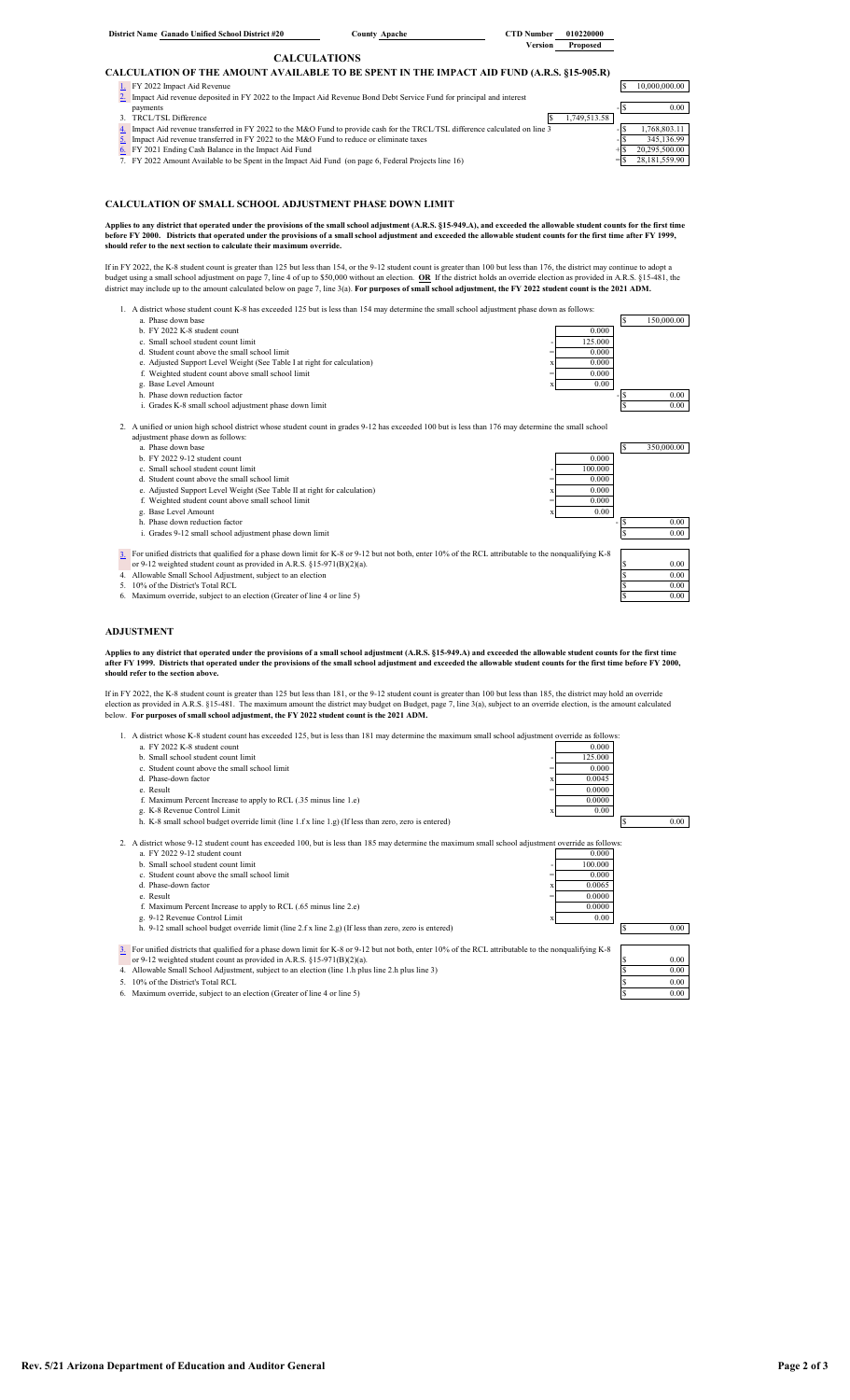**District Name Ganado Unified School District #20** 

**County Apache** CTD Number 010220000<br>Version Proposed **Version Proposed**

### **CALCULATIONS**

**CALCULATION OF TUITION OUT FOR HIGH SCHOOL STUDENTS (A.R.S. §§15-448.J, 15-824, 15-910.M, and 15-951) For Common School Districts NOT within a High School District (Type 03)**

**LINES 1 AND 2 ARE FOR BUDGET ADOPTION** 1. **Increase to the GBL for Debt Service Tuition Outside the RCL**

|       |                                |                                 | A                  | В                                                                     |                      | D                     |                        |  |
|-------|--------------------------------|---------------------------------|--------------------|-----------------------------------------------------------------------|----------------------|-----------------------|------------------------|--|
|       |                                |                                 |                    |                                                                       |                      | Per Pupil Tuition in  |                        |  |
|       |                                | Attending                       | <b>Tuition Out</b> |                                                                       |                      | <b>Excess of Debt</b> |                        |  |
|       |                                | <b>District CTD</b>             | <b>High School</b> | <b>Debt Service</b>                                                   | <b>Debt Service</b>  | <b>Service Limit</b>  | <b>Increase to GBL</b> |  |
|       | <b>Attending District Name</b> | Number                          | Count              | <b>Per Pupil Tuition</b>                                              | <b>Tuition Limit</b> | $(B-C)$               | $(A \times D)$         |  |
| a. 10 |                                |                                 | 0.000              | 0.00                                                                  | 0.00                 | 0.00                  | 0.00                   |  |
| b.0   |                                |                                 | 0.000              | 0.00                                                                  | 0.00                 | 0.00                  | 0.00                   |  |
| c. 0  |                                |                                 | 0.000              | 0.00                                                                  | 0.00                 | 0.00                  | 0.00                   |  |
| d. 10 |                                |                                 | 0.000              | 0.00                                                                  | 0.00                 | 0.00                  | 0.00                   |  |
| e. 0  |                                |                                 | 0.000              | 0.00                                                                  | 0.00                 | 0.00                  | 0.00                   |  |
|       |                                | <b>Total High School Count:</b> | 0.000              |                                                                       |                      |                       |                        |  |
| g.    |                                |                                 |                    | Increase to GBL for Debt Service Tuition Outside the RCL (to line 5): |                      |                       | 0.00                   |  |

2. **Increase to DSL and RCL for Tuition**

|    |                                | E              | F                                           |                    |
|----|--------------------------------|----------------|---------------------------------------------|--------------------|
|    |                                |                | Per Pupil                                   |                    |
|    |                                |                | <b>Tuition Incl.</b>                        |                    |
|    |                                |                | <b>Limited Debt</b>                         |                    |
|    |                                | M&O & UCO.     | <b>Service</b>                              | <b>Increase to</b> |
|    |                                | Per Pupil      | $(E + \text{ lesser of } B)$                | <b>DSL and RCL</b> |
|    | <b>Attending District Name</b> | <b>Tuition</b> | or C                                        | $(A \times F)$     |
| a. | $\Omega$                       | 0.00           | 0.00                                        | 0.00               |
| b. | $\overline{0}$                 | 0.00           | 0.00                                        | 0.00               |
| c. | $\overline{0}$                 | 0.00           | 0.00                                        | 0.00               |
| d. | 10                             | 0.00           | 0.00                                        | 0.00               |
| e. | 10                             | 0.00           | 0.00                                        | 0.00               |
|    |                                |                | <b>Increase to DSL and RCL for Tuition:</b> | 0.00               |

**LINES 3 AND 4 ARE FOR BUDGET REVISION** 3. **Increase to the GBL for Debt Service Tuition Outside the RCL**

|      |                                |                                 |                    | B                                                                                   |                      |                             |                        |
|------|--------------------------------|---------------------------------|--------------------|-------------------------------------------------------------------------------------|----------------------|-----------------------------|------------------------|
|      |                                |                                 |                    |                                                                                     |                      | <b>Per Pupil Tuition in</b> |                        |
|      |                                | Attending                       | <b>Tuition Out</b> |                                                                                     |                      | <b>Excess of Debt</b>       |                        |
|      |                                | <b>District CTD</b>             | <b>High School</b> | <b>Debt Service</b>                                                                 | <b>Debt Service</b>  | <b>Service Limit</b>        | <b>Increase to GBL</b> |
|      | <b>Attending District Name</b> | Number                          | Count              | <b>Per Pupil Tuition</b>                                                            | <b>Tuition Limit</b> | $(B-C)$                     | $(A \times D)$         |
| a. 0 |                                |                                 | 0.000              | 0.00                                                                                | 0.00                 | 0.00                        | 0.00                   |
| b.0  |                                |                                 | 0.000              | 0.00                                                                                | 0.00                 | 0.00                        | 0.00                   |
| c.0  |                                |                                 | 0.000              | 0.00                                                                                | 0.00                 | 0.00                        | 0.00                   |
| d. 0 |                                |                                 | 0.000              | 0.00                                                                                | 0.00                 | 0.00                        | 0.00                   |
| e. 0 |                                |                                 | 0.000              | 0.00                                                                                | 0.00                 | 0.00                        | 0.00                   |
|      |                                | <b>Total High School Count:</b> | 0.000              |                                                                                     |                      |                             |                        |
| g.   |                                |                                 |                    | Revised Total Increase to GBL for Debt Service Tuition Outside the RCL (to line 5): |                      |                             | 0.00                   |

4. **Increase to DSL and RCL for Tuition**

|    |                                                          | E          |                      |                    |
|----|----------------------------------------------------------|------------|----------------------|--------------------|
|    |                                                          |            | Per Pupil            |                    |
|    |                                                          |            | <b>Tuition Incl.</b> |                    |
|    |                                                          |            | <b>Limited Debt</b>  |                    |
|    |                                                          | M&O & UCO. | <b>Service</b>       | <b>Increase to</b> |
|    |                                                          | Per Pupil  | $(E + lesser of B)$  | <b>DSL</b> and RCL |
|    | <b>Attending District Name</b>                           | Tuition    | or C                 | $(A \times F)$     |
| a. |                                                          | 0.00       | 0.00                 | 0.00               |
| b. |                                                          | 0.00       | 0.00                 | 0.00               |
| c. |                                                          | 0.00       | 0.00                 | 0.00               |
|    |                                                          | 0.00       | 0.00                 | 0.00               |
| e. |                                                          | 0.00       | 0.00                 | 0.00               |
| f. | Revised Increase to DSL and RCL for Tuition (to line 6): |            |                      | 0.00               |

5. Adopted or Revised Increase to GBL for Debt Service Tuition Outside the RCL 0.00

6. Total Adjustment for Increase/(Decrease) in Tuition Out for High School Students after budget revision (line 4.f minus line 2.f) 0.00

**CALCULATION OF ADJUSTMENT FOR TUITION LOSS AND STUDENT REVENUE LOSS PHASE-DOWN (A.R.S. §§15-954 and 15-902.01)**

NOTE 1: This section is completed only if the district has indicated that it receives less tuition from a district which is inside or outside of this state because the<br>district of residence began to offer instruction in on

| 1. Base Year Attending ADM Grades 9-12                                                                                    | $0.00 -$ |
|---------------------------------------------------------------------------------------------------------------------------|----------|
| 2. Factor of 5%                                                                                                           | 0.05     |
| 3. ADM loss required to qualify                                                                                           | 0.000    |
| 4. Number of tuitioned students lost in the year after the base year due to district of residence offering instruction in |          |
| grades 9-12 not offered previously                                                                                        | 0.000    |
|                                                                                                                           |          |

**NOTE 2: If line 3 is greater than line 4, do not complete the rest of this section. District does not qualify for an increase in the base support level (BSL).**

# 5. Tuition received in base year 0.00

- Tuition received in fiscal year after base year
- 
- 8. BSL Adjustment for the first year after the base year first year factor x 0.75 = 0.00 9. BSL Adjustment for the second year after the base year second year factor x 0.50 = 0.00

Tuition loss (If result is less than zero, zero is entered)<br>
BSL Adjustment for the first year after the base year<br>
BSL Adjustment for the second year after the base year<br>
BSL Adjustment for the third year after the base 10. BSL Adjustment for the third year after the base year third year factor  $x = 0.25$  = 0.00<br>11. Increase in BSL for Tuition Loss Adjustment (line 8 + line 9 + line 10) 0.00

11. Increase in BSL for Tuition Loss Adjustment (line  $8 +$  line  $9 +$  line  $10)$ 

NOTE 3: In addition to any adjustment for tuition loss received pursuant to A.R.S. §15-954, a district which loses students from its student count resulting from the<br>formation of a joint unified school district (pursuant t **(A.R.S. §15-902.01).** 

12. A district which loses at least 500 students may increase the BSL:<br>
a. By \$650,000 for the first year of the loss.<br>
b. By \$600,000 for the second year following the loss.<br>
\$ 0.00

- 
- 
- 
- c. By \$500,000 for the third year following the loss.<br>d. By \$300,000 for the fourth year following the loss.<br>e. By \$100,000 for the fifth year following the loss.<br>\$ 0.00
- 
- 13. A union high school district may increase the BSL:<br>
a. By \$100,000 if it loses at least 50 students in the first year.<br>
b. By \$200,000 if it loses an additional 50 students in the second year. <br>
§ 0.00
	-
	-
	- c. By \$325,000 if it loses an additional 50 students in the third year.<br>
	d. By \$200,000 in the fourth year if it was eligible for the third year loss.<br>
	e. By \$100,000 in the fifth year if it was eligible for the fourth ye

### **ADDITIONAL STATE AID TO EDUCATION (ASAE) INFORMATION FOR DEPARTMENT OF REVENUE (A.R.S. §15-992)**

- 1. Dropout Prevention Program (from page 1, line 27)<br>
2. Tution-Out Debt Services (from Calculation of Tution Out for High School Students section, lines 1.a through 1.e, column A x column B)<br>
3. Adjustment for Tution Los
- 
- 
- 
- 
- section, only if \$50,000 option is used without an election)
- 

| S  | 0.00 |
|----|------|
| Ŝ  | 0.00 |
| Ŝ  | 0.00 |
| \$ | 0.00 |
| S  | 0.00 |
|    |      |
| \$ | 0.00 |
| \$ | 0.00 |
| Ŝ  | 0.00 |
| \$ | 0.00 |
| Ś  | 0.00 |

\$ 0.00

| 0.00            |
|-----------------|
| 0.05            |
| 000<br>$\cdots$ |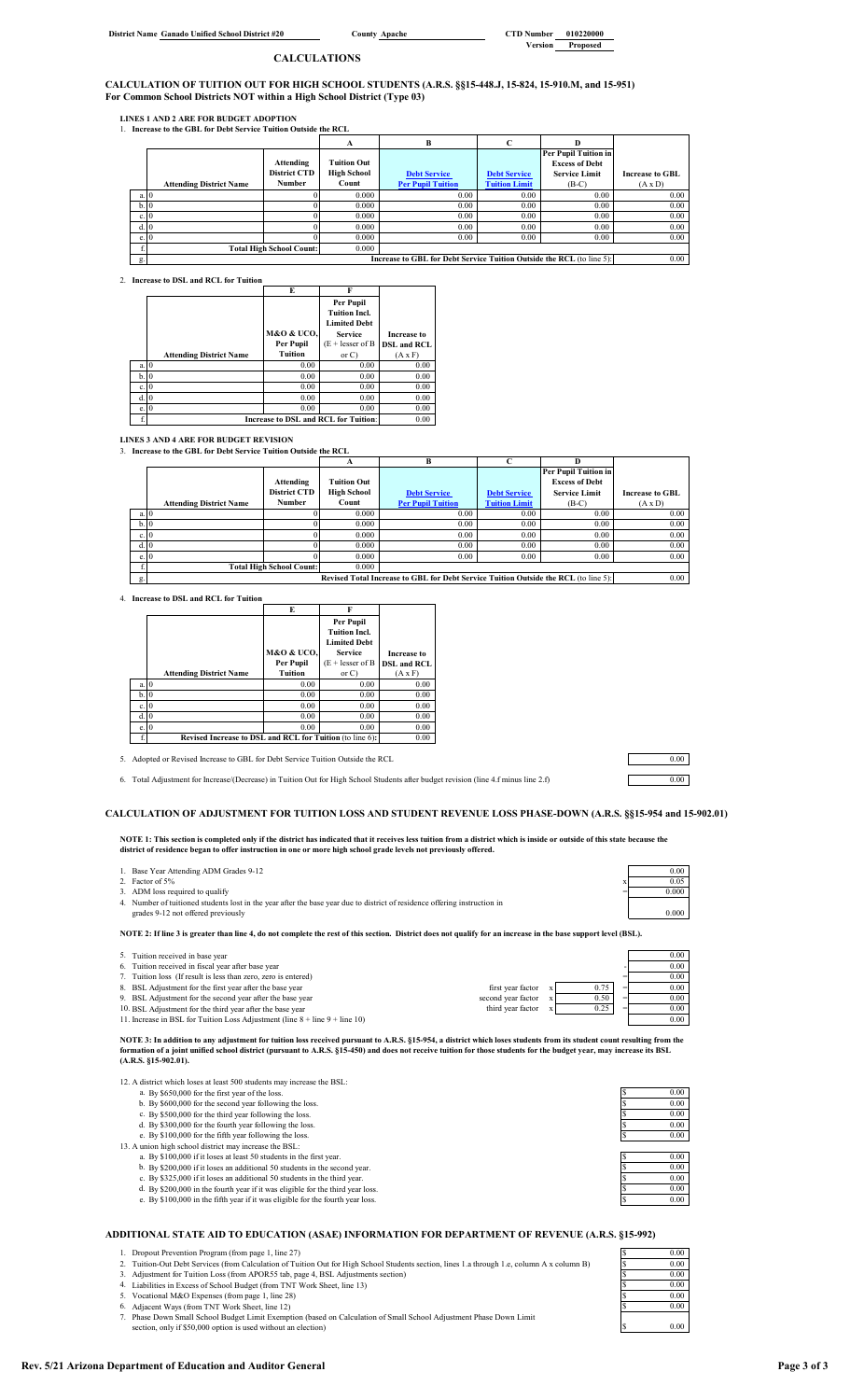| District Name Ganado Unified School District #20<br>County Apache |                                |                  |          |                      |             | <b>CTD Number</b>                                                | 010220000                         |                                  |                       |              |
|-------------------------------------------------------------------|--------------------------------|------------------|----------|----------------------|-------------|------------------------------------------------------------------|-----------------------------------|----------------------------------|-----------------------|--------------|
|                                                                   |                                |                  |          |                      |             | <b>Version</b>                                                   | Proposed                          |                                  |                       |              |
|                                                                   |                                |                  |          |                      |             | <b>Basic Calculations For Equalization Assistance FY 2021-22</b> |                                   |                                  | <b>District Page:</b> | 1 of 6       |
| <b>Non-AOI Student Counts</b>                                     |                                |                  |          |                      |             |                                                                  |                                   |                                  |                       |              |
| <b>Student Count</b>                                              | PSD                            | $K-8$            | $9 - 12$ | Total                |             | <b>Student Count</b>                                             | <b>PSD</b>                        | $K-8$                            | $9 - 12$              | <b>Total</b> |
| FY 2021-22 ADM                                                    | 1.000                          | 746.340          | 473.927  | 1,221.267            |             | FY 2020-21 ADM                                                   | 1.000                             | 746.340                          | 473.927               | 1,221.267    |
|                                                                   |                                |                  |          |                      |             |                                                                  |                                   |                                  |                       |              |
|                                                                   | <b>Weighted Student Counts</b> |                  |          | <b>Student Count</b> |             | <b>Support Level Weight</b>                                      |                                   | <b>Weighted Student</b><br>Count |                       |              |
|                                                                   | FY 2021-22 ADM: District PSD   |                  |          | $1.000 - x$          |             | 1.450                                                            | $\hspace{1.6cm} = \hspace{1.6cm}$ | 1.450                            |                       |              |
|                                                                   |                                | District K-8     |          | 746.340 x            |             | 1.158                                                            | $\hspace{1.6cm} = \hspace{1.6cm}$ | 864.262                          |                       |              |
|                                                                   |                                | District 9-12    |          | 473.927              |             | 1.408                                                            | $\hspace{1.6cm} = \hspace{1.6cm}$ | 667.289                          |                       |              |
|                                                                   | SubTotal                       |                  |          | 1,221.267            | $\mathbf x$ |                                                                  |                                   | 1,533.001                        |                       |              |
|                                                                   |                                |                  |          |                      |             |                                                                  |                                   |                                  |                       |              |
|                                                                   |                                |                  |          |                      |             |                                                                  |                                   |                                  |                       |              |
|                                                                   | <b>Add-Ons</b>                 | (FY 2021-22 ADM) |          | <b>Student Count</b> |             | <b>Support Level Weight</b>                                      |                                   | Weighted<br><b>Add-on Count</b>  |                       |              |
|                                                                   |                                | K-3 Reading      |          | 245.795 x            |             | 0.040                                                            | $\hspace{0.1cm} = \hspace{0.1cm}$ | 9.832                            |                       |              |
|                                                                   |                                | $K-3$            |          | 245.795 x            |             | 0.060                                                            | $\hspace{1.6cm} = \hspace{1.6cm}$ | 14.748                           |                       |              |
|                                                                   |                                | <b>ELL</b>       |          | 67.633 x             |             | 0.115                                                            | $\hspace{0.1in} = \hspace{0.1in}$ | 7.778                            |                       |              |
|                                                                   |                                | H                |          | 0.000 x              |             | 4.771                                                            | $\hspace{1.6cm} = \hspace{1.6cm}$ | 0.000                            |                       |              |
|                                                                   |                                | MD-R, A-R, SID-R |          | $4.000 \times x$     |             | 6.024                                                            | $\hspace{1.6cm} = \hspace{1.6cm}$ | 24.096                           |                       |              |

|                                             | MD-SC, A-SC, SID-SC           | 6.950  | $\mathbf{x}$ | 5.988 | $=$ | 41.617 |  |
|---------------------------------------------|-------------------------------|--------|--------------|-------|-----|--------|--|
|                                             | MD-SSI                        | 0.000  | $\mathbf{x}$ | 7.947 | $=$ | 0.000  |  |
|                                             | $O I - R$                     | 0.000  | $\mathbf{x}$ | 3.158 | $=$ | 0.000  |  |
|                                             | OI-SC                         | 0.000  | $\mathbf{x}$ | 6.773 | $=$ | 0.000  |  |
|                                             | P-SD                          | 0.000  | $\mathbf{x}$ | 3.595 | $=$ | 0.000  |  |
|                                             | DD*, ED, MIID, SLD, SLI*, OHI | 88.880 | $\mathbf{x}$ | 0.093 | =   | 8.266  |  |
|                                             | $ED-P$                        | 0.000  | $\mathbf{x}$ | 4.822 | $=$ | 0.000  |  |
|                                             | <b>MOID</b>                   | 1.000  | $\mathbf{x}$ | 4.421 | $=$ | 4.421  |  |
|                                             | VI                            | 1.000  | $\mathbf{x}$ | 4.806 | $=$ | 4.806  |  |
| <b>Total Weighted Student Count Add-Ons</b> |                               |        |              |       |     |        |  |
|                                             |                               |        |              |       |     |        |  |

*\*School aged students only*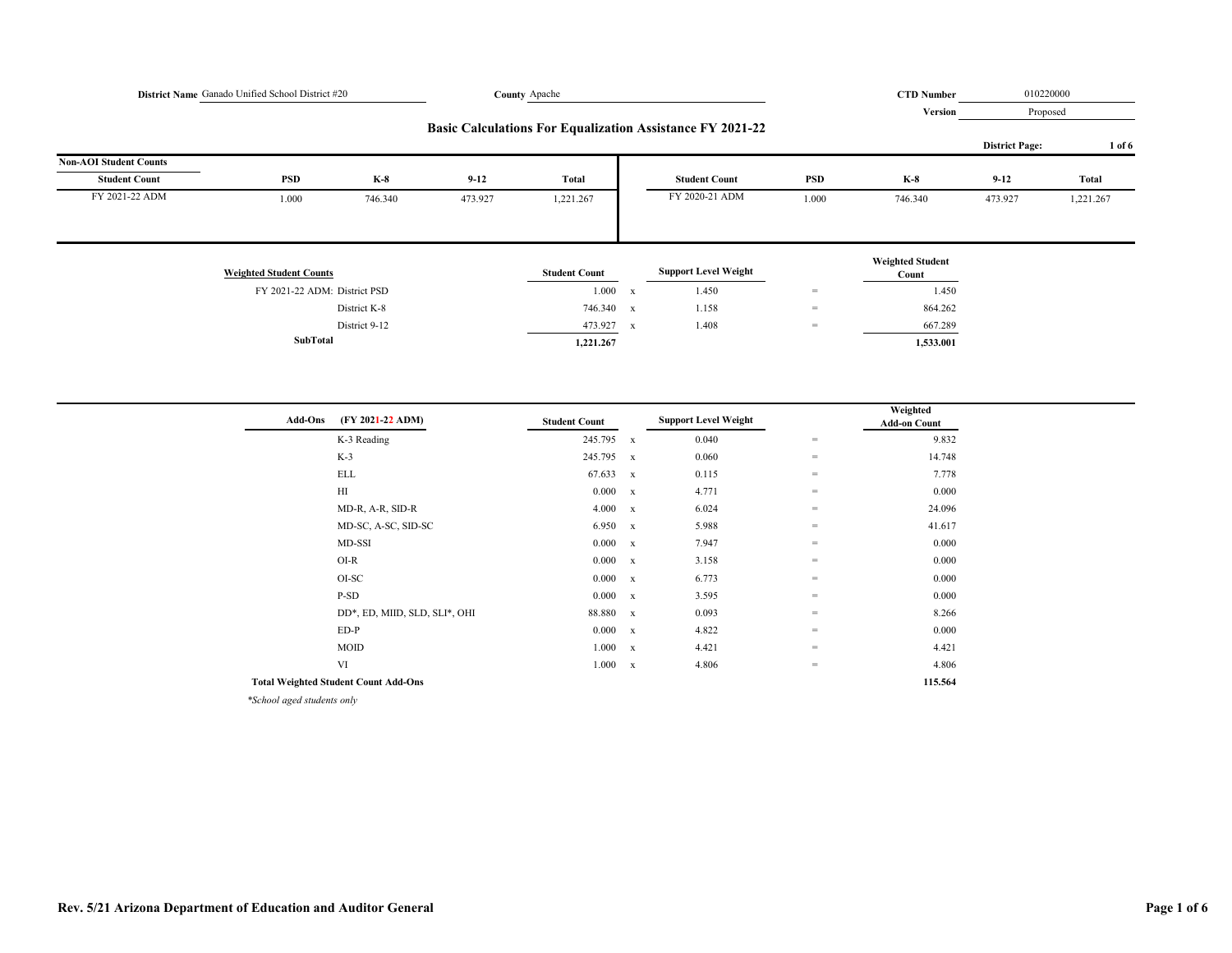# **District Name** Ganado Unified School District #20 **County** Apache **COUNTY Apache COUNTY Apache COUNTY Apache COUNTY Apache COUNTY Apache COUNTY Apache COUNTY Apache COUNTY Apache COUNTY Apache COUNTY Apa Version** Proposed **District Page: 2 of 6 AOI Full Time Student Counts Student Count PSD K-8 9-12 Total Student Count** FY 2021-22 ADM 0.000 0.000 0.000 FY 2020-21 ADM **Weighted Student Counts Student Count Support Level Weight Weighted Student Count** FY 2021-22 ADM: District PSD 0.000 x 1.450 = 0.000 0.000 m District K-8 0.000 x  $1.158$  = 0.000 District 9-12 0.000 x 1.408 = 0.000 **SubTotal 0.000 0.000 Basic Calculations For Equalization Assistance FY 2021-22** Prior year AOI Full-Time Student Counts are shown on the APOR 55-1, p. 2

| <b>Add-Ons</b>                                      | (FY 2021-22 ADM)                            | <b>Student Count</b> |             | <b>Support Level Weight</b> |     | Weighted<br><b>Add-on Count</b> |
|-----------------------------------------------------|---------------------------------------------|----------------------|-------------|-----------------------------|-----|---------------------------------|
|                                                     | K-3 Reading                                 | 0.000                | $\mathbf x$ | 0.040                       | $=$ | 0.000                           |
|                                                     | $K-3$                                       | $0.000 \times x$     |             | 0.060                       | $=$ | 0.000                           |
|                                                     | <b>ELL</b>                                  | $0.000 \times x$     |             | 0.115                       | $=$ | 0.000                           |
|                                                     | $\mathop{\rm HI}\nolimits$                  | $0.000 \times x$     |             | 4.771                       | $=$ | 0.000                           |
|                                                     | MD-R, A-R, SID-R                            | $0.000 \times x$     |             | 6.024                       | $=$ | 0.000                           |
|                                                     | MD-SC, A-SC, SID-SC                         | 0.000 x              |             | 5.988                       | $=$ | 0.000                           |
|                                                     | MD-SSI                                      | 0.000 x              |             | 7.947                       | $=$ | 0.000                           |
|                                                     | $O I-R$                                     | 0.000 x              |             | 3.158                       | $=$ | 0.000                           |
|                                                     | OI-SC                                       | 0.000 x              |             | 6.773                       | $=$ | 0.000                           |
|                                                     | P-SD                                        | 0.000 x              |             | 3.595                       | $=$ | 0.000                           |
|                                                     | DD*, ED, MIID, SLD, SLI*, OHI               | $0.000 \times x$     |             | 0.093                       | $=$ | 0.000                           |
|                                                     | $ED-P$                                      | $0.000 \times x$     |             | 4.822                       | $=$ | 0.000                           |
|                                                     | MOID                                        | $0.000 \times x$     |             | 4.421                       | $=$ | 0.000                           |
|                                                     | VI                                          | 0.000 x              |             | 4.806                       | $=$ | 0.000                           |
|                                                     | <b>Total Weighted Student Count Add-Ons</b> |                      |             |                             |     | 0.000                           |
| $\omega \sim 1$ $\omega$ $\sim 1$ $\omega$ $\sim 1$ |                                             |                      |             |                             |     |                                 |

*\*School aged students only*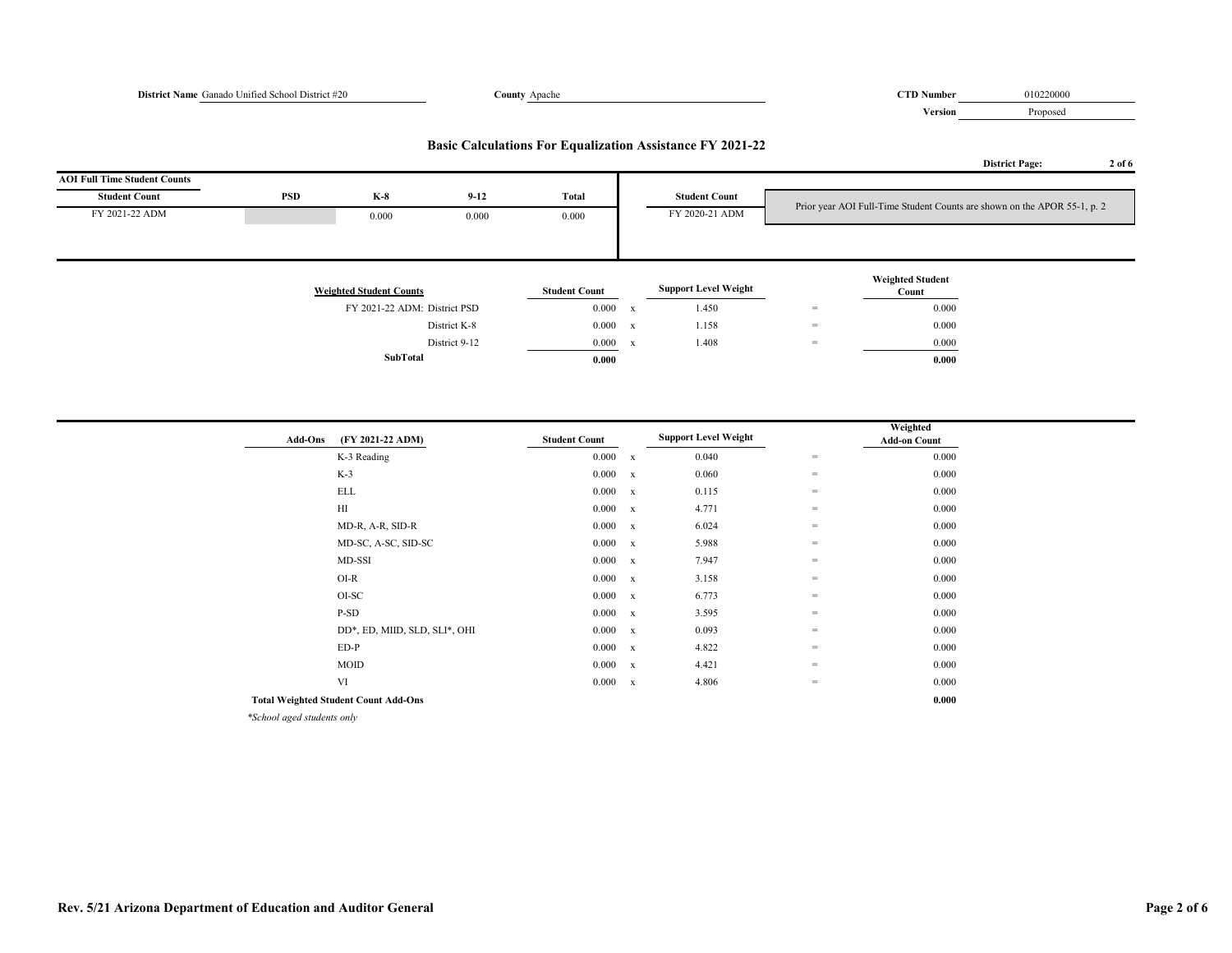# **District Name** Ganado Unified School District #20 **County** Apache **COUNTY Apache COUNTY Apache COUNTY Apache COUNTY Apache COUNTY Apache COUNTY Apache COUNTY Apache COUNTY Apache COUNTY Apache COUNTY Apa Version** Proposed **District Page: 3 of 6 AOI Part Time Student Counts Student Count PSD K-8 9-12 Total Student Count** FY 2021-22 ADM 0.000 0.000 0.000 FY 2020-21 ADM **Weighted Student Counts Student Count Support Level Weight Weighted Student Count** FY 2021-22 ADM: District PSD 0.000 x 1.450 = 0.000 0.000 m District K-8 0.000 x  $1.158$  = 0.000 District 9-12 0.000 x 1.408 = 0.000 **SubTotal 0.000 0.000 Basic Calculations For Equalization Assistance FY 2021-22** Prior year AOI Part-Time Student Counts are shown on the APOR 55-1, p. 2

| <b>Add-Ons</b>                           | (FY 2021-22 ADM)                            | <b>Student Count</b> |              | <b>Support Level Weight</b> |     | Weighted<br><b>Add-on Count</b> |
|------------------------------------------|---------------------------------------------|----------------------|--------------|-----------------------------|-----|---------------------------------|
|                                          | K-3 Reading                                 | 0.000                |              | 0.040                       | $=$ | 0.000                           |
|                                          |                                             |                      | $\mathbf{x}$ |                             |     |                                 |
|                                          | $K-3$                                       | $0.000 \times x$     |              | 0.060                       | $=$ | 0.000                           |
|                                          | <b>ELL</b>                                  | $0.000 \times x$     |              | 0.115                       | $=$ | 0.000                           |
|                                          | H                                           | $0.000 \quad x$      |              | 4.771                       | $=$ | 0.000                           |
|                                          | MD-R, A-R, SID-R                            | $0.000 \times x$     |              | 6.024                       | $=$ | 0.000                           |
|                                          | MD-SC, A-SC, SID-SC                         | $0.000 \times x$     |              | 5.988                       | $=$ | 0.000                           |
|                                          | MD-SSI                                      | $0.000 \times x$     |              | 7.947                       | $=$ | 0.000                           |
|                                          | $O I-R$                                     | $0.000 \times x$     |              | 3.158                       | $=$ | 0.000                           |
|                                          | OI-SC                                       | $0.000 \times x$     |              | 6.773                       | $=$ | 0.000                           |
|                                          | P-SD                                        | $0.000 \quad x$      |              | 3.595                       | $=$ | 0.000                           |
|                                          | DD*, ED, MIID, SLD, SLI*, OHI               | $0.000 \quad x$      |              | 0.093                       | $=$ | 0.000                           |
|                                          | $ED-P$                                      | $0.000 \times x$     |              | 4.822                       | $=$ | 0.000                           |
|                                          | MOID                                        | 0.000 x              |              | 4.421                       | $=$ | 0.000                           |
|                                          | VI                                          | 0.000                | $\mathbf{x}$ | 4.806                       | $=$ | 0.000                           |
|                                          | <b>Total Weighted Student Count Add-Ons</b> |                      |              |                             |     | 0.000                           |
| $*C_1L_2 - I_3 = -J_4 + J_5 + J_6 + J_7$ |                                             |                      |              |                             |     |                                 |

*\*School aged students only*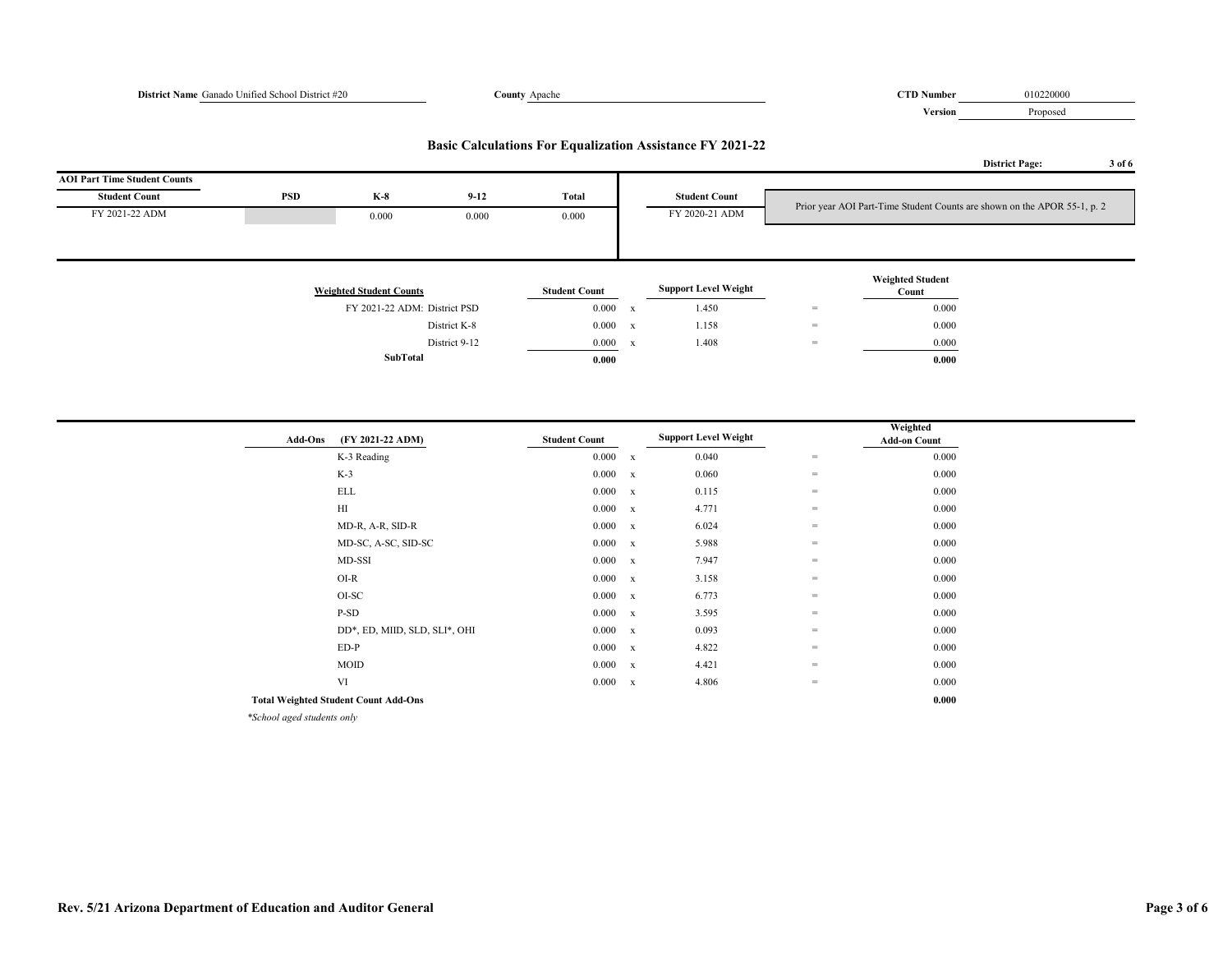**Version** Proposed

# **Basic Calculations For Equalization Assistance FY 2021-22**

|                                                      |                   |                   |               |              |                                                            |             |                | <b>District Page:</b> | 4 of 6        |
|------------------------------------------------------|-------------------|-------------------|---------------|--------------|------------------------------------------------------------|-------------|----------------|-----------------------|---------------|
| <b>Base Support Level</b>                            |                   |                   |               |              | <b>Base Support Level</b>                                  |             | Non-AOI        | <b>AOI FT</b>         | <b>AOIPT</b>  |
|                                                      | Non-AOI           | <b>AOI FT</b>     | <b>AOI PT</b> |              | Weighted Student                                           |             | 1,533.001      | 0.000                 | 0.000         |
| <b>Extended BSL Amount</b>                           | \$7,328,745.16    | \$0.00            | \$0.00        |              | Weighted Add-On                                            |             | 115.564        | 0.000                 | 0.000         |
| Teacher Experience Index                             | 1.0000            | 1.0000            | 1.0000        |              | Total Weighted                                             | $=$         | 1,648.565      | 0.000                 | 0.000         |
|                                                      | \$7,328,745.16    | \$0.00            | \$0.00        |              | <b>AOI</b> Funding                                         | $\mathbf x$ |                | 0.95                  | 0.85          |
|                                                      |                   |                   |               |              | <b>Base Level Amount</b>                                   | $\mathbf x$ | \$4,445.53     | \$4,445.53            | \$4,445.53    |
| Extended BSL Amount Total                            |                   | S                 | 7,328,745.16  |              | <b>Extended Amount</b>                                     | $=$         | \$7,328,745.16 | \$0.00                | \$0.00        |
| Base Support Level Adjustments Total                 |                   | -S                | 30,000.00     |              |                                                            |             |                |                       |               |
| <b>Base Support Level/Base Revenue Control Limit</b> |                   | S                 | 7,358,745.16  |              | <b>Base Support Level Adjustments</b>                      |             |                |                       |               |
| <b>Calculation For TSL</b>                           |                   |                   |               |              | <b>Audit Service Expense</b>                               |             |                | S                     | 30,000.00     |
| Approved Daily Route Miles                           |                   |                   |               |              | Increase for Tuition Loss Adjustment                       |             |                | S                     | 0.00          |
| Total Approved Daily Route Miles                     |                   |                   |               | 2,961        | Increase for Student Revenue Loss Phase-Down               |             |                | S                     | 0.00          |
| Eligible Students Transported                        |                   |                   |               | 1,656        | Adjustment for Remote Instructional Time calculated by ADE |             |                | \$.                   | 0.00          |
| Unadjusted Route Miles Per Eligible Student          |                   |                   |               | 1.788        |                                                            |             |                |                       |               |
| State Support Level Per Route Mile                   |                   |                   |               | 2.77         |                                                            |             |                |                       |               |
| Daily Route Miles x 180 Days                         |                   |                   |               | 532,980.00   | Base Support Level Adjustments Total                       |             |                | $\mathbf S$           | 30,000.00     |
| To and From School Support Level                     |                   |                   | -S            |              | 1,476,354.60 Calculation for DSL                           |             |                |                       |               |
|                                                      |                   |                   |               |              | 2021-22 Base Support Level (BSL)/BRCL                      |             |                | S                     | 7,358,745.16  |
| <b>Activity Trip Level Factor</b>                    |                   |                   |               | 0.18         | 2021-22 Consolidation                                      |             |                | S                     | 0.00          |
| Activity Trip Support Level                          |                   |                   | S             | 265,743.83   | Tuition Out For High School Students (Type 03)             |             |                | S                     | 0.00          |
|                                                      |                   |                   |               |              | 2021-22 Transportation Support Level (TSL)                 |             |                | $\mathbb{S}$          | 1,781,066.79  |
| Handicapped Extended School Year Mileage             |                   |                   |               | 14,068.000   | 2021-22 District Support Level (DSL)                       |             |                | S.                    | 9,139,811.95  |
| Handicapped Extended School Year Support Level       |                   |                   | S             | 38,968.36    |                                                            |             |                |                       |               |
|                                                      |                   |                   |               |              | <b>Calculation For RCL</b>                                 |             |                |                       |               |
| Annual Expenditures For:                             | <b>Bus Passes</b> | <b>Bus Tokens</b> |               |              | 2021-22 Base Support Level (BSL)/BRCL                      |             |                | \$                    | 7,358,745.16  |
| Districts                                            | \$0.00            | \$0.00            | \$            | 0.00         | 2021-22 Consolidation                                      |             |                | S                     | 0.00          |
| 2021-22 Transportation Support Level (TSL)           |                   |                   | s             | 1,781,066.79 | Tuition Out For High School Students (Type 03)             |             |                | S.                    | 0.00          |
|                                                      |                   |                   |               |              | 2021-22 Trans. Revenue Control Limit (TRCL)                |             |                | S                     | 3,530,580.37  |
| <b>Calculation For TRCL</b>                          |                   |                   |               |              | 2021-22 Revenue Control Limit (RCL)                        |             |                | S                     | 10,889,325.53 |
| 2020-21 Transportation Revenue Control Limit (TRCL)  |                   |                   | \$            | 3,530,580.37 |                                                            |             |                |                       |               |
| Change:                                              | 2021-22 TSL<br>\$ | 1,781,066.79      |               |              | 2021-22 DSL                                                |             |                | $\mathbb{S}$          | 9,139,811.95  |
|                                                      | 2020-21 TSL<br>\$ | 1,761,777.26      |               |              | 2021-22 RCL                                                |             |                | $\mathbf S$           | 10,889,325.53 |
|                                                      | Difference:<br>S  | 19,289.53         |               |              |                                                            |             |                |                       |               |
|                                                      |                   |                   |               |              |                                                            |             |                |                       |               |
| Preliminary FY2021-22 TRCL                           |                   |                   | \$            | 3,549,869.90 |                                                            |             |                |                       |               |
| 120% of FY2021-22 TSL                                | <sup>\$</sup>     | 2,137,280.15      |               |              |                                                            |             |                |                       |               |
| Adjusted FY2021-22 TRCL                              |                   |                   | S             | 3,530,580.37 |                                                            |             |                |                       |               |
| 2021-22 Transportation Revenue Control Limit         |                   |                   | £.            | 3,530,580.37 |                                                            |             |                |                       |               |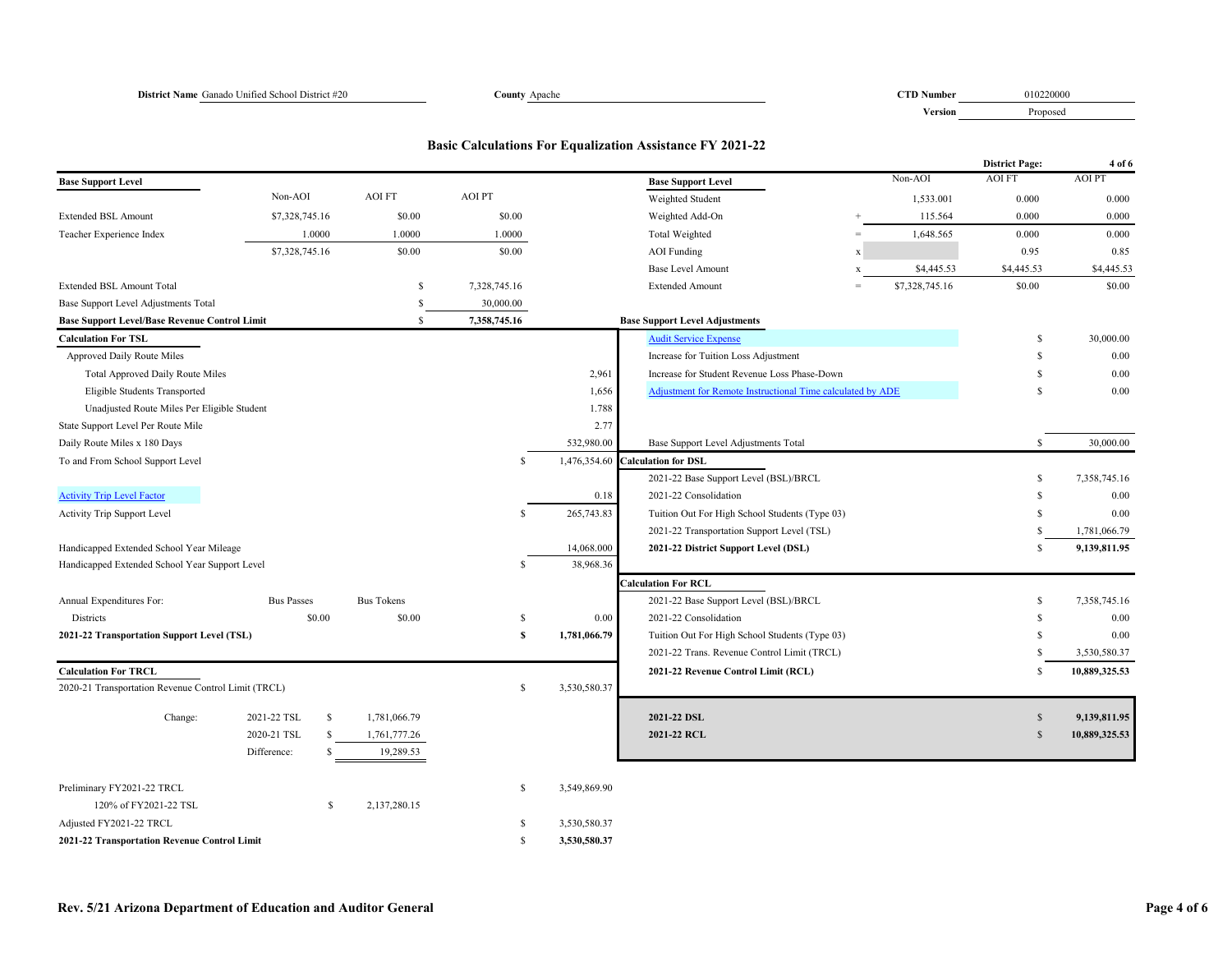| District Name Ganado Unified School District #20                                                      | County Apache |              |              |                                                                  |     | <b>CTD Number</b> | 010220000             |              |
|-------------------------------------------------------------------------------------------------------|---------------|--------------|--------------|------------------------------------------------------------------|-----|-------------------|-----------------------|--------------|
|                                                                                                       |               |              |              |                                                                  |     | Version           | Proposed              |              |
|                                                                                                       |               |              |              | <b>Basic Calculations For Equalization Assistance FY 2021-22</b> |     |                   |                       |              |
|                                                                                                       |               |              |              |                                                                  |     |                   | <b>District Page:</b> | 5 of 6       |
| District Additional Assistance (DAA) Calculations (DAA calculations use prior year student count)     |               | <b>PSD</b>   |              | $K-8$                                                            |     | $9 - 12$          |                       | <b>Total</b> |
| FY 2021-22 District Student Count                                                                     |               | 1.000        |              | 746.340                                                          |     | 473.927           |                       |              |
| Type 03 District Tuition Out Trans. Count (Type 03 High School Only, Per Student Count Factor at 50%) |               |              |              |                                                                  |     | 0.000             |                       |              |
| DAA Per Student Count                                                                                 | X             | \$450.76     | $\mathbf{x}$ | \$450.76                                                         | X   | \$571.07          |                       |              |
| Preliminary DAA                                                                                       | $=$           | \$450.76     | $=$          | \$336,420.22                                                     | $=$ | \$270,645.49      |                       | \$607,516.47 |
| <b>DAA Growth Factor</b>                                                                              |               |              |              |                                                                  |     |                   |                       |              |
| FY 2021-22 Actual Student Count (FY 2021 ADM)<br>1,221.267                                            |               |              |              |                                                                  |     |                   |                       |              |
| FY 2020-21 Actual Student Count (FY 2020 ADM)<br>1,314.102                                            |               |              |              |                                                                  |     |                   |                       |              |
| FY 2021-22 DAA Growth Factor*<br>0.9294<br>$=$                                                        | X             | $1.0000$ *   | $\mathbf x$  | $1.0000$ *                                                       | x   | $1.0000$ *        |                       |              |
| *If less than or equal to 1.05, use 1. If greater than 1.05%, use 1 plus 50% of growth.               |               |              |              |                                                                  |     |                   |                       |              |
| <b>District DAA</b>                                                                                   |               | \$450.76     |              | \$336,420.22                                                     |     | \$270,645.49      |                       | \$607,516.47 |
| <b>DAA For High School Textbooks</b>                                                                  |               |              |              |                                                                  |     |                   |                       |              |
| FY 2021-22 Actual 9-12 Student Count                                                                  |               |              |              |                                                                  |     | 473.927           |                       |              |
| Support Level Amount For Textbooks                                                                    |               |              |              |                                                                  | X   | \$69.68           |                       |              |
| <b>DAA For Textbooks</b>                                                                              |               |              |              |                                                                  |     |                   |                       | \$33,023.23  |
|                                                                                                       |               |              |              |                                                                  |     |                   |                       | \$640,539.70 |
| DAA Adjustment                                                                                        |               |              | \$0.00       |                                                                  |     | <b>SO.00</b>      |                       | \$0.00       |
| Total FY 2021-22 DAA Base                                                                             |               | \$336,870.98 |              |                                                                  |     | \$303,668.72      |                       | \$640,539.70 |